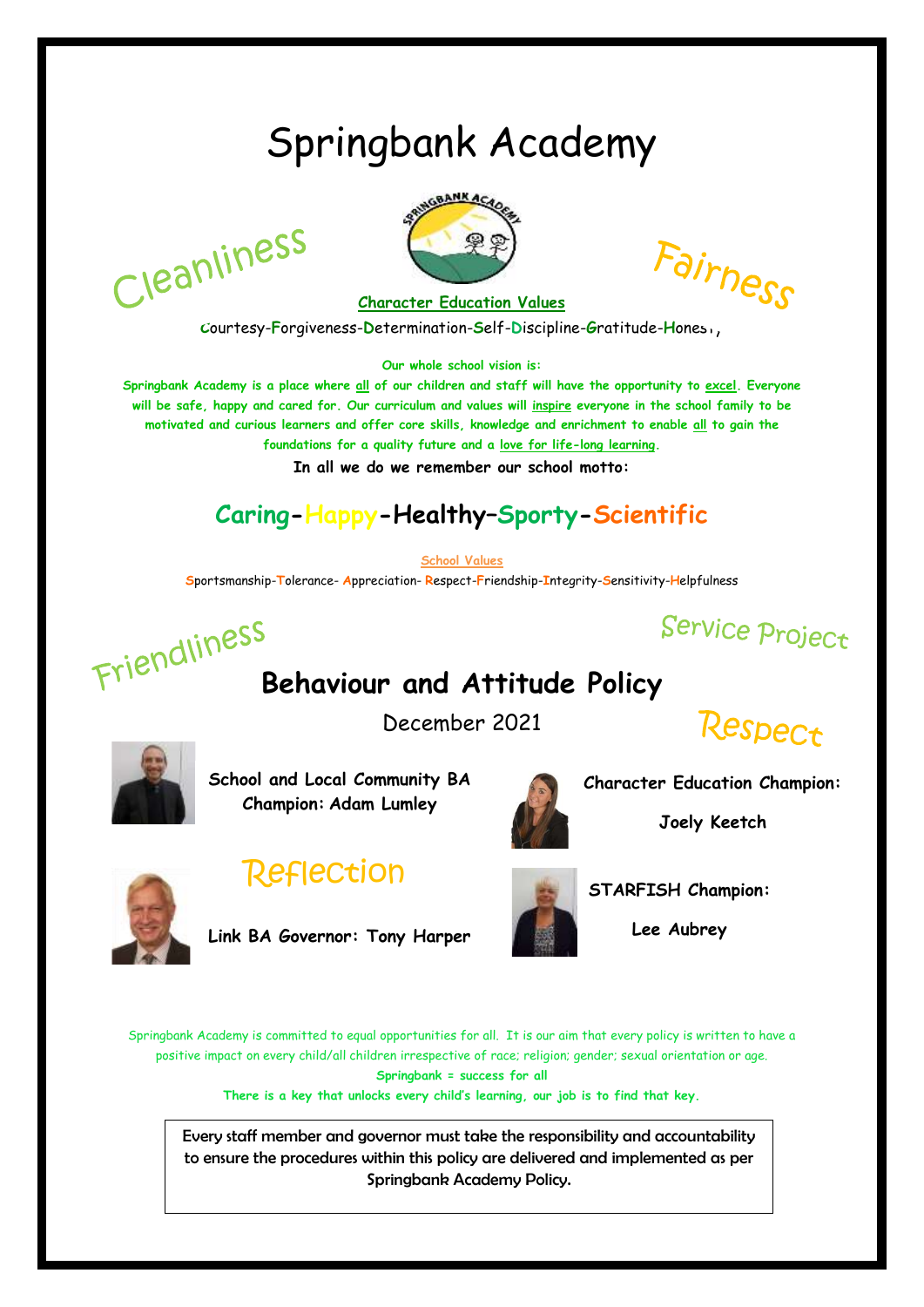#### **Contents**

- Key members of staff
- Vision
- Introduction
- STARFISH
- Classroom management
- Classroom expectations
- Support framework and procedures
- Advice
- Rewards and sanctions
- Roles and responsibilities
- Malicious accusations
- Bullying
- Confiscation of inappropriate items
- Power to use reasonable force
- Use of isolation
- Monitoring and reporting
- Pupil support systems
- Equality

#### Appendices

- Appendix 1: Guidance for dealing with violence
- Appendix 2: Guidance on de-escalation
- Appendix 3: Disciplinary process following malicious allegations against staff
- Appendix 4: List of banned items
- Appendix 5: Searching policy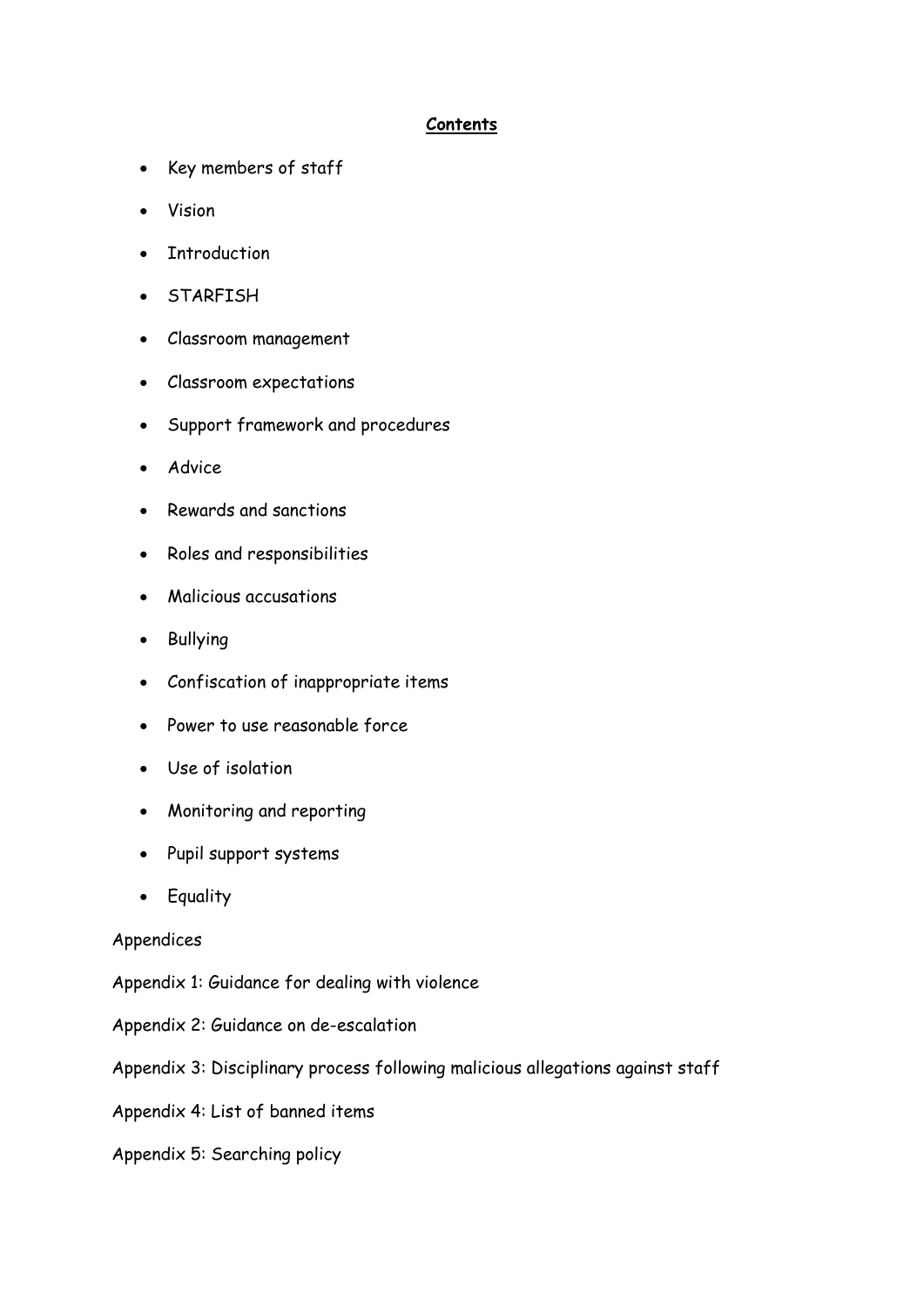Appendix 6: Uniform policy

Appendix 7: Mobile phone policy

Appendix 8: Physical restraint policy

Appendix 9: Home-school agreement

Appendix 10: Extracts from DFE guidance on behaviour in schools January 2016

Appendix 3: Roles and responsibilities of staff concerning behaviour management

#### **Whole School Behaviour Policy**



Headteacher/ Behaviour and Attitude Quality Assurance: Julie Vaccari

**Challenge Response Team**



School and Local Community Behaviour and Attitude Champion: Adam Lumley



Behaviour Challenge Lead: Claire Fletcher



Community Champion: Karen Gainey



Behaviour Challenge: Emma Leonard



Behaviour Challenge: Charlotte Potter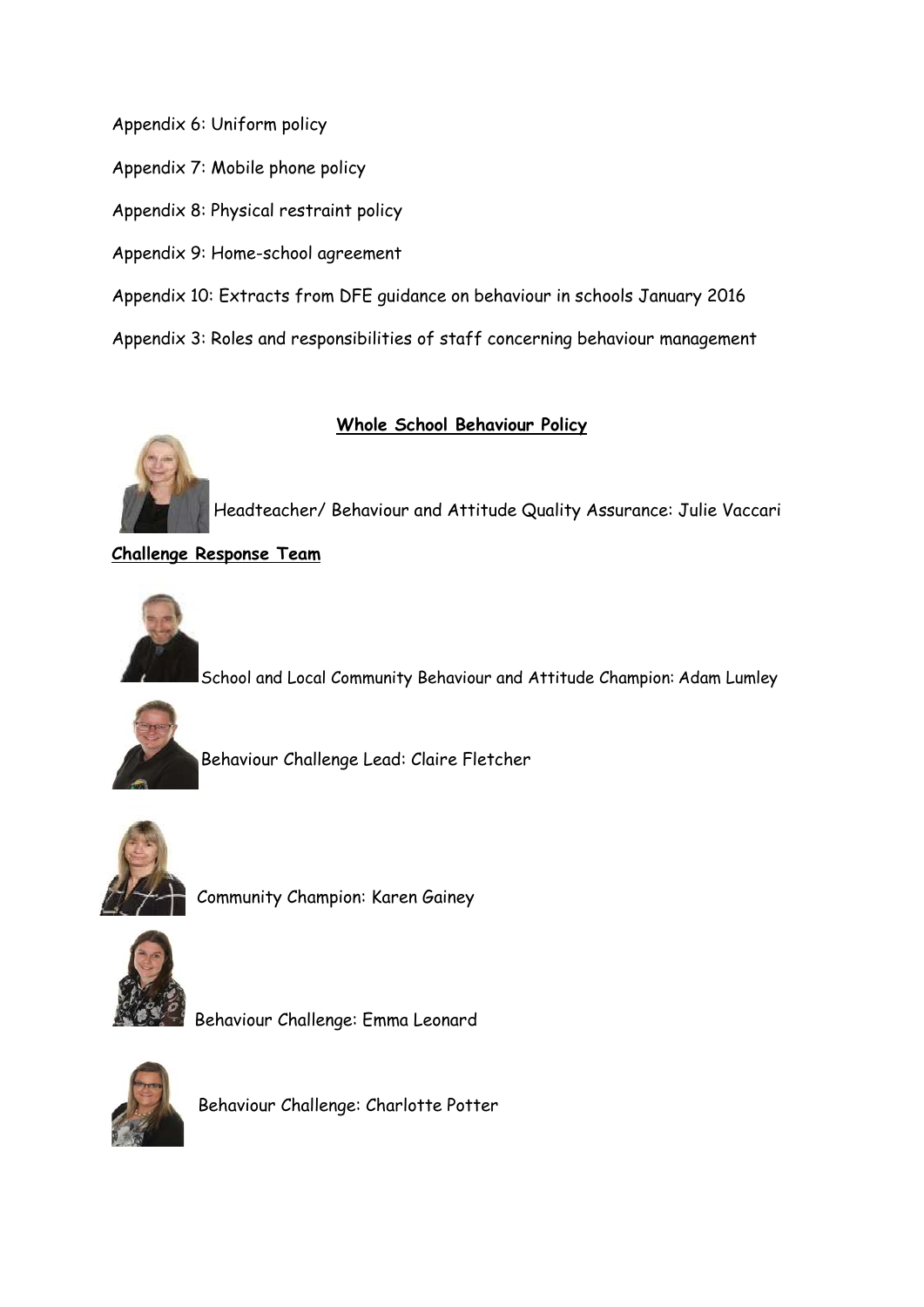#### **Wider Skills and Expertise**





Caroline James- SENCo. Jack Waller - SENCo



Counsellor and External Agencies Liason Champion: Dawn Wigley

#### **Sensory Specialists**





Amanda Timby<br>**Kayleigh Hatton** 

**Lego Therapy**



Alison Spellman **Heather Roper** 

**Science Therapy**



Matthew Bullock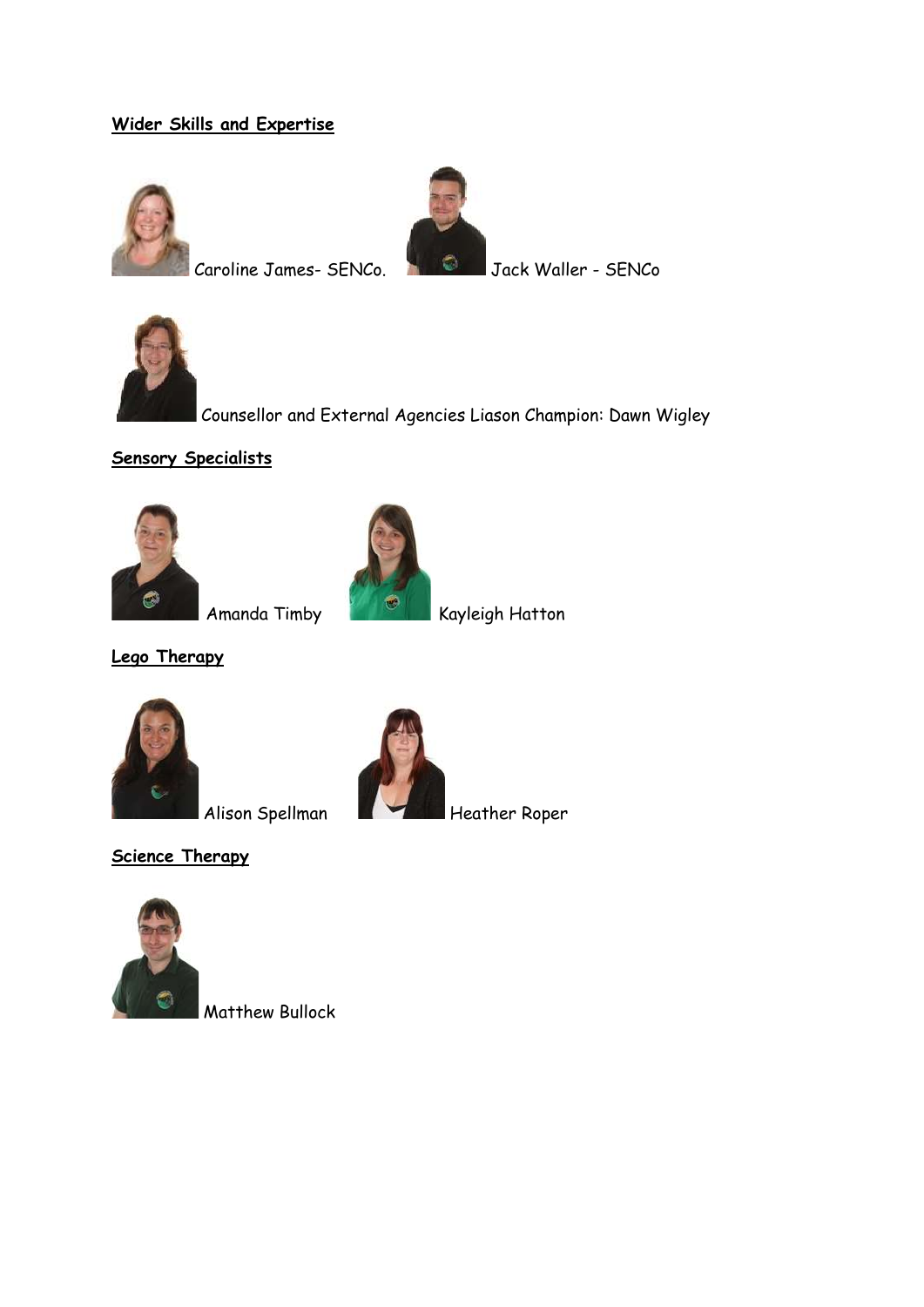#### **Art Therapy**



**Claire Fletcher Adam Lumley** 

**Positive Play**





Charlotte Potter Marie Shaw Heather Roper

**Forest Schools**





*Claire Fletcher* Sharon Shipman Allen Luke James



**SBAP Representative** 



Charlotte Potter

**Music Therapy**



Caroline Salloway

**Sports Therapy**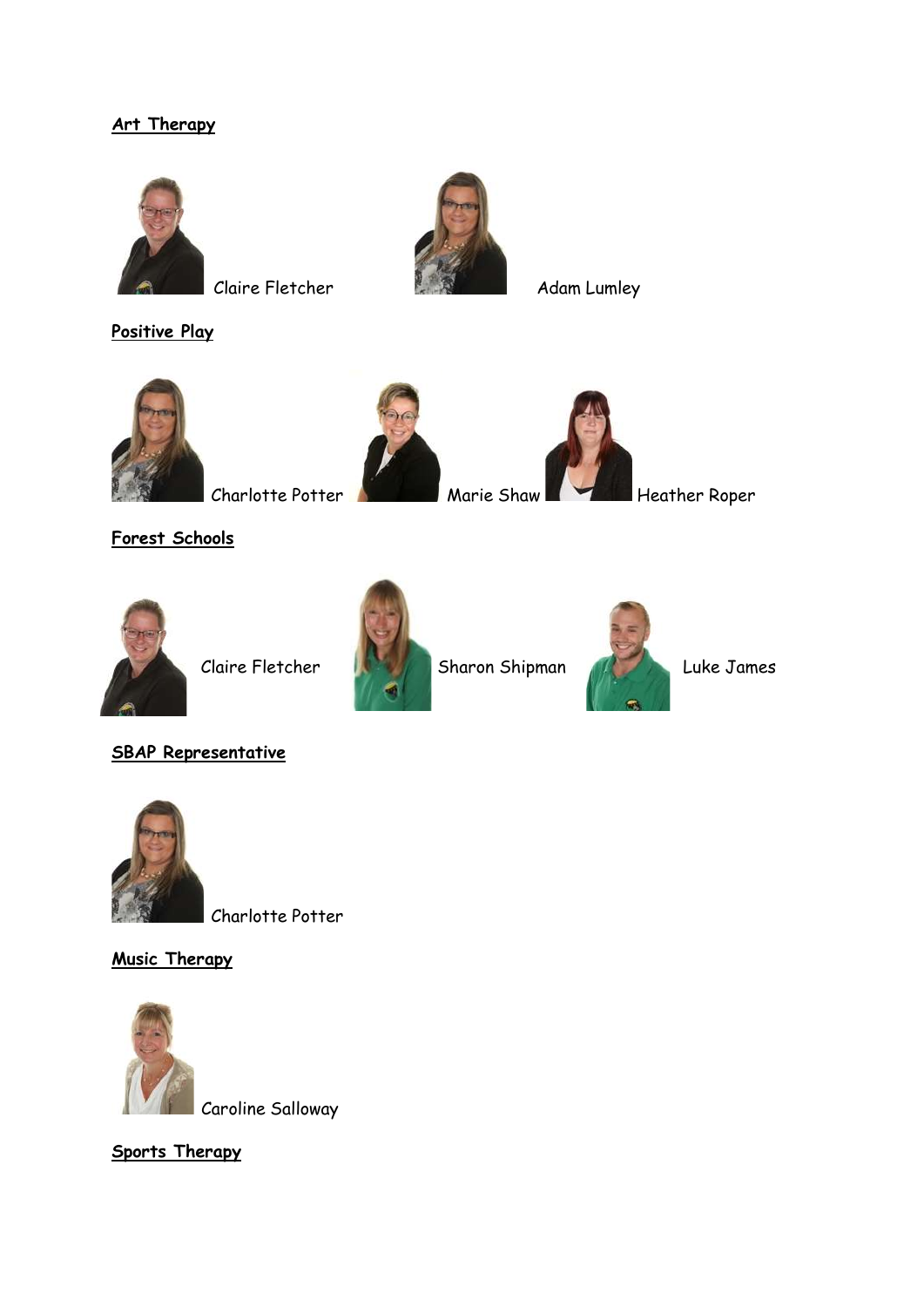

#### **Computer Safety Expert**



Hannah Clarke

**Lunchtime Behaviour Team** 





Emma Leonard: Interaction Caroline James: Interaction





Emma Barrett: Interaction Joely Keetch: Sports



Charlotte Potter: Games/Reading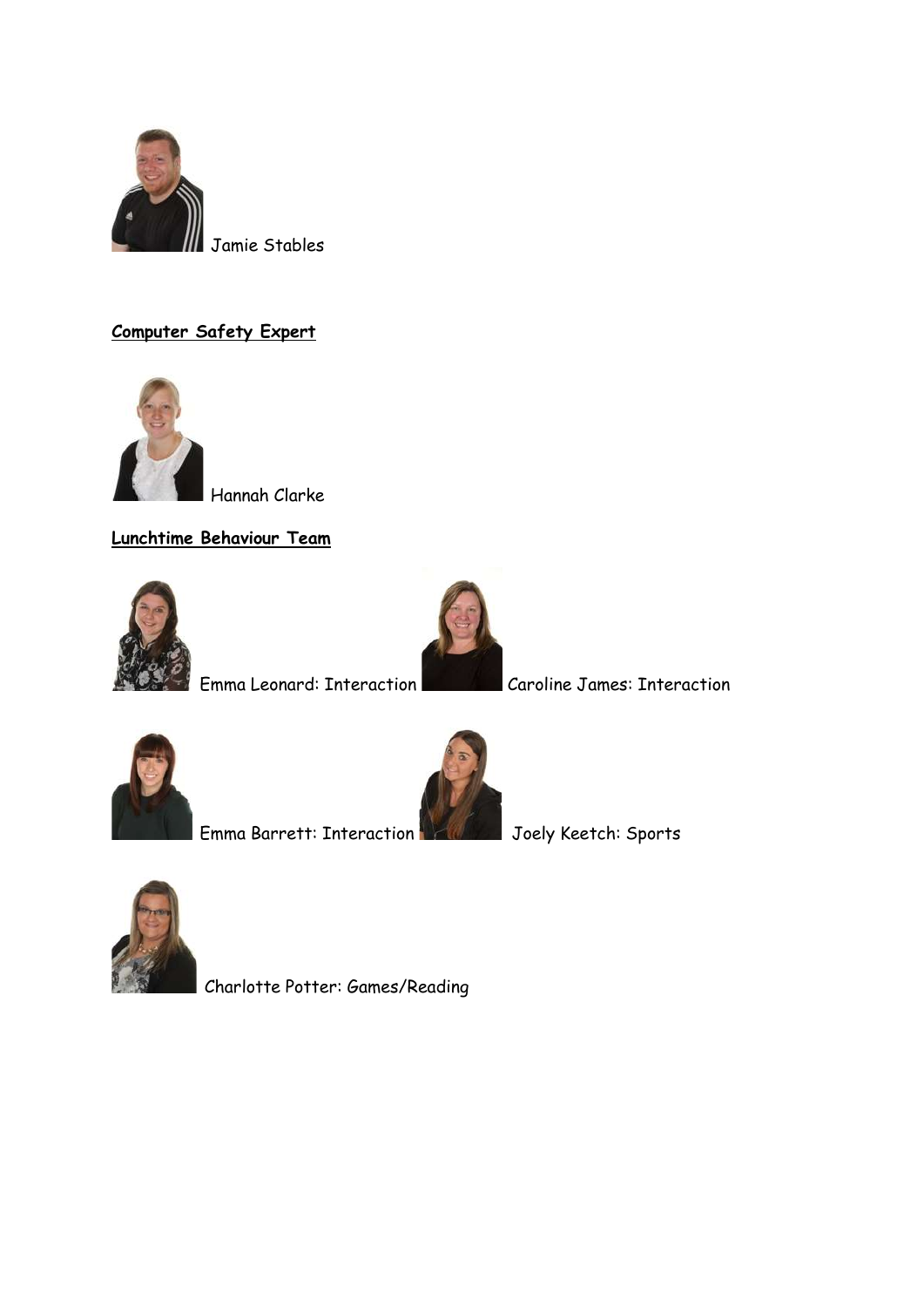#### **Vision**

At Springbank Academy we seek excellence for all of our students, within the context of a caring and mutually supportive partnership between school, home and community.

After consultation with staff and governors, we have agreed upon the principles outlined in our 'Behaviour and Attitude Policy'.

The Head teacher annually brings the policy to the attention of all pupils, parents and school staff (including anyone working in the school on an unpaid / voluntary basis).

This policy is publicised for every parent/carer in our school, so they are fully aware of the procedures and can work in partnership with the school.

#### **Everyone in school is important in its smooth running**

Children Teachers Headteacher Teaching Assistants Midday Supervisors Admin Team Premises Team Cleaning Staff Governors

Parents and Carers

This policy is written to provide an overview of the responsibilities and duties for school staff, and support staff in achieving a consistent and fair approach to behaviour provision.

The behaviour and attitude policy is supported and backed-up by senior staff and the Headteacher.

#### **Introduction**

Our foremost aim is to provide for every child a safe and supportive environment in which they can develop their full potential, and to embed a culture which fosters selfdiscipline and mutual respect between pupils, and between staff and pupils.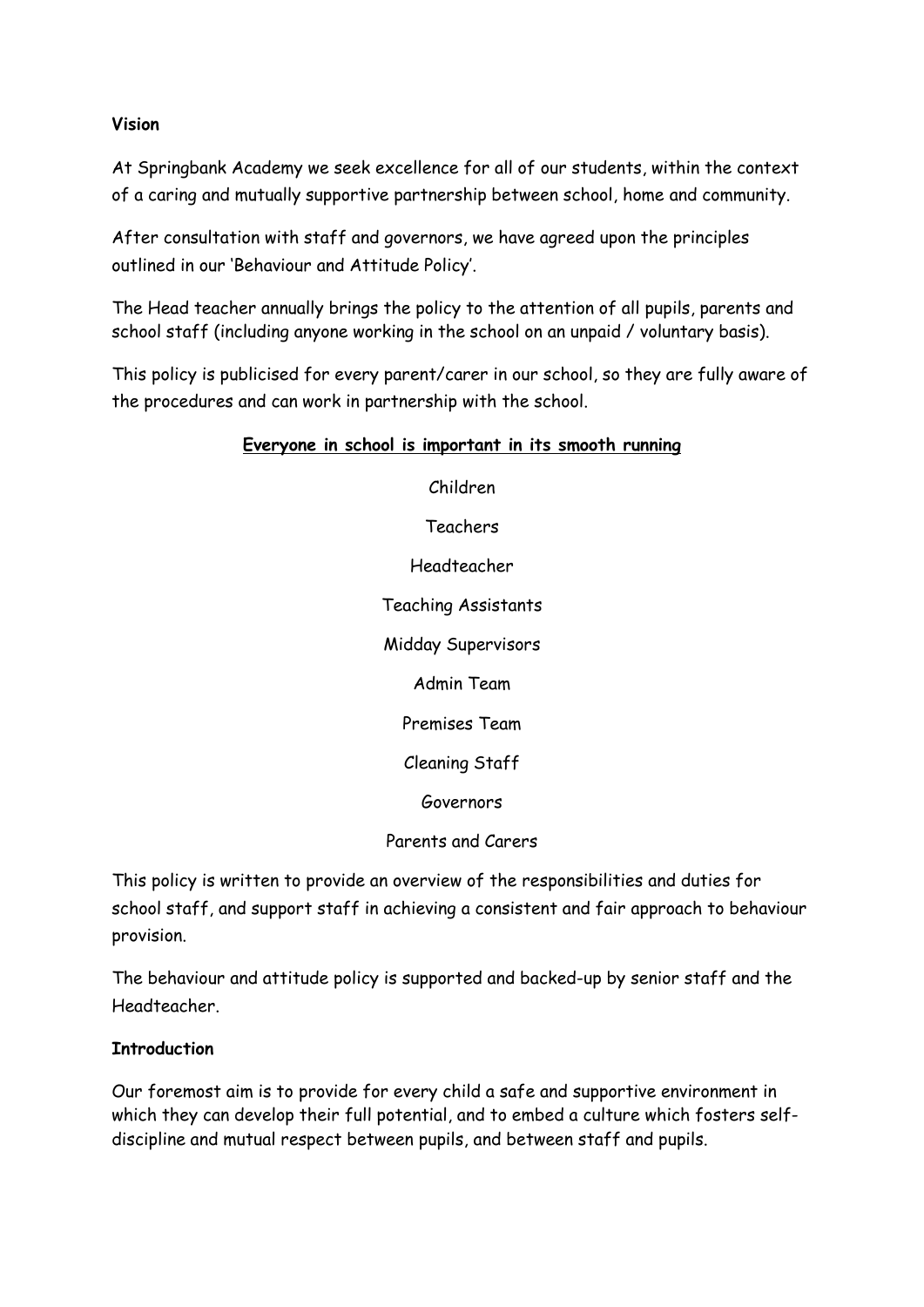Throughout this policy there are measures which aim to:

- promote good behaviour, self-discipline and respect
- prevent bullying
- ensure that pupils complete expected outcomes
- continually and consistently regulate the conduct and attitude of pupils

#### **We do this by:**

- leading by example
- having high expectations by challenging and motivating all pupils
- providing well prepared, stimulating and challenging lessons
- ensuring the school community is an organised, well maintained, safe and calm environment
- maintaining interesting and supportive learning environments
- being positive and praising good effort
- providing a clear behaviour and attitudes policy, with the expectation that the rewards and sanctions will be consistently followed by everyone in the school community

We achieve our high expectations of attitudes and dispositions to learning through the embedding of STARFISH and British values:

**S** portmanship **T** olerance **A** ppreciation **R** espect **F** riendship **I** ntegrity **S** ensitivity **H** elpfulness

There are weekly values (STARFISH and British) assemblies to educate our children through stories, songs, discussions and reflection about each of the aspects of STARFISH values. Individual children from each class are identified and rewarded for displaying these qualities. British Values are high profile and integrated in to the daily life of school.

Furthermore, aspects of **S**piritual, **M**oral, **S**ocial, **C**ultural education is included in all lessons. A PHSE planned programme is also delivered across school each week, which includes Character Education, philosophy and R.S.E. expectations.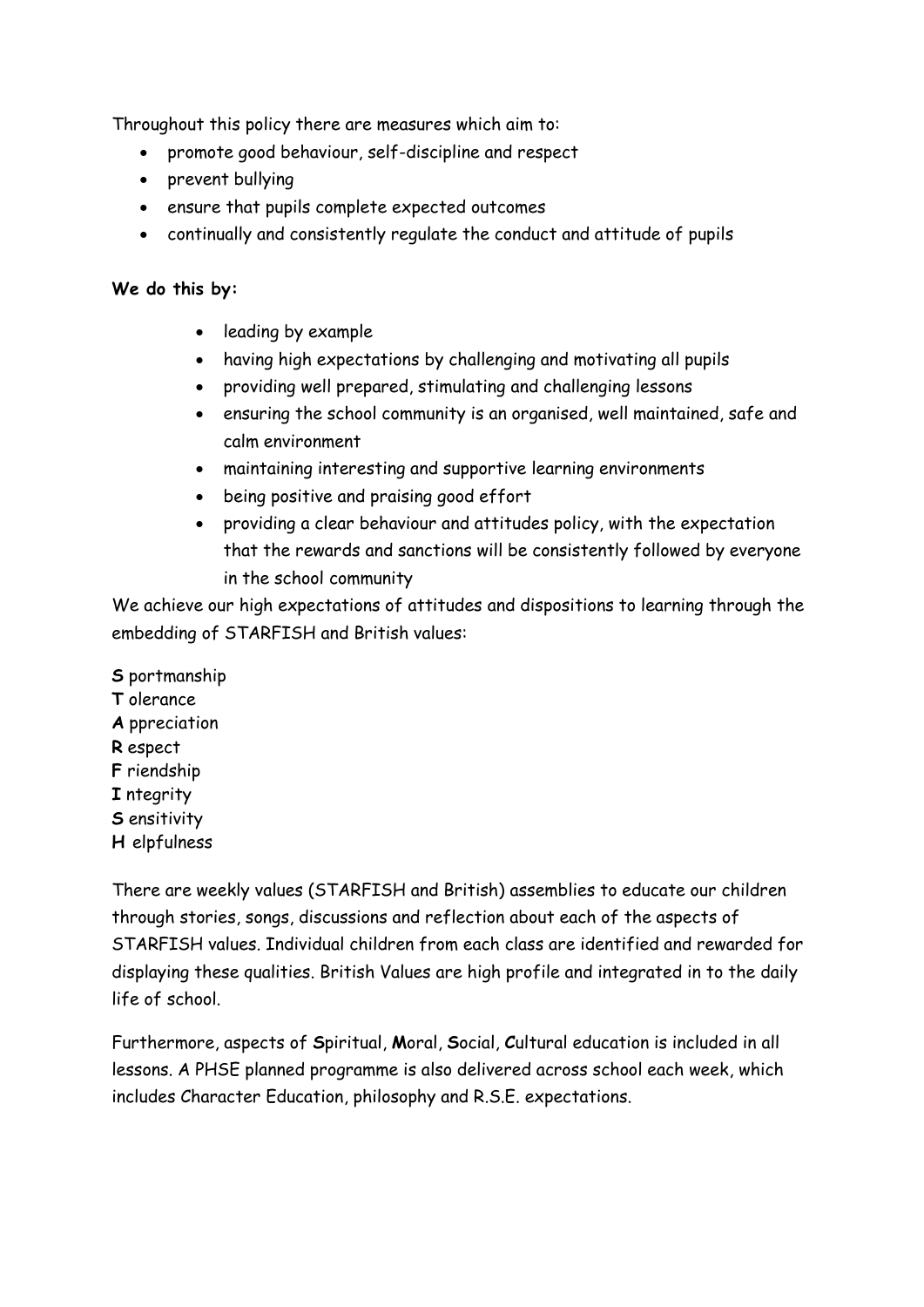#### **Classroom management**

We have developed a consistent approach, which is clear and well understood by staff. This enables it to be used by everyone throughout school.

We strive at all times to provide the children with an environment which is stimulating, safe and conducive to good learning. We do this by:

- having clear rules and expectations which are well established and shared in all classes.
- ensuring children have sufficient time to complete their learning task/tidy up their Learning Zone.
- quality assuring all learning environments through regular learning walks.
- challenging and supporting all children by catering for all different learning styles and ability.
- dealing with all incidents of behaviour immediately in a fair and consistent way in line with our ethos and policy.

#### **Classroom Expectations**

#### **'Everyone has the right to learn'**

- Enter the classroom in an orderly way; coats off, equipment ready, bags and coats in the cloakroom and engage yourself in learning straight away.
- Show active listening skills when other pupils or your teacher is talking (Magnetic eyes/hands still).
- **Respect other people's points of view** even if you don't agree with them.
- Stay focussed on tasks and take responsibility for your own learning.
- Always co-operate with other students and make a contribution to group activities.
- Ask yourself these questions at the end of each lesson: 'What have I learnt today?' 'Have I challenged myself?' How resilient have I been?' 'Do I need help or want to talk to an adult?' What knowledge can I remember today, tomorrow or in the future?
- Respect the classroom environment and everyone in it, both pupils, visitors and staff.
- Always have a growth mind-set when you are engaged in learning.

#### **Support Frameworks and Procedures**

Positive standards of behaviour and attitude to learning will be supported and reinforced:

- through a range of rewards.
- through the 'Behaviour Ladder', Pre-teaching Behaviour Strategies and 'Unlock Your Potential' documents.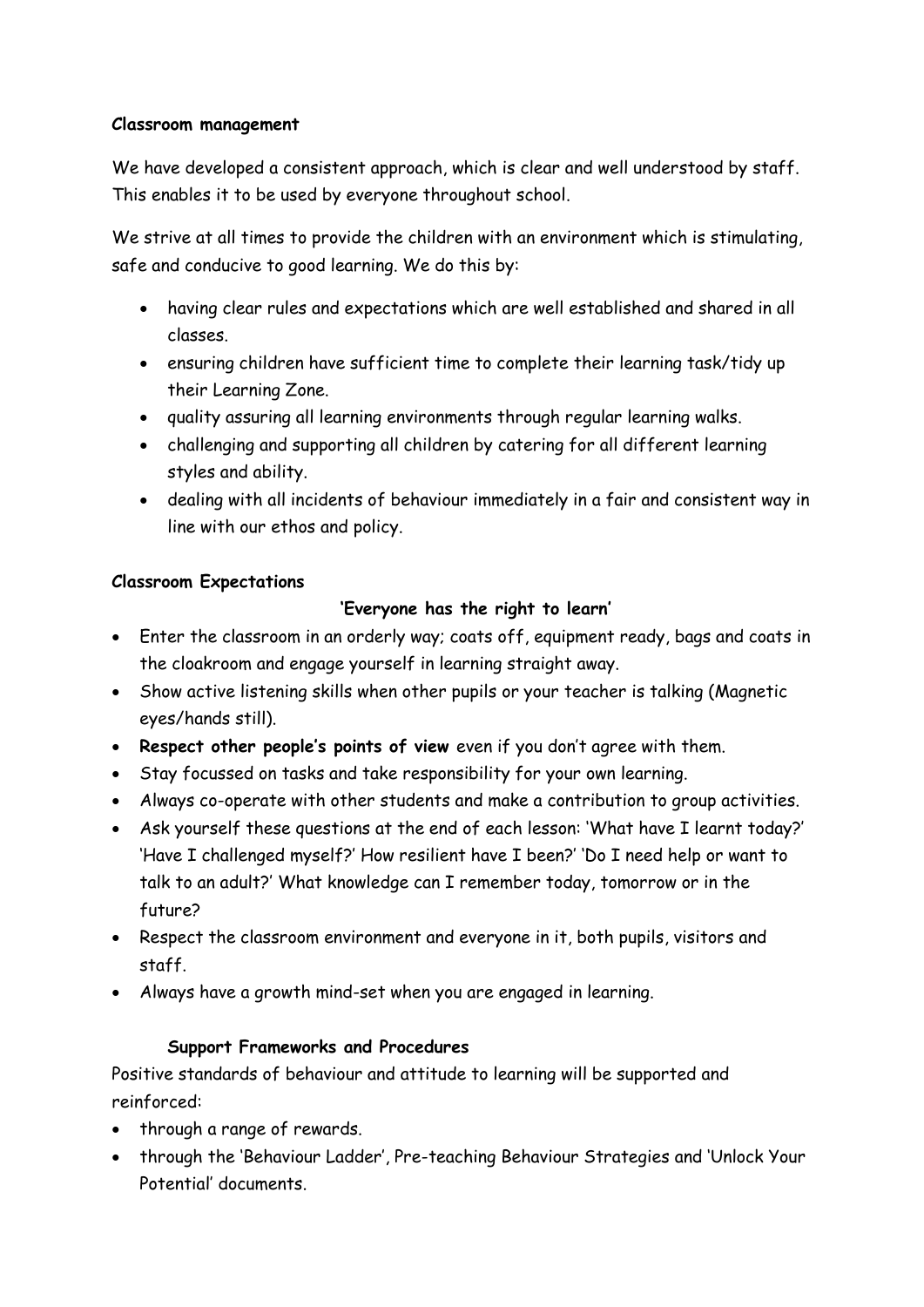- by a supportive system that seeks to provide care, guidance and support. Each student is a member of a class, managed by a teacher, who is in turn managed by a member of the Senior Leadership team. The Headteacher has the responsibility line managing the Senior Leadership team. Students with particular behavioural or emotional needs will also get support from the Behaviour team.
- by a differentiated, progressive, well-resourced and engaging curriculum appropriate for all students.
- by the consistent application of school rules/codes of conduct, at all times, by all members of staff.
- through positive role models, provided by all members of staff.
- through the implementation of the school's policies on equality, bullying and safeguarding/child protection.
- through support and training for staff in behaviour management strategies with an emphasis on child centred approaches, conflict resolution and de-escalation.
- through whole school values assemblies, the teaching of British Values, SMSC, philosophy and the PSHE curriculum.
- through the school's behaviour management and intervention strategies, which are monitored, and reports presented to governors. Behaviour targets are set and monitored by school and parents, via the school's behaviour team.
- through the SBAP partnership.
- through partnership with other relevant external support agencies such as the Family Support Service, Early Help, CAMHS, Virtual School and Springboard.

#### **Advice for all staff at Springbank Academy**

If you witness any situation which is threatening or potentially violent, whether it be with students, trespassers or parents:

- send immediately for a member of the Behaviour Team/Lead Behaviour Teacher or Headteacher. Always avoid confrontation.
- send away other students if this is impossible send a student to find other staff to help.
- try to calm the situation down by speaking quietly and reassuringly.
- do not put yourself in any position that is dangerous or where you could be injured.
- avoid physical contact or barring the way of anyone during a conflict situation, except in circumstances where someone is at immediate risk of harm.
- a member of the Behaviour Challenge Team will deal with the situation and decide whether or not to involve the police.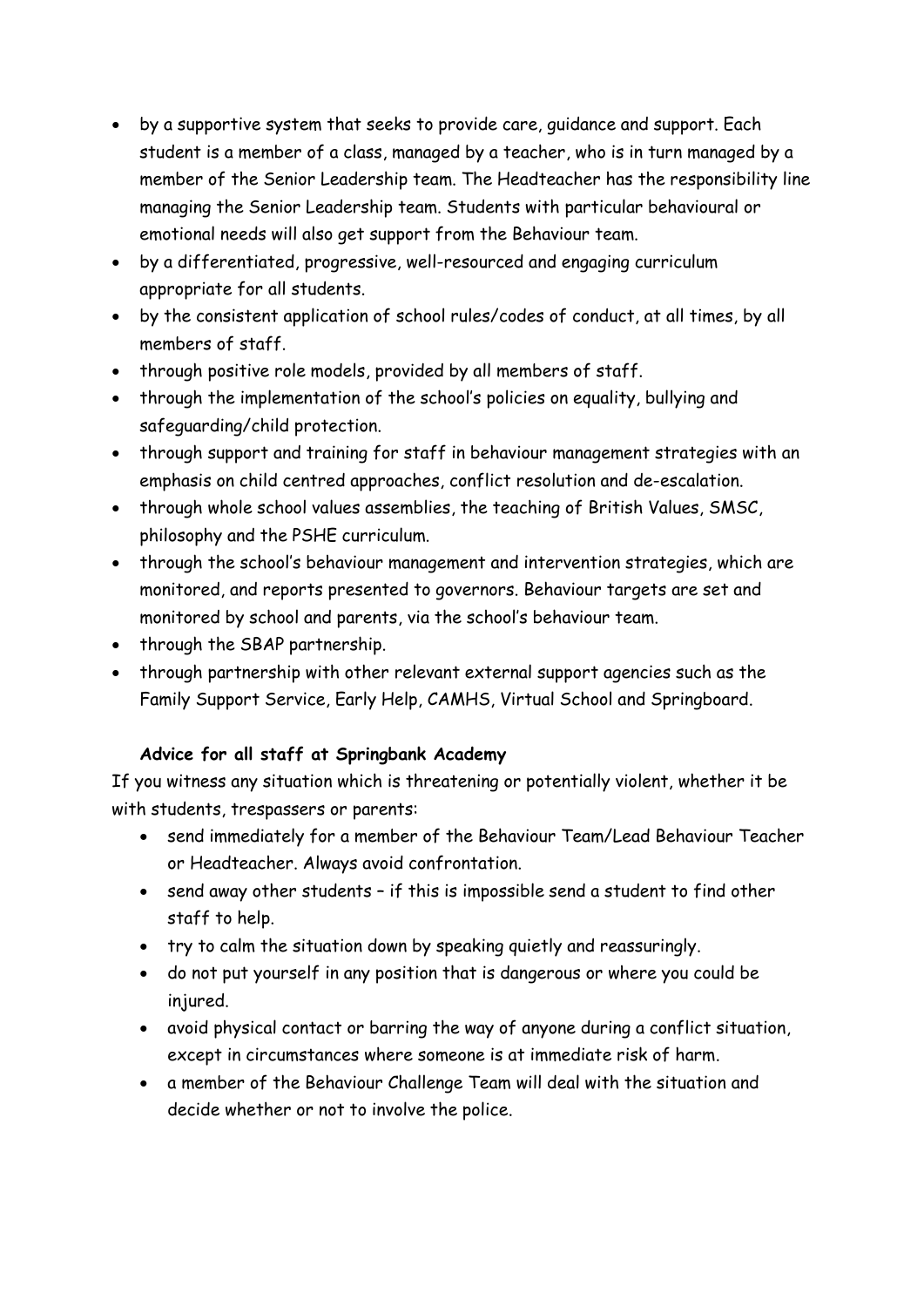#### **Rewards and Sanctions – Positivity and rewards are important!**

We have in place a range of rewards to reinforce and praise good behaviour and clear sanctions for those who do not comply with the school's behaviour policy. These ensure consistent, proportionate and fair responses throughout the school.

Pupils are rewarded for demonstrating good behaviour and positive attitudes through praise and positivity at all times.

The staff team have a responsibility to support and promote the positive behaviour of pupils at all times, including non-directed times e.g. when pupils are in the corridor, in the lunch hall or entering the classroom.

Praise begins with frequent use of encouraging language and gestures, both in lessons and around the school.

#### **We celebrate our successes by:**

- 1. **WELL DONE!** Positive praise and the child's name being written on the happy side of the board.
- 2. **WE'RE REALLY PLEASED!** Text/postcard home- The class teacher informs staff in the office and a text praising the child's achievement is sent to their parents/carers. The class teacher can also send home a postcard again celebrating the child's success.
- 3. **FANTASTIC!** Tuck shop vouchers- The child receives a voucher from the class teacher which entitles them to a free item at the school tuck shop.
- 4. **WOW!** Treats from the treasure box- The child selects a prize from the Headteacher's treasure box.
- 5. **WONDERFUL!** A dip in the teacher's own treasure box.

#### **Extra incentives**

- **1.** Marbles in a jar: The class choose a prize for the whole class. Classes are given a marble for whole class attainment and successes. When the class have collected 10 marbles, they win a treat for the whole class.
- 2. Golden Assembly: This assembly is held every Friday to celebrate the successes at Springbank Academy. Certificates are awarded and achievements are celebrated. Praise and rewards may be for an individual pupil, whole class or year group.

#### **Discipline**

#### *Key Points included in the DFE document 'Behaviour and discipline in schools', which was published July 2013 and was last updated September 2020:*

 Teachers have statutory authority to discipline pupils whose behaviour is unacceptable, who break the school rules or who fail to follow a reasonable instruction (Section 90 and 91 of the Education and Inspections Act 2006).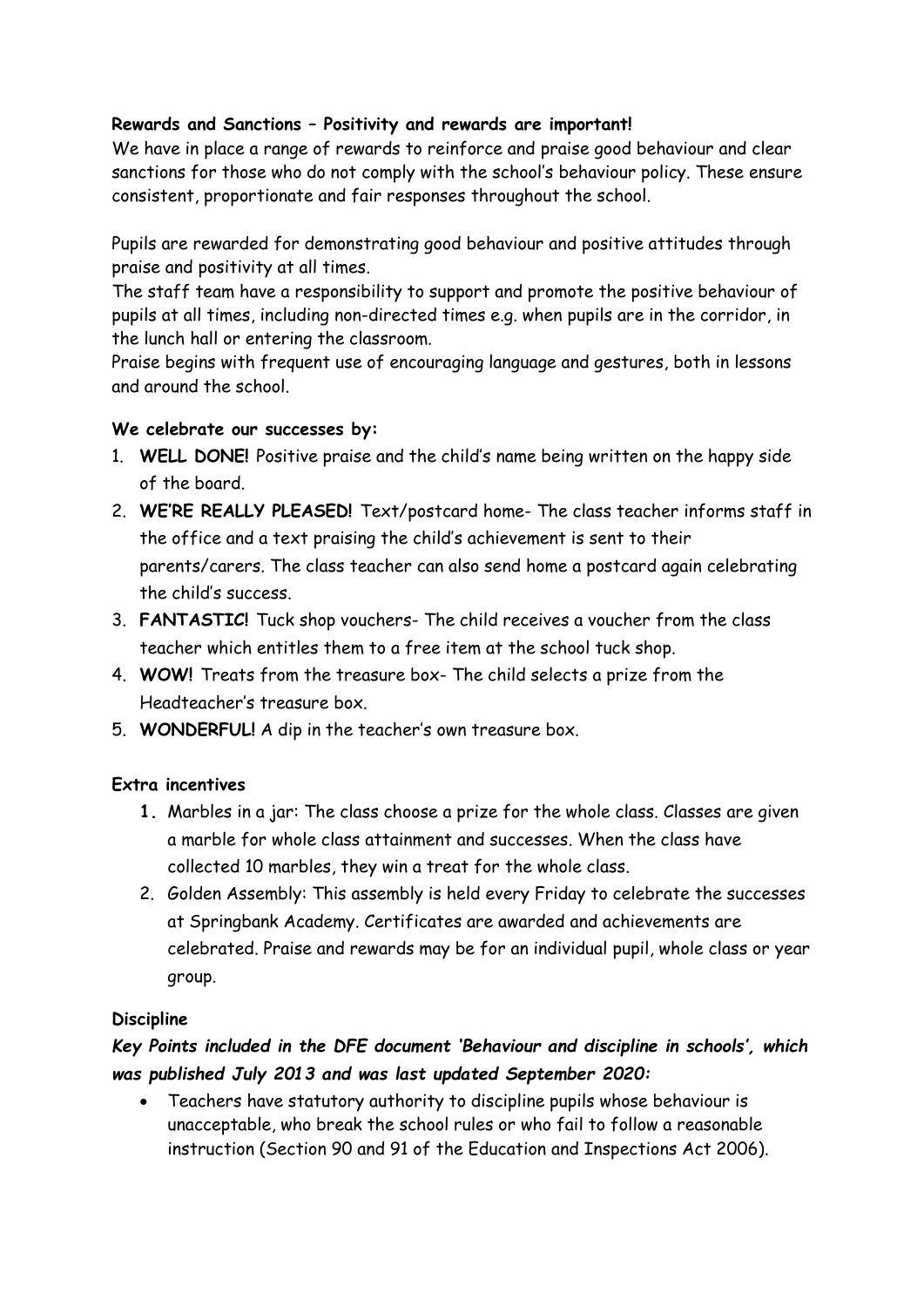- The power also applies to all paid staff (unless the Headteacher has instructed them otherwise) with responsibility for pupils, such as teaching assistants.
- Teachers can discipline pupils at any time the pupil is in school or elsewhere under the charge of a teacher, including on school visits.
- Teachers can also discipline pupils in certain circumstances when a pupil's misbehaviour occurs outside of school.
- Teachers have a power to impose detention outside school hours.
- Teachers can confiscate pupils' property.

#### **Roles and responsibilities of staff in regard to behaviour management**

All staff at Springbank Academy, both teaching and non-teaching, have a role to play in maintaining an orderly and calm environment for everyone to work in. All staff should challenge unacceptable language or behaviour if observed first-hand and report to staff with specific responsibilities for behaviour to follow up. All staff should model acceptable behaviour in their own conduct and be visible at all times of the school day.

| Role        | Responsibility                                                        |
|-------------|-----------------------------------------------------------------------|
| Midday      | To praise and recognise the majority of students who are doing the    |
| supervisors | right thing e.g. thank them for clearing tables.                      |
|             | To maintain an orderly and safe environment during lunchtime by       |
|             | challenging unacceptable behaviour, e.g. dropping litter, entering    |
|             | classrooms without permission, queue jumping, rowdy/raucous           |
|             | behaviour and supporting duty staff in ensuring lunch time is an      |
|             | orderly and pleasant time for everyone.                               |
|             | To be vigilant in monitoring student behaviour whilst not in lessons, |
|             | identifying any student whose behaviour is causing concern and        |
|             | reporting to senior staff to take action.                             |
| Teachers    | To regularly praise, recognise and reward the majority of pupils who  |
|             | are doing the right thing through verbal feedback, home contact       |
|             | and following the school's reward systems. To maintain an orderly     |
|             | and calm learning environment in their classroom, challenging any     |
|             | behaviour that impacts negatively on the learning or safety of self   |
|             | or others; to put in place sanctions for failure to complete tasks,   |
|             | low level disruption or any other subject specific incident; to       |
|             | contact parents where necessary, with the support of a member of      |
|             | the Behaviour Team, if behaviour is negatively impacting on           |
|             | progress and hold meetings to help effect change; to inform the       |
|             | Behaviour team to ensure records are kept up to date with             |
|             | behaviour concerns and seek help from the Behaviour Lead when         |
|             | required; to give students a fresh start each lesson and be           |
|             | prepared to engage in mediation or other interventions to improve     |
|             | teacher/pupil relationships where necessary; to make sure any work    |
|             | missed through sanctions or disruption is caught up; to complete      |
|             | comments on students' TLCs accurately and fairly; to take             |
|             | professional responsibility for understanding the behaviour needs     |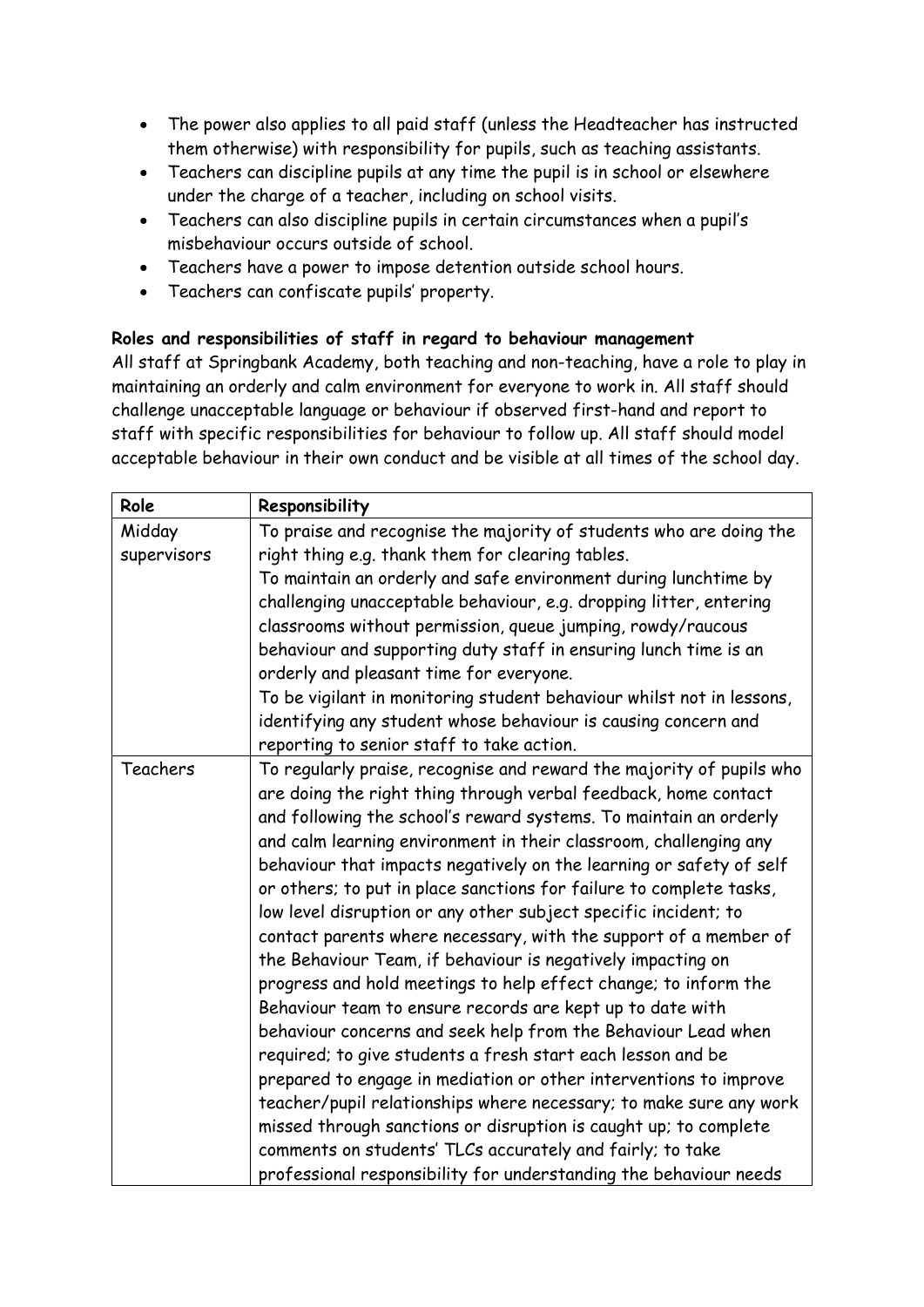|               | of students in your care including familiarising yourself with case    |
|---------------|------------------------------------------------------------------------|
|               | studies and/or profiles and any updates to them.                       |
|               | To report wider behavioural issues observed in the classroom, e.g.     |
|               | bullying to relevant member of the behaviour team.                     |
| <b>SLT</b>    | To monitor the use of praise across their team and to ensure the       |
|               | school's reward systems are used to recognise the majority of          |
|               | students who consistently do the right thing.                          |
|               | To support classroom teachers in maintaining an orderly classroom      |
|               | environment; to provide a place for students to be accommodated        |
|               | who are sent out of lessons for short or medium term periods; to       |
|               | facilitate meetings with parents over concerns about                   |
|               | behaviour/progress in particular subjects; to support the team         |
|               | where teachers are finding behaviour challenging; to ensure case       |
|               | studies, profiles and behaviour reports for students with persistent   |
|               | behaviour problems are followed; to support teachers and children      |
|               | in cases where pupils need to be reintegrated into lessons; to         |
|               | arrange training and support for teachers in their team on             |
|               | behaviour management and the needs of specific pupils.                 |
| Behaviour     | To provide day to day support for Head teacher, teachers and           |
| team          | Behaviour Lead in maintaining good behaviour in school; to patrol the  |
|               | school regularly and have a high visual presence, identifying          |
|               | hotspots of poor behaviour and challenging students when required;     |
|               | to help organise short/medium and long term interventions for          |
|               | students with behaviour difficulties; to hold mediation sessions       |
|               | between pupils and staff where necessary; to support with managed      |
|               | moves and exclusions; to keep records on behaviour incidents and       |
|               | interventions and alert Headteacher, behaviour lead and Senior         |
|               | Leaders to significant issues; investigations and statement taking     |
|               | for infringements of the behaviour code; to have a caseload of         |
|               | vulnerable students to work with on a regular basis to modify          |
|               | behaviour through mentoring/target setting/counselling etc; to         |
|               | contribute to PSHE/SMSC, values assemblies, 'You can do it'            |
|               | activities and special behaviour events etc, in order to pre-empt      |
|               | issues becoming problems; to monitor patterns and trends of            |
|               | behaviour through analysis of records and behaviour books; liaison     |
|               | with outside agencies and completion of EHAFs and other relevant       |
|               | referrals to get support for behaviour modification.                   |
| Behaviour and | To develop, review and oversee a system of praise and recognition      |
| Attitude      | to ensure students who are doing the right thing are recognised and    |
| Champion.     | rewarded as appropriate and to ensure all staff are actively using     |
|               | praise as the main tool in managing behaviour                          |
|               | To oversee the behaviour of the entire school, analysing data and      |
|               | monitoring trends and patterns in terms of individual students;        |
|               | teachers; subject areas, etc; to provide strategic oversight for the   |
|               | way behaviour is dealt with developing, reviewing and writing policies |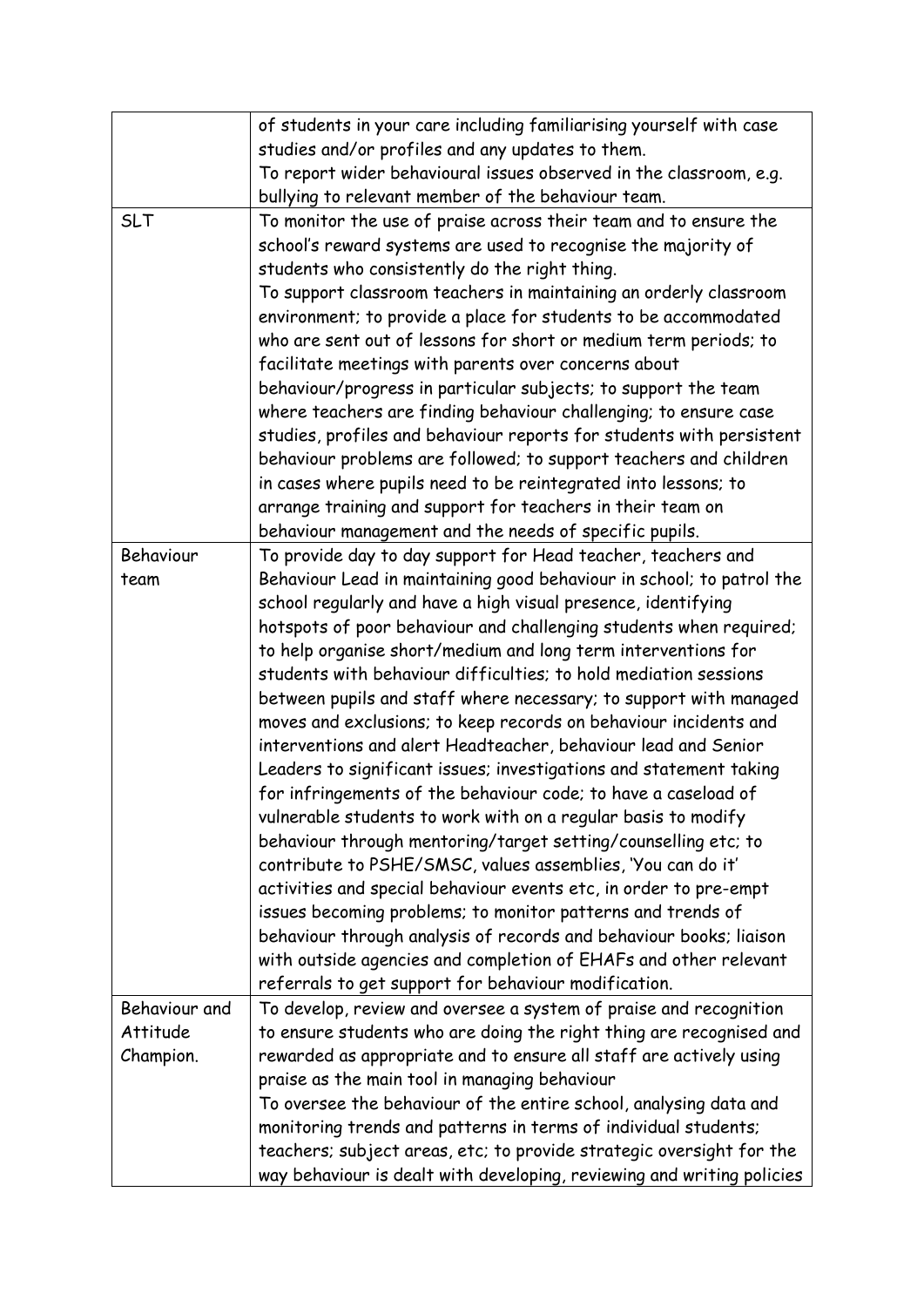|              | linked to behaviour management; training new staff in behaviour<br>management systems and strategies; setting and upholding the<br>ethos and tone of the school; monitoring all individuals to ensure<br>they are fulfilling their responsibilities; reporting to the<br>Headteacher and Governors in regards to behaviour; holding re-<br>admittance meetings and organising managed moves, liaising and<br>making referrals to SBAP and supporting the Head teacher with<br>permanent exclusions.                                                                                                                                                                                                                                           |
|--------------|-----------------------------------------------------------------------------------------------------------------------------------------------------------------------------------------------------------------------------------------------------------------------------------------------------------------------------------------------------------------------------------------------------------------------------------------------------------------------------------------------------------------------------------------------------------------------------------------------------------------------------------------------------------------------------------------------------------------------------------------------|
| Head teacher | To set the ethos and tone of the school in regards to behaviour,<br>attitude and conduct management; to ensure all policies adhere to<br>legal requirements and take account of special needs of students<br>and issues of equality and diversity when dealing with behavioural<br>issues; to support all staff in the day to day management of<br>behaviour; to oversee the permanent exclusion of any student; to<br>work with SLT to monitor overall trends and patterns in behaviour<br>in the school and respond accordingly; to appoint appropriate people<br>to oversee the day to day management of behaviour in the school; to<br>ensure all staff are aware of their responsibilities and that<br>appropriate training is in place. |

To ensure that sanctions imposed are consistent, reasonable and proportionate to the circumstances of the case, children who break the rules are dealt with first using strategies included in 'Pre-teaching Behaviour Strategies'.

Administered by: Member of staff involved **For 'behaviour for learning' my teacher will use:** 



### **Preventing Low Level Disruption Strategies**

- 1. Visual anchoring- make eye contact with the child, in such a way you let them know what is happening and you don't approve.
- 2. Snap focusing- a singular sharp click to obtain the child's attention and redirect this back to their work. This can also be supported with a point.
- 3. I do… you do…. (rhymes and rhythms).
- 4. STARFISH whisper- discuss the child's behaviour making reference to STARFISH and challenge them to explain how they are going to improve within these areas.
- 5. Verbal warning- the next step is the Behaviour Ladder

If these are not effective then all staff will follow the appropriate stage of the Behaviour Ladder, which are displayed in every classroom and learning room.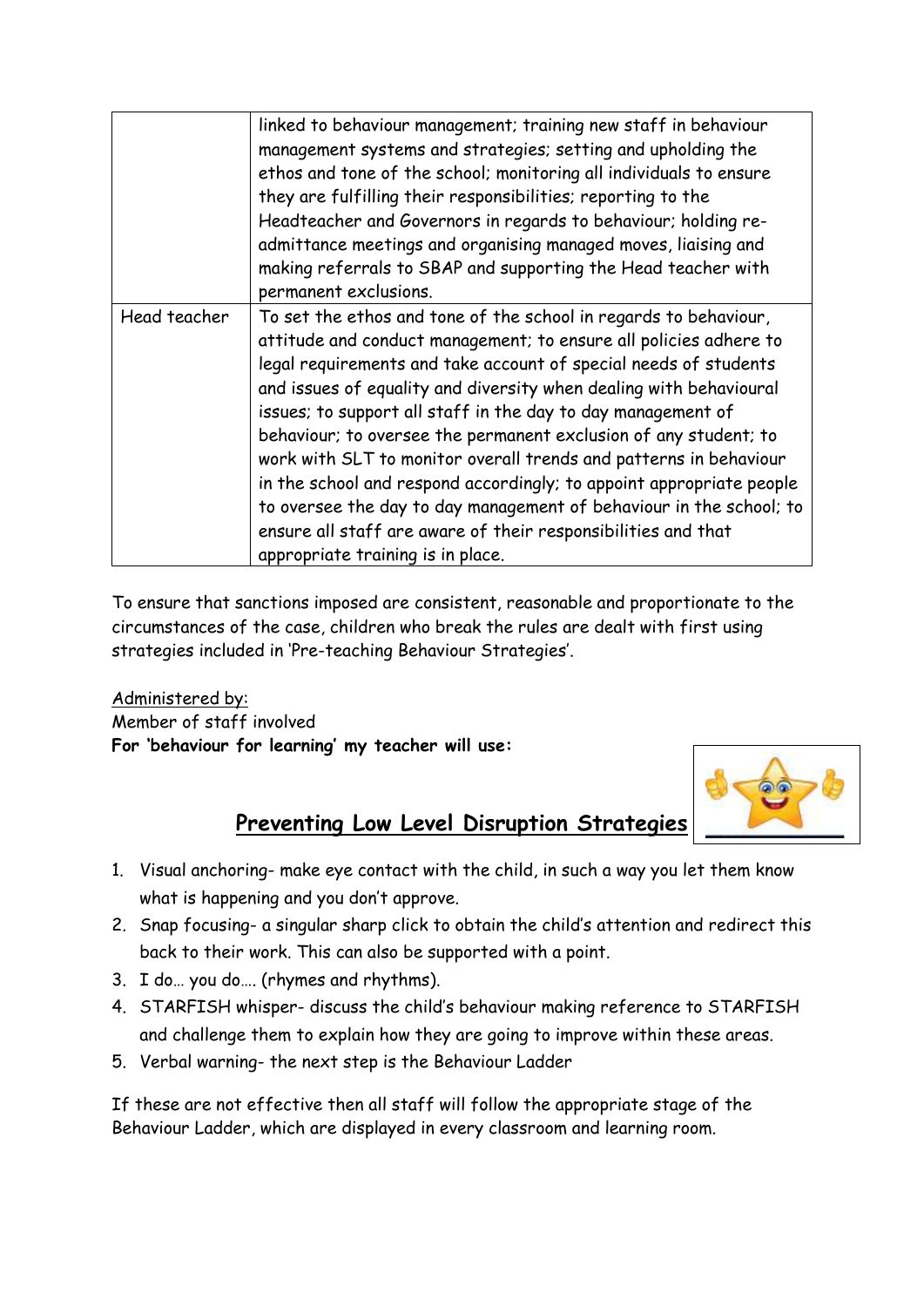#### **NOTE**

**The Behaviour Ladder is not exhaustive and should be used flexibly, taking the type of behaviour into account. Students with behavioural difficulties, special educational needs and persistent offenders will be dealt with differently to those involved in one-off incidents.**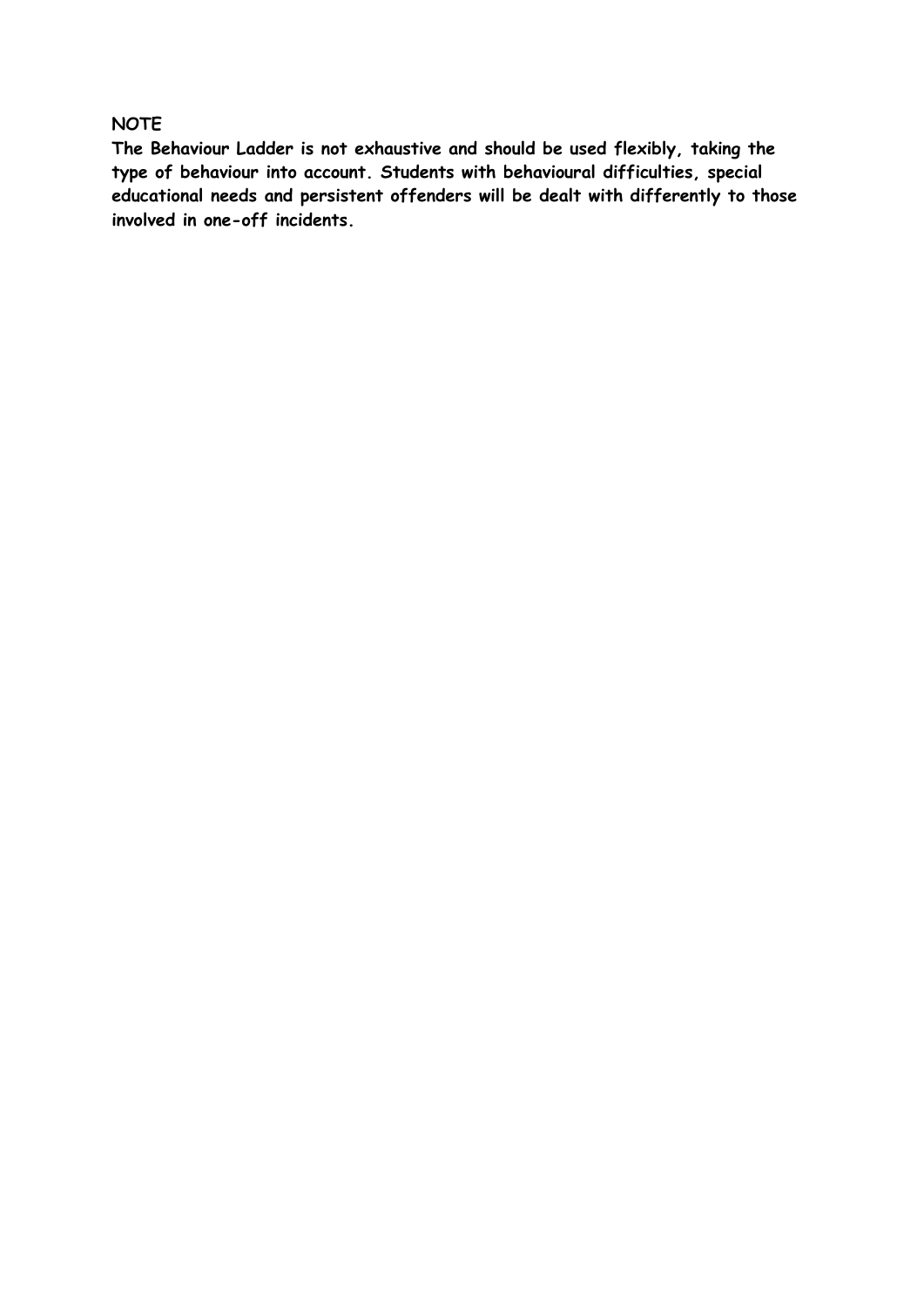

#### **SPRINGBANK ACADEMY**

## **Unlock Your Potential**



| Behaviour    |              | <b>Behaviour Ladder</b> | <b>Inappropriate Behaviour</b>                         | Why might this be         | Support and                        |
|--------------|--------------|-------------------------|--------------------------------------------------------|---------------------------|------------------------------------|
| Threshold    |              |                         | <b>Expected behaviour</b>                              | happening?                | Therapies                          |
| $\mathbf{1}$ | $\mathbf{1}$ | Verbal warning          | Poor attitude to learning in lessons/lack<br>$\bullet$ | Classroom                 | Squabble Busters<br>$\bullet$      |
| Behaviour    |              | A member of the         | of work.                                               | Management/rules          | <b>British Values</b><br>$\bullet$ |
| is managed   |              | behaviour team          | Low level disruption.<br>$\bullet$                     | Learning targets not      | Starfish<br>$\bullet$              |
| within the   |              | will talk to me         | I will be engaged with my learning                     | matched to the individual | Quality practise<br>$\bullet$      |
| classroom    |              | about my                | Talking over a teacher or out of turn.<br>$\bullet$    | Visual, auditory,         |                                    |
| and school   |              | behaviour.              | I will show respect towards my teacher                 | kinesthetic (VAK) not     |                                    |
| setting.     |              |                         | Inappropriate language in<br>$\bullet$                 | considered                |                                    |
|              |              | To use a timer- I       | class/break/lunch - eg, general swearing.              | Inappropriately matched   |                                    |
|              |              | would like this done    | I will be polite and sensitive towards others          | expectations from staff   |                                    |
|              |              | by this time            | Running in corridors.<br>$\bullet$                     | Lack of challenge         |                                    |
|              |              | Removal of all          | Boisterous behaviour, eg, pushing,<br>$\bullet$        | Poor routine              |                                    |
|              |              | possible                | running on corridors                                   | Poor physical environment |                                    |
|              |              | distractions in their   | I will walk safely and sensibly through                | Sensory issues not        |                                    |
|              |              |                         | school                                                 | adapted for               |                                    |
|              |              | immediate learning      | Breaking uniform/dress code- the child                 | Speech and Language       |                                    |
|              |              | environment-the         | will be provided with a spare.                         | development               |                                    |
|              |              | child only has          |                                                        |                           |                                    |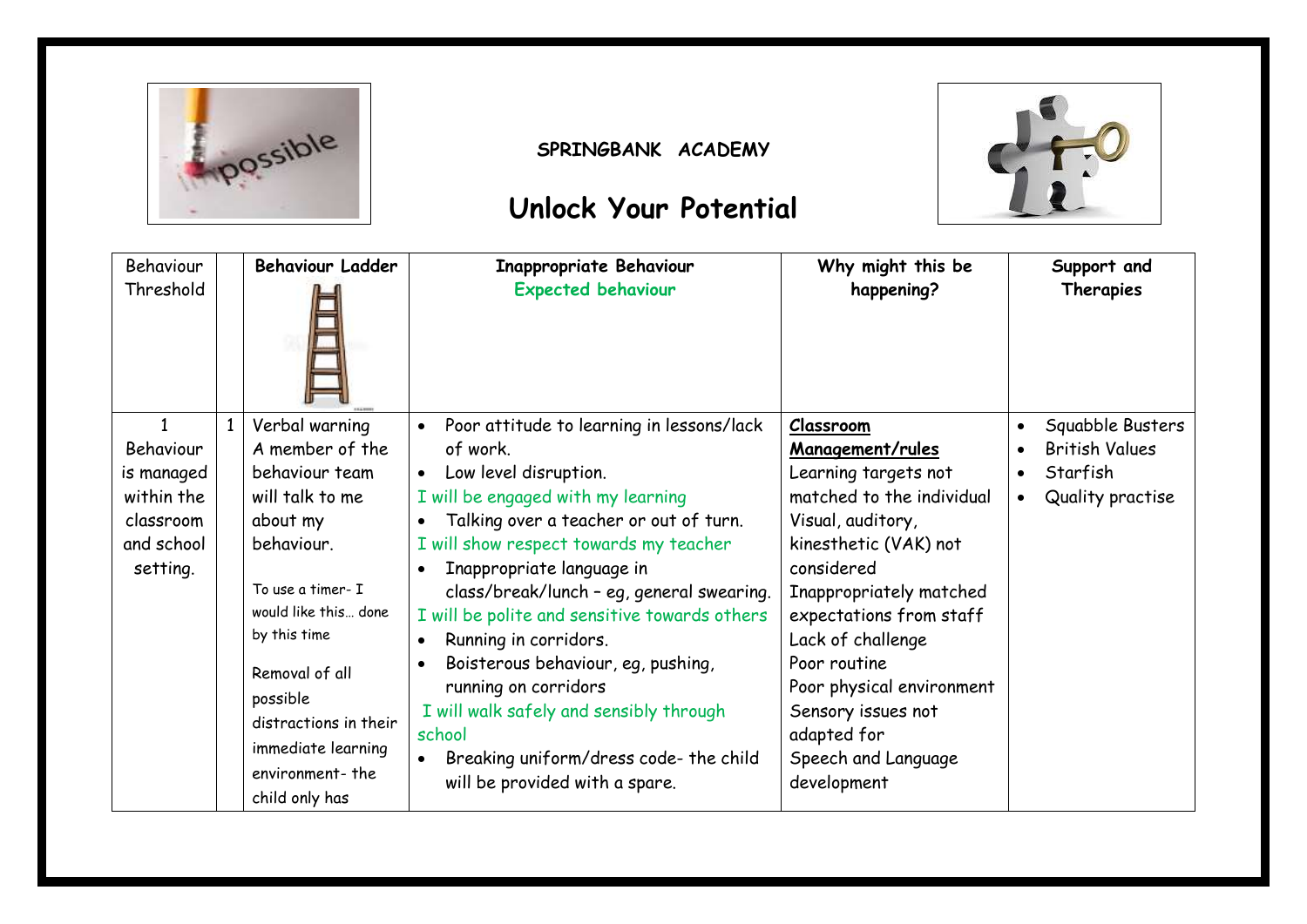| access to the        | I will come to school wearing my uniform        | Lack of structure          |  |
|----------------------|-------------------------------------------------|----------------------------|--|
| resources they       | Chewing gum or eating within class<br>$\bullet$ | Inconsistency              |  |
| require at that      | without permission.                             | Relationships              |  |
| precise moment.      | I will eat my 'tuck' at playtime                | Lack of structure and      |  |
|                      |                                                 | boundaries                 |  |
| To move place to a   |                                                 | Inconsistency              |  |
| quieter location     |                                                 | Poor relationships         |  |
| within the           |                                                 | Outside actors/additional  |  |
| classroom-this       |                                                 | needs                      |  |
| could be to a table  |                                                 | Low expectations (from     |  |
| exhibiting           |                                                 | support staff or adults at |  |
| exemplary            |                                                 | home)                      |  |
| behaviour or even    |                                                 | Poor routine               |  |
| by themselves for a  |                                                 | Lack of structure          |  |
| fixed period.        |                                                 | Inconsistency              |  |
|                      |                                                 | Poor physical environment  |  |
| Give an ultimatum-   |                                                 | Lacks age appropriate      |  |
| If this isn't done   |                                                 | social skills              |  |
| by Then this will    |                                                 | Lacks emotional            |  |
| happen.              |                                                 | vocabulary to express      |  |
|                      |                                                 | feelings                   |  |
| Behaviour buddy- an  |                                                 | Family issues outside of   |  |
| appropriate child is |                                                 | school                     |  |
| selected for the     |                                                 | Abuse, harm or neglect     |  |
| child to work with:  |                                                 | Impact of social media     |  |
| offering support,    |                                                 | Sensory impairment         |  |
| modelling expected   |                                                 | Neuro-developmental        |  |
| behaviour and        |                                                 | problems (ADHD/ASD)        |  |
| providing a buffer   |                                                 |                            |  |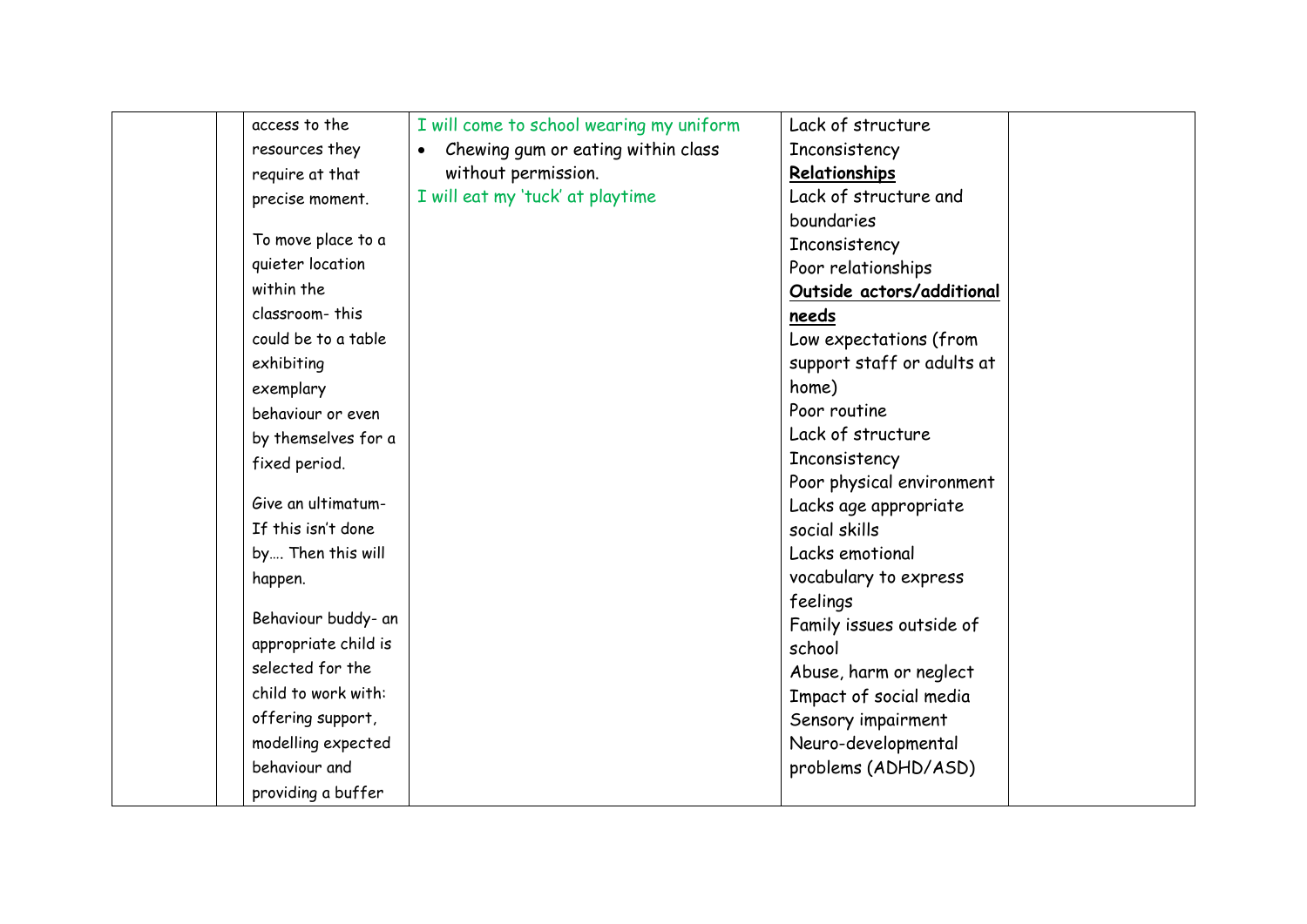| $\mathbf{1}$ | $\overline{c}$ | between possible<br>distractions.<br>Administered by:<br>Member of the<br>Behaviour team<br>Break/Lunch                                              | REPEATING ANY OF THE ABOVE                                                                                                                                                                                                                                                                                                                                                                                                                                      | Speech and Language<br>development | After school<br>$\bullet$                                                                                                            |
|--------------|----------------|------------------------------------------------------------------------------------------------------------------------------------------------------|-----------------------------------------------------------------------------------------------------------------------------------------------------------------------------------------------------------------------------------------------------------------------------------------------------------------------------------------------------------------------------------------------------------------------------------------------------------------|------------------------------------|--------------------------------------------------------------------------------------------------------------------------------------|
|              |                | Detention<br>Administered by:<br>Member of staff<br>involved                                                                                         | Minor damage to property (other<br>students/school), eg, graffiti on<br>book/deliberately breaking equipment<br>Low level disruption, resulting in work<br>not being completed (to catch up work<br>missed)<br>Rudeness to staff or Student Leaders,<br>eg, arguing /having the last word<br>Throwing items in<br>class/corridor/playground - no harm<br>intended or caused<br>Pushing or hurting another child<br>Minor theft from school or another<br>child. |                                    | Homework Club<br>Catch-up Club<br>$\bullet$<br>lunch time during<br>Classroom<br>environment<br><b>Health Check</b>                  |
| 1            | $\mathbf{3}$   | I will have a 'Cool<br>Down' morning/<br>afternoon within a<br>Learning Room<br>outside my<br>classroom. A<br>senior member of<br>staff will talk to | REPEATING ANY OF THE ABOVE<br>Persistent poor attitude to learning, eq.<br>lack of engagement or work not<br>completed in lesson<br>Refusal to attend break/lunch detention<br>$\bullet$<br>More serious damage to property (other<br>$\bullet$<br>students/school), eg, graffiti on                                                                                                                                                                            |                                    | Class curriculum<br>$\bullet$<br><b>Health Check</b><br>Environment<br>$\bullet$<br>Health Check at<br>different times<br>of the day |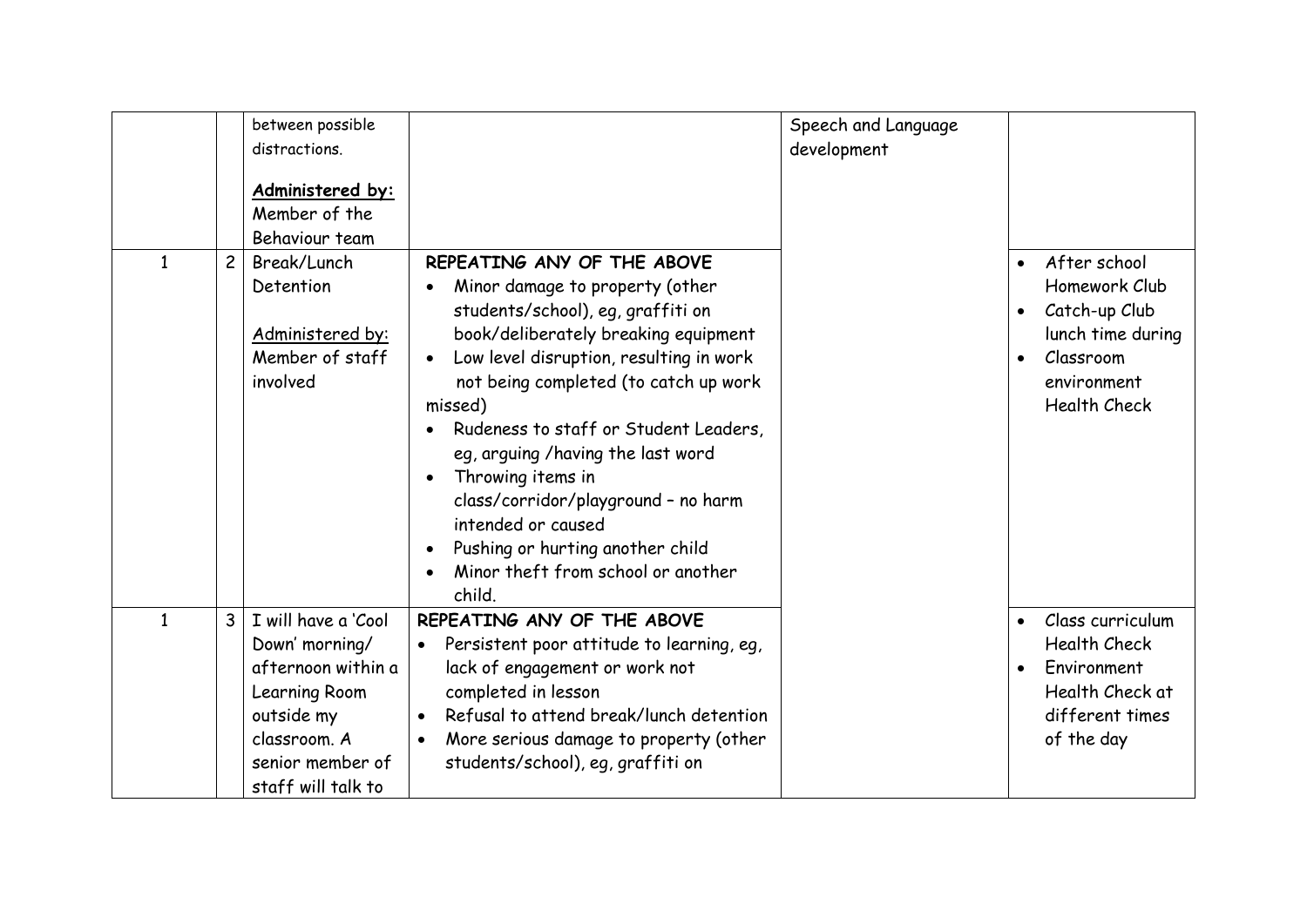|              | me about my<br>behaviour during<br>the day.<br>Administered by:<br>Member of the<br>Behaviour team | desk/deliberately causing soiling of<br>another student's uniform or work<br>Repeated poor behaviour reported by<br>lunch supervisors, eq, running around<br>inside the building<br>Refusal to wear spare uniform provided<br>Targets not met whilst on report<br>Minor violation of ICT user agreement,<br>$\bullet$<br>eg, accessing a website not connected<br>with the lesson or has been banned | Check of<br>patterns and<br>groups<br>Counselling<br>program<br>Behavioural<br>Therapy:<br>Behavioural<br>Classroom<br>management e.g.<br>rewards and routines<br>Peer interventions:<br>peer modelling, peer<br>initiation training,<br>classroom-wide<br>tutoring<br>Cognitive Therapy:<br>resilience and |
|--------------|----------------------------------------------------------------------------------------------------|------------------------------------------------------------------------------------------------------------------------------------------------------------------------------------------------------------------------------------------------------------------------------------------------------------------------------------------------------------------------------------------------------|-------------------------------------------------------------------------------------------------------------------------------------------------------------------------------------------------------------------------------------------------------------------------------------------------------------|
|              |                                                                                                    |                                                                                                                                                                                                                                                                                                                                                                                                      | persistence in facing<br>challenges                                                                                                                                                                                                                                                                         |
| $\mathbf{1}$ | $\overline{4}$<br>My<br>parents/carers<br>will be informed<br>of my<br>inappropriate<br>behaviour. | REPEATING ANY OF THE ABOVE<br>Leaving the site without permission                                                                                                                                                                                                                                                                                                                                    | Thoughts, feelings,<br>actions therapy:<br><b>Worry Book</b><br>Cognitive Therapy:<br>motivational/                                                                                                                                                                                                         |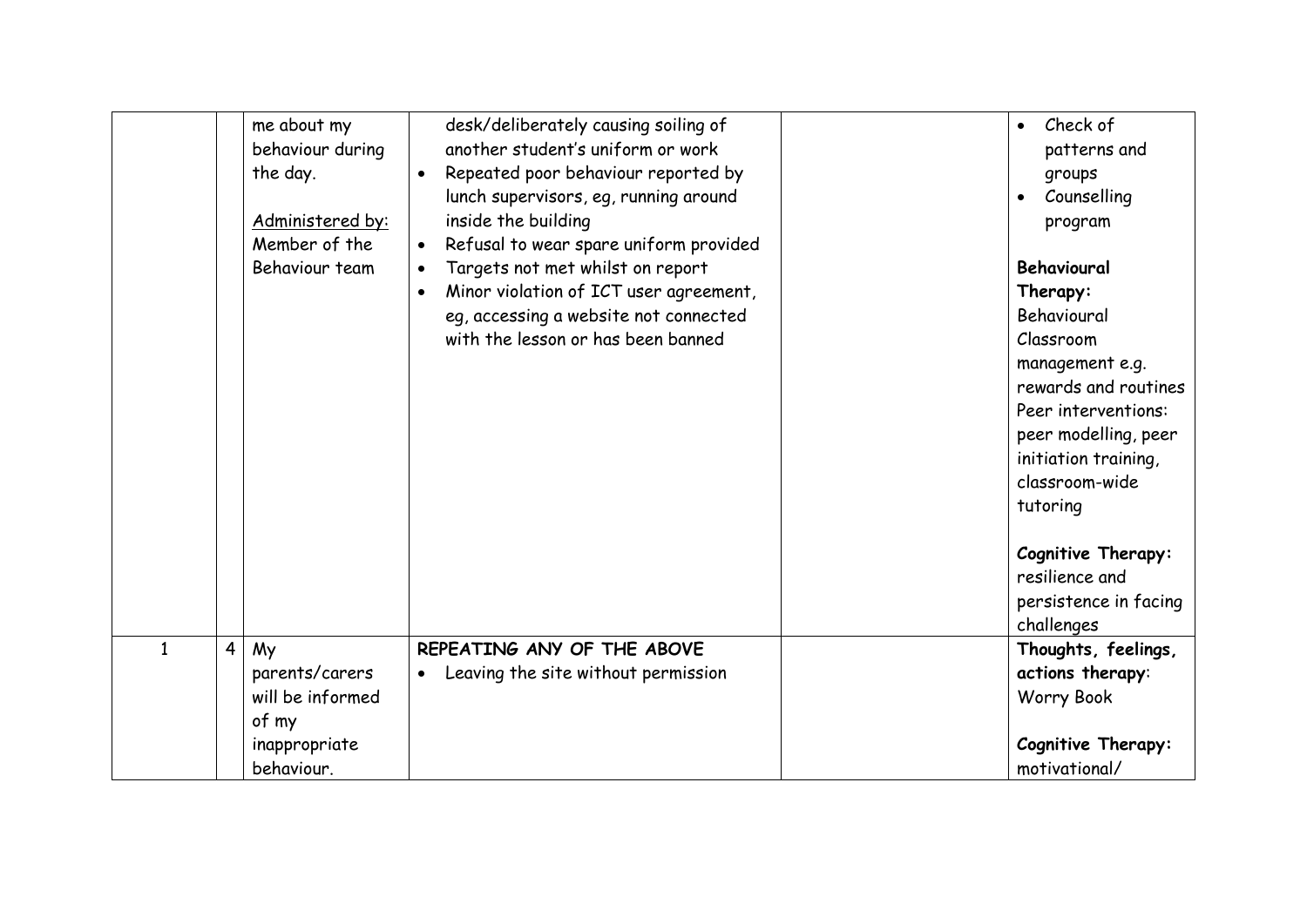|                           |            | I will have a 'Cool                                                                                            |                                                                                                            |  | inspirational videos  |  |
|---------------------------|------------|----------------------------------------------------------------------------------------------------------------|------------------------------------------------------------------------------------------------------------|--|-----------------------|--|
|                           |            | Down Day' within a                                                                                             |                                                                                                            |  | and stories e.g. 'The |  |
|                           |            | Learning Room                                                                                                  |                                                                                                            |  | Man Who Leads with    |  |
|                           | outside my |                                                                                                                |                                                                                                            |  | No Limbs'.            |  |
|                           |            | classroom. A                                                                                                   |                                                                                                            |  |                       |  |
|                           |            | member of the                                                                                                  |                                                                                                            |  |                       |  |
|                           |            | behaviour team                                                                                                 |                                                                                                            |  |                       |  |
|                           |            | will monitor my                                                                                                |                                                                                                            |  |                       |  |
|                           | behaviour. |                                                                                                                |                                                                                                            |  |                       |  |
|                           |            |                                                                                                                |                                                                                                            |  |                       |  |
|                           |            | Administered by:                                                                                               |                                                                                                            |  |                       |  |
|                           |            | Member of the                                                                                                  |                                                                                                            |  |                       |  |
|                           |            | Behaviour team                                                                                                 |                                                                                                            |  |                       |  |
|                           |            | <b>Behaviour Lead</b>                                                                                          |                                                                                                            |  |                       |  |
|                           |            | Member of SLT                                                                                                  |                                                                                                            |  |                       |  |
|                           |            | Headteacher                                                                                                    |                                                                                                            |  |                       |  |
| Behaviour is              |            | Level 1                                                                                                        |                                                                                                            |  |                       |  |
| <u>managed within the</u> |            |                                                                                                                | What can I do about it?                                                                                    |  |                       |  |
| classroom and             |            |                                                                                                                | Look for patterns in behaviour and triggers (ABC chart, tick sheets, tracking sheet), Speak to Behaviour   |  |                       |  |
| school setting            |            | Lead, Observe good practice, Gather other information from staff, Target particular behaviours, Complete       |                                                                                                            |  |                       |  |
|                           |            | the Behaviour for Learning audit, Consistent approach to individual children's behavioural needs - ensure team |                                                                                                            |  |                       |  |
|                           |            |                                                                                                                | agreement, Consider parental involvement, Complete assessment/observation as appropriate - consider Boxall |  |                       |  |
|                           |            | Profile, Pivots, B Squared, Consider structured conversation with parents, Consider SBAP referral, Consider    |                                                                                                            |  |                       |  |
|                           |            | CPD.                                                                                                           |                                                                                                            |  |                       |  |
| <b>Resources</b>          |            |                                                                                                                |                                                                                                            |  |                       |  |
|                           |            |                                                                                                                | ABC charts Star chart Observation sheet (attention, time on task) Behaviour for Learning audit Refer to    |  |                       |  |
|                           |            |                                                                                                                | school Behaviour policy, Home-school agreement C.P.D. I.D.P.(Inclusion Development Programme) - autism,    |  |                       |  |
|                           |            | dyslexia, speech and language - available online NASEN Primary toolkit - available online Autism education     |                                                                                                            |  |                       |  |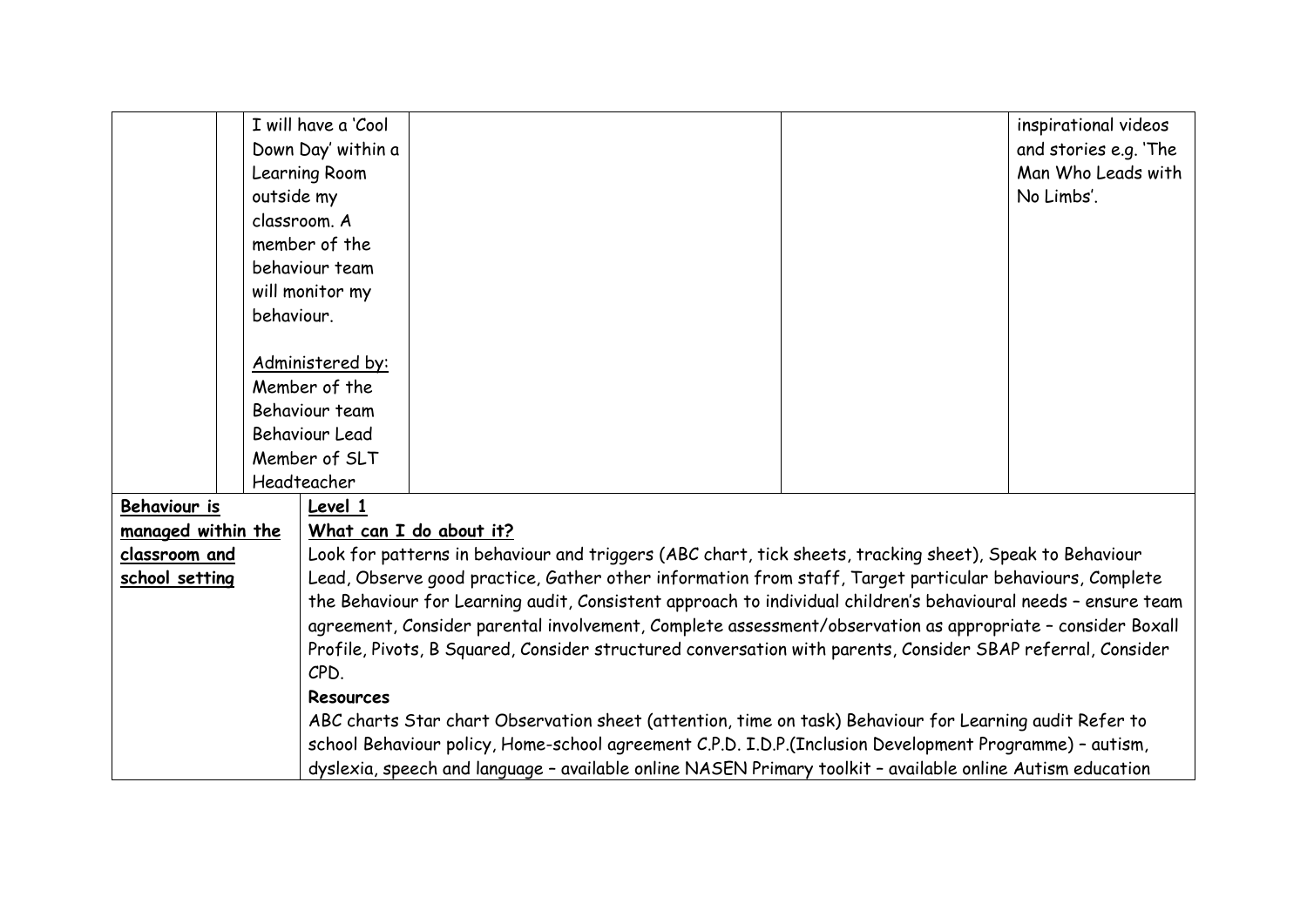|                |                                                                                                        | Trust materials - available online Dyslexia Trust materials - available online Boxall Profile, Circle-time, Midday |                                            |                                                                                                              |                      |                             |  |
|----------------|--------------------------------------------------------------------------------------------------------|--------------------------------------------------------------------------------------------------------------------|--------------------------------------------|--------------------------------------------------------------------------------------------------------------|----------------------|-----------------------------|--|
|                |                                                                                                        |                                                                                                                    | Supervisor training/support - Janet Tyers. |                                                                                                              |                      |                             |  |
|                |                                                                                                        |                                                                                                                    | Staff and child help                       |                                                                                                              |                      |                             |  |
|                | Reward charts, Follow school behaviour programme, Catch them being good, Circle of Friends/SEAL, Lunch |                                                                                                                    |                                            |                                                                                                              |                      |                             |  |
|                |                                                                                                        |                                                                                                                    |                                            | time clubs/Play time support, Co-operative activities, Attention needs - avoid too much or too little, Check |                      |                             |  |
|                |                                                                                                        |                                                                                                                    |                                            | routines, Check the child knows expectations, Adjust seating layouts, Consider working groups in classroom,  |                      |                             |  |
|                |                                                                                                        |                                                                                                                    |                                            | Refer to Home School Behaviour Plan.                                                                         |                      |                             |  |
|                |                                                                                                        |                                                                                                                    | <b>Resources</b>                           |                                                                                                              |                      |                             |  |
|                |                                                                                                        |                                                                                                                    |                                            | Behaviour for Learning audit Feelings chart What Helps Me Visual timetable, e.g. rockets Circle time/Buddy   |                      |                             |  |
|                |                                                                                                        |                                                                                                                    |                                            | system information SEAL/PSHE programme information Incentives information - e.g. raffle, Oreo's Nurture      |                      |                             |  |
|                |                                                                                                        |                                                                                                                    |                                            | Group information Out of class arrangements - checklist Home-school agreement - example Structured           |                      |                             |  |
|                |                                                                                                        |                                                                                                                    | conversation - example.                    |                                                                                                              |                      |                             |  |
| $\overline{2}$ | 5                                                                                                      | My                                                                                                                 |                                            | REPEATING ANY OF THE ABOVE                                                                                   | <b>Classroom</b>     | De-escalation Therapy:      |  |
| Needs can      |                                                                                                        |                                                                                                                    | parents/carers                             | Repeated failure to follow a reasonable                                                                      | Management/rules     | Worry management            |  |
| be largely     |                                                                                                        |                                                                                                                    | will be informed                           | request from a member of staff. (Refusal                                                                     | Insufficient         | Breathing: Balloon,         |  |
| met within     |                                                                                                        | of my                                                                                                              |                                            | rule)                                                                                                        | differentiation of   | Shoulder Roll, Take 5       |  |
| the            |                                                                                                        |                                                                                                                    | inappropriate                              | Fighting/threatening/intimidating                                                                            | tasks                | Breaths, Bumble Bee,        |  |
| universal      |                                                                                                        |                                                                                                                    | behaviour. I will                          | behaviour towards other students                                                                             | Insufficient         | Back to Back, Tummy,        |  |
| services,      |                                                                                                        |                                                                                                                    | have a 'Cool Down                          |                                                                                                              | deployment of        | Elephant, Bubble            |  |
| but with       |                                                                                                        |                                                                                                                    | Day' working with                          |                                                                                                              | classroom support    |                             |  |
| additional     |                                                                                                        |                                                                                                                    | a senior member                            |                                                                                                              | Lack of opportunity  | <b>Cognitive Therapies:</b> |  |
| targeted       |                                                                                                        |                                                                                                                    | of staff in a                              |                                                                                                              | to work in chosen    | achieving goals or          |  |
| support.       |                                                                                                        |                                                                                                                    | Learning Room. I                           |                                                                                                              | learning style Tasks | changes including a way     |  |
|                |                                                                                                        | will have a                                                                                                        |                                            |                                                                                                              | that limit success   | of feeling, acting,         |  |
|                |                                                                                                        |                                                                                                                    | meeting with the                           |                                                                                                              | Inconsistency in     | thinking or dealing with    |  |
|                |                                                                                                        |                                                                                                                    | <b>Behaviour Lead</b>                      |                                                                                                              | rewards and          | physical or mental          |  |
|                |                                                                                                        |                                                                                                                    | and they will                              |                                                                                                              | sanctions            | problems.                   |  |
|                |                                                                                                        | create a                                                                                                           |                                            |                                                                                                              | Inconsistency        |                             |  |
|                |                                                                                                        |                                                                                                                    | behaviour chart,                           |                                                                                                              |                      |                             |  |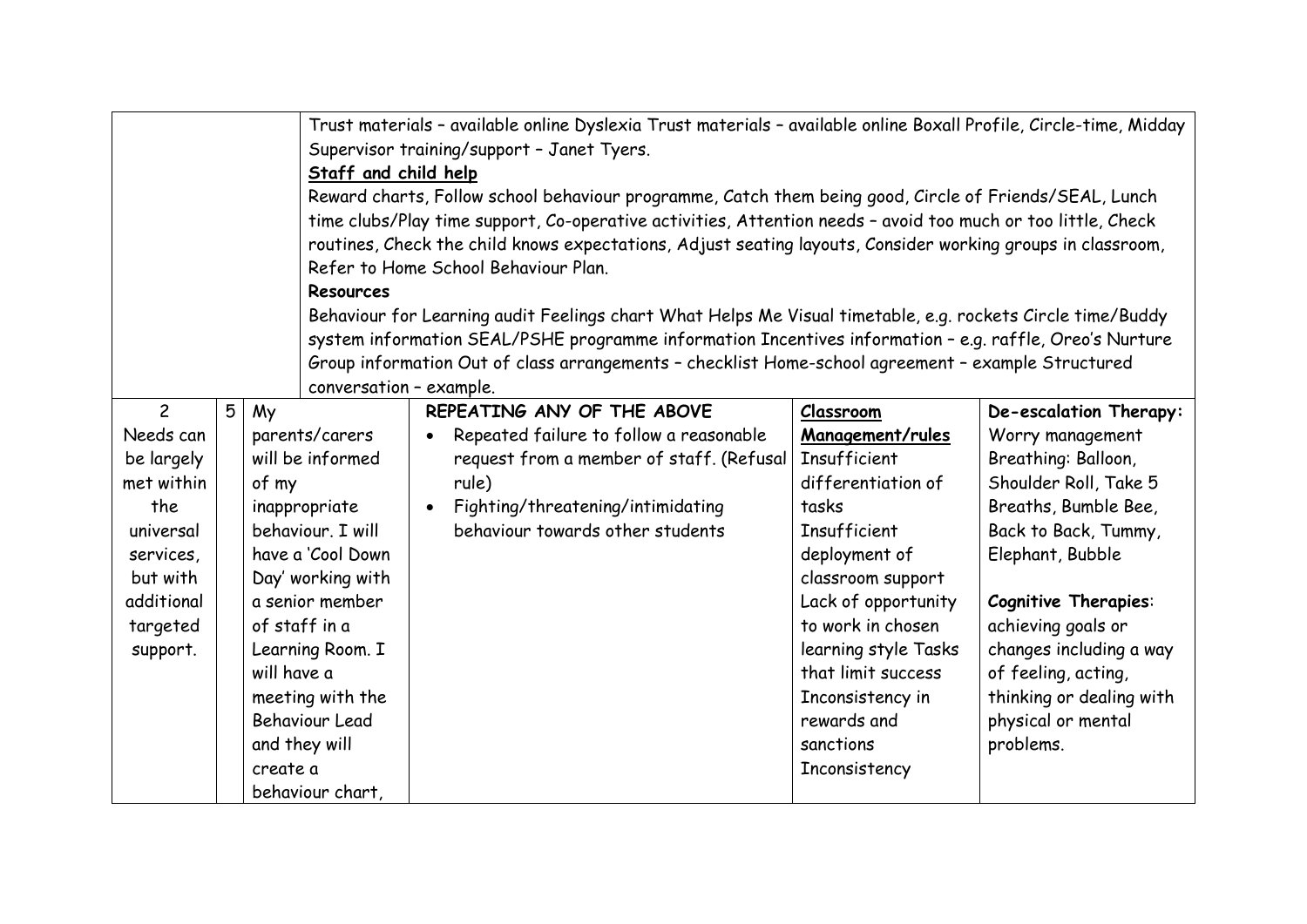|                |   | which I will have     |                                                         | between adults Rules |                                  |
|----------------|---|-----------------------|---------------------------------------------------------|----------------------|----------------------------------|
|                |   | to complete for 2     |                                                         | and routines unclear |                                  |
|                |   | weeks.                |                                                         | Lack of recognition  |                                  |
|                |   | Administered by:      |                                                         | of need to teach     |                                  |
|                |   | <b>Behaviour Lead</b> |                                                         | rules and routines   |                                  |
|                |   | Member of SLT         |                                                         | Relationships        |                                  |
|                |   | Headteacher           |                                                         | Poor relationships   |                                  |
| $\overline{c}$ | 6 | I will have a fixed   | REPEATING ANY OF THE ABOVE                              | between pupils and   | Quick and effective<br>$\bullet$ |
|                |   | period of             | Repeated poor behaviour whilst on report,               | adults               | action taken by the              |
|                |   | isolation.            | eg, more than one lesson per day                        | Lack of opportunity  | school                           |
|                |   | My                    | Sexual harassment (Verbal or Physical)<br>$\bullet$     | for child to take    | Appropriate<br>$\bullet$         |
|                |   | parents/carers        | Serious damage to property - (other                     | responsibility       | relationships and sex            |
|                |   | will have a           | students/school), eg, a                                 | Outside              | education                        |
|                |   | meeting with the      | computer/Science-Technology-Art-PE                      | factors/additional   | Named behaviour key<br>$\bullet$ |
|                |   | Behaviour Lead or     | equipment                                               | needs                | worker                           |
|                |   | Headteacher.          | Serious violation of ICT user agreement,                | Insufficient         | Counselling<br>$\bullet$         |
|                |   | They will sign a      | eg, accessing pornography/violent                       | deployment of        | Behaviour risk<br>$\bullet$      |
|                |   | behaviour             | websites                                                | classroom support    | assessment                       |
|                |   | contract and meet     | Bullying - race/religion/disability/sexual<br>$\bullet$ | Inconsistency in     | Behaviour and<br>$\bullet$       |
|                |   | with a member of      | orientation/physical/verbal/written/                    | rewards and          | attitude profile                 |
|                |   | the Behaviour         | cyber (Could be higher consequence                      | sanctions            |                                  |
|                |   | Team weekly and       | depending on context)                                   | Inconsistency        | <b>Behavioural Therapies:</b>    |
|                |   | every time I          |                                                         | between adults       | Behavioural parent               |
|                |   | break the             |                                                         | Poor relationships   | training                         |
|                |   | contract.             |                                                         | between pupils and   | Evaluation of external           |
|                |   | I will have a         |                                                         | adults               | influences from the              |
|                |   | named behaviour       |                                                         | Rules and routines   | home, community or               |
|                |   | worker and a          |                                                         | unclear              | elsewhere,                       |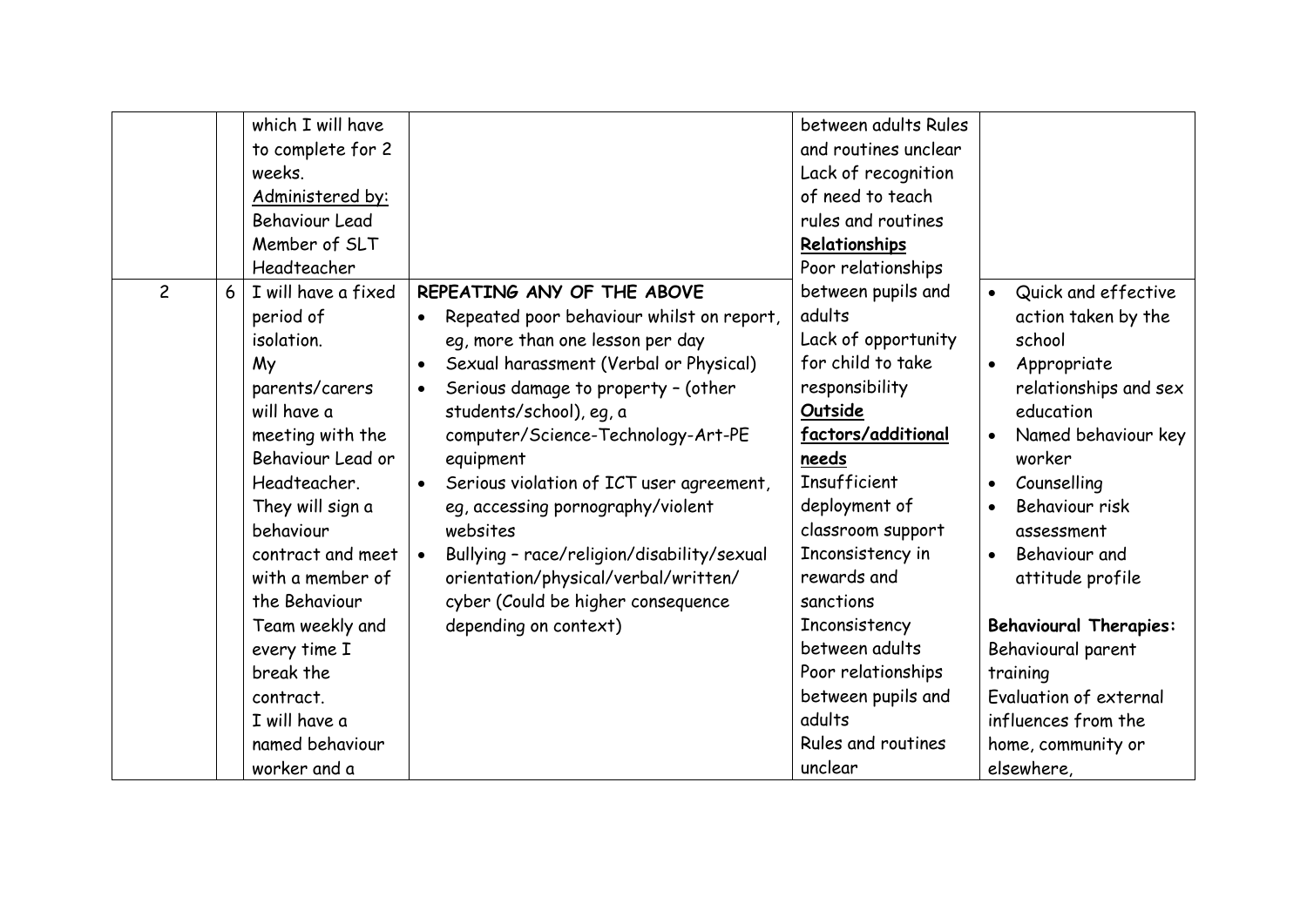|                        |  | behaviour chart                                                                                    |                                                                                                            |                                                                                                         | Lacks age             | STAC training for the |
|------------------------|--|----------------------------------------------------------------------------------------------------|------------------------------------------------------------------------------------------------------------|---------------------------------------------------------------------------------------------------------|-----------------------|-----------------------|
|                        |  |                                                                                                    |                                                                                                            |                                                                                                         |                       |                       |
|                        |  | for 6 weeks.                                                                                       |                                                                                                            |                                                                                                         | appropriate social    | victim and the        |
|                        |  |                                                                                                    | A report about my                                                                                          | skills                                                                                                  |                       | perpetrator           |
|                        |  | behaviour will be                                                                                  |                                                                                                            |                                                                                                         | Doesn't conform to    |                       |
|                        |  | sent to the                                                                                        |                                                                                                            |                                                                                                         | classroom norms       |                       |
|                        |  | governors.                                                                                         |                                                                                                            |                                                                                                         | Lacks emotional       |                       |
|                        |  | Administered by:                                                                                   |                                                                                                            |                                                                                                         | vocabulary            |                       |
|                        |  | <b>Behaviour Lead</b>                                                                              |                                                                                                            |                                                                                                         | Target or             |                       |
|                        |  | Member of SLT                                                                                      |                                                                                                            |                                                                                                         | perpetrator of        |                       |
|                        |  | Headteacher                                                                                        |                                                                                                            |                                                                                                         | bullying              |                       |
|                        |  |                                                                                                    |                                                                                                            |                                                                                                         | Family issues outside |                       |
|                        |  |                                                                                                    | Restriction of use                                                                                         |                                                                                                         | of school             |                       |
|                        |  | of ICT facilities                                                                                  |                                                                                                            |                                                                                                         | Over protected child  |                       |
|                        |  | Administered by:                                                                                   |                                                                                                            |                                                                                                         | Abuse/harm/neglect    |                       |
|                        |  | <b>ICT Lead</b>                                                                                    |                                                                                                            |                                                                                                         | /domestic             |                       |
|                        |  |                                                                                                    |                                                                                                            |                                                                                                         | violence/young carer  |                       |
| Needs can be largely   |  |                                                                                                    | Level 2                                                                                                    |                                                                                                         |                       |                       |
| met within universal   |  |                                                                                                    | Refer to SBAP Graduated Response document following section 1, School Support (involve school Behaviour    |                                                                                                         |                       |                       |
| services but with      |  |                                                                                                    | Lead as needed): 1. Refer to Behaviour Policy 2. Behaviour for Learning guidance 3. Classroom audit 4. ABC |                                                                                                         |                       |                       |
| additional targeted    |  |                                                                                                    | sheet, Incident log 5. Structured conversation 6. Consider: Boxall Profile Behaviour Plan Refer to         |                                                                                                         |                       |                       |
| support Audience -     |  | Concerning Behaviours Pathway if appropriate Refer to local offers and Partnership offers Consider |                                                                                                            |                                                                                                         |                       |                       |
| Class teachers/Support |  |                                                                                                    | referral to SBAP Consider referral to Springboard Consider completing an EHAF.                             |                                                                                                         |                       |                       |
| staff/Senior Leaders/  |  | Resources                                                                                          |                                                                                                            |                                                                                                         |                       |                       |
| <b>Pastoral Staff</b>  |  |                                                                                                    |                                                                                                            | Boxall Profile Behaviour for Learning Guidance Behaviour Plan Concerning Behaviours pathway information |                       |                       |
|                        |  |                                                                                                    | EHAF.                                                                                                      |                                                                                                         |                       |                       |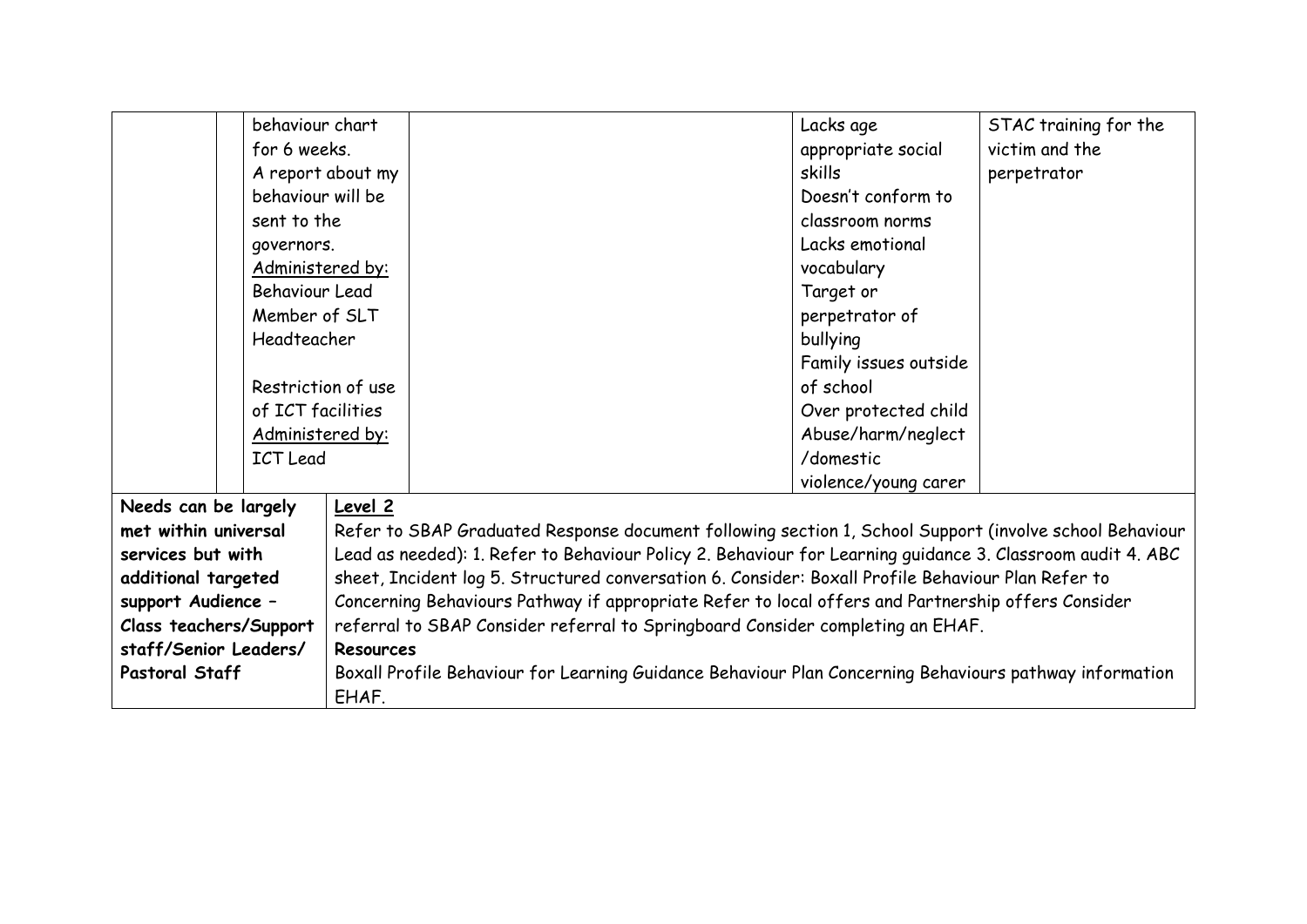| 2/3          | $\overline{7}$ | Extra sanctions       | REPEATING ANY OF THE ABOVE<br>Need for specialist                             | Cognitive Behavioural     |
|--------------|----------------|-----------------------|-------------------------------------------------------------------------------|---------------------------|
| <b>Needs</b> |                | will be agreed by     | Very serious violation of ICT user<br>staff training to                       | Therapy: distinguish      |
| cannot be    |                | the Governing         | address individual<br>agreement, e.g., using social media for                 | between thoughts and      |
| met within   |                | Disciplinary          | cyber bullying or sexting or repeated<br>needs                                | feelings, awareness of    |
| universal    |                | Committee, with       | Speech and Language<br>e:safety violations                                    | how thoughts can          |
| services     |                | the knowledge of      | needs lead to lack of<br>Repeated or major theft from<br>$\bullet$            | influence our behaviour,  |
| without      |                | my                    | students/school<br>good communication                                         | evaluate critically, and  |
| additional   |                | parents/carers,       | Abusive/threatening language perceived<br>Difficult<br>$\bullet$              | develop skills to notice, |
| targeted     |                | for example:          | to be directed towards a member of<br>relationships                           | interrupt and correct     |
| support.     |                | Fixed term            | between<br>staff.                                                             | these thoughts            |
|              |                | isolation within      | Deliberate damage/vandalism to<br>pupils and adults                           | independently.            |
|              |                | school or fixed       | student/school property<br>Lacks age                                          | Art Therapy: draw or      |
|              |                | term isolation        | Behaviour likely to endanger the safety of<br>appropriate social<br>$\bullet$ | paint your emotions,      |
|              |                | away from school      | other students/staff/visitors, e.g.,<br>skills                                | create an emotions        |
|              |                | e.g. in a family      | throwing a chair across a<br>Doesn't conform to                               | wheel, make a             |
|              |                | isolation unit        | classroom/corridor<br>classroom norms                                         | meditative painting, put  |
|              |                | within another        | Refusal to co-operate/disruptive<br>Lacks emotional                           | together a journal,       |
|              |                | local school.         | behaviour whilst in the isolation<br>vocabulary                               | explore puppet therapy,   |
|              |                | A letter warning      | Offensive or lewd behaviour<br>Target or<br>$\bullet$                         | use line art or           |
|              |                | that I may be         | A pre-meditated/arranged fight<br>perpetrator of                              | pointillism, design a     |
|              |                | excluded will be      | Deliberately setting off the fire alarm<br>bullying                           | postcard you will never   |
|              |                | sent to my            | Persistent poor behaviour whilst on<br>Family issues outside                  | send or create a family   |
|              |                | parents/carers        | of school<br>behaviour report                                                 | sculpture.                |
|              |                | and they must talk    | Over protected                                                                | Sport Therapy:            |
|              |                | each day to a         | child                                                                         | creating, planning and    |
|              |                | member of the         |                                                                               | participating in team     |
|              |                | <b>Behaviour Team</b> | Abuse/harm/neglect                                                            | games, trust games and    |
|              |                | each day about my     | /domestic                                                                     | activities                |
|              |                | behaviour. The        | violence/young carer                                                          |                           |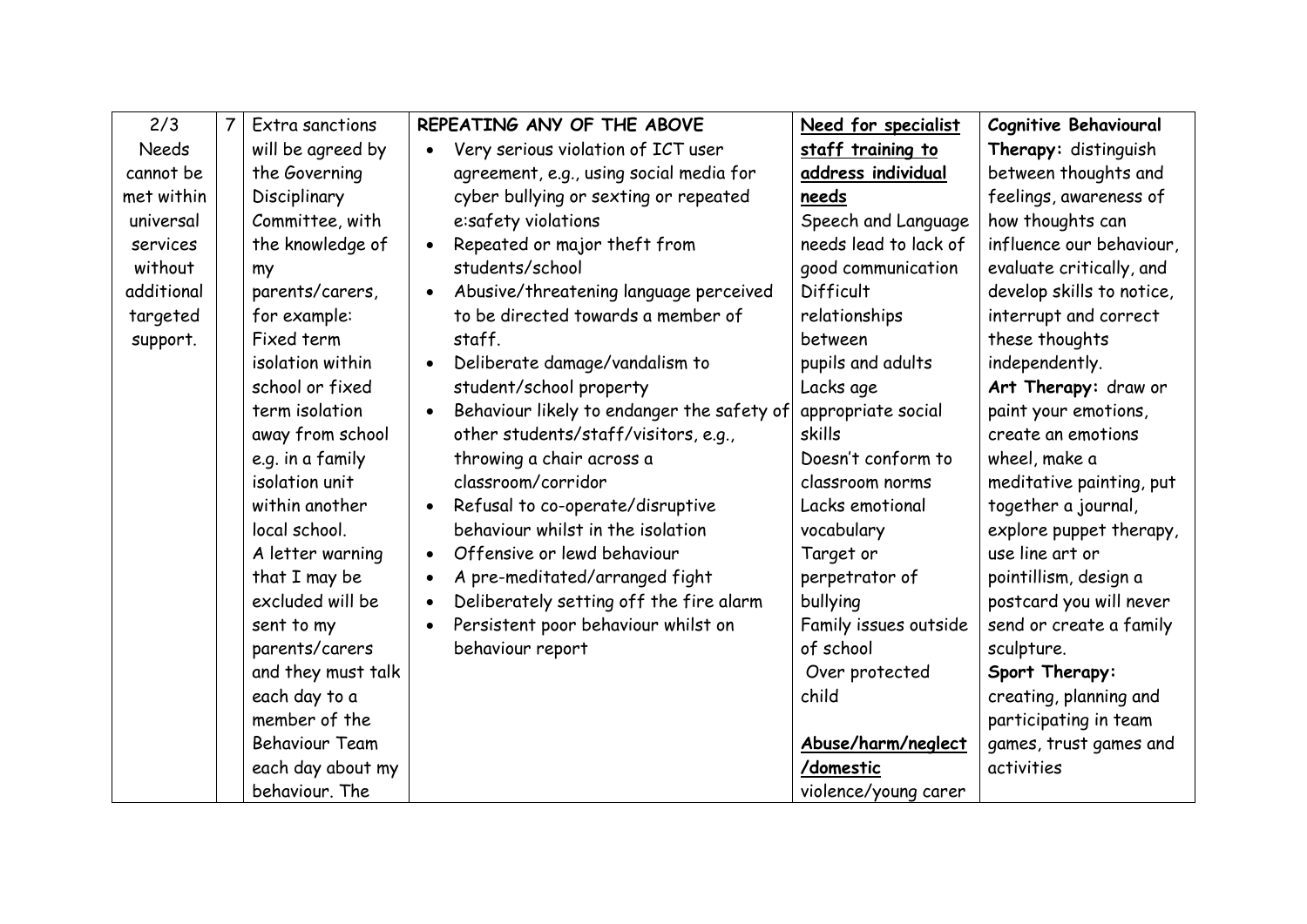| class teacher will | Disruption in the   | Play Therapy: role-play, |
|--------------------|---------------------|--------------------------|
| keep a daily       | family home         | regressive play          |
| record of my       | requiring           | opportunities, sand,     |
| behaviour.         | professional        | music, Lego, The Mad     |
|                    | intervention        | Game, The Slow-Motion    |
| Administered by:   |                     | Game, Bubble Breaths,    |
| Behaviour Lead     | Emotional/mental    | The Second Story,        |
| Member of SLT      | health issue        | Positive Postings.       |
| Headteacher        | known at CAMHS      |                          |
| Disciplinary       | Tier 2              |                          |
| Committee          | Self-Harm requiring |                          |
|                    | medical support     |                          |
| Restriction of use |                     |                          |
| of ICT facilities  |                     |                          |
| Administered by    |                     |                          |
| <b>ICT</b> Lead    |                     |                          |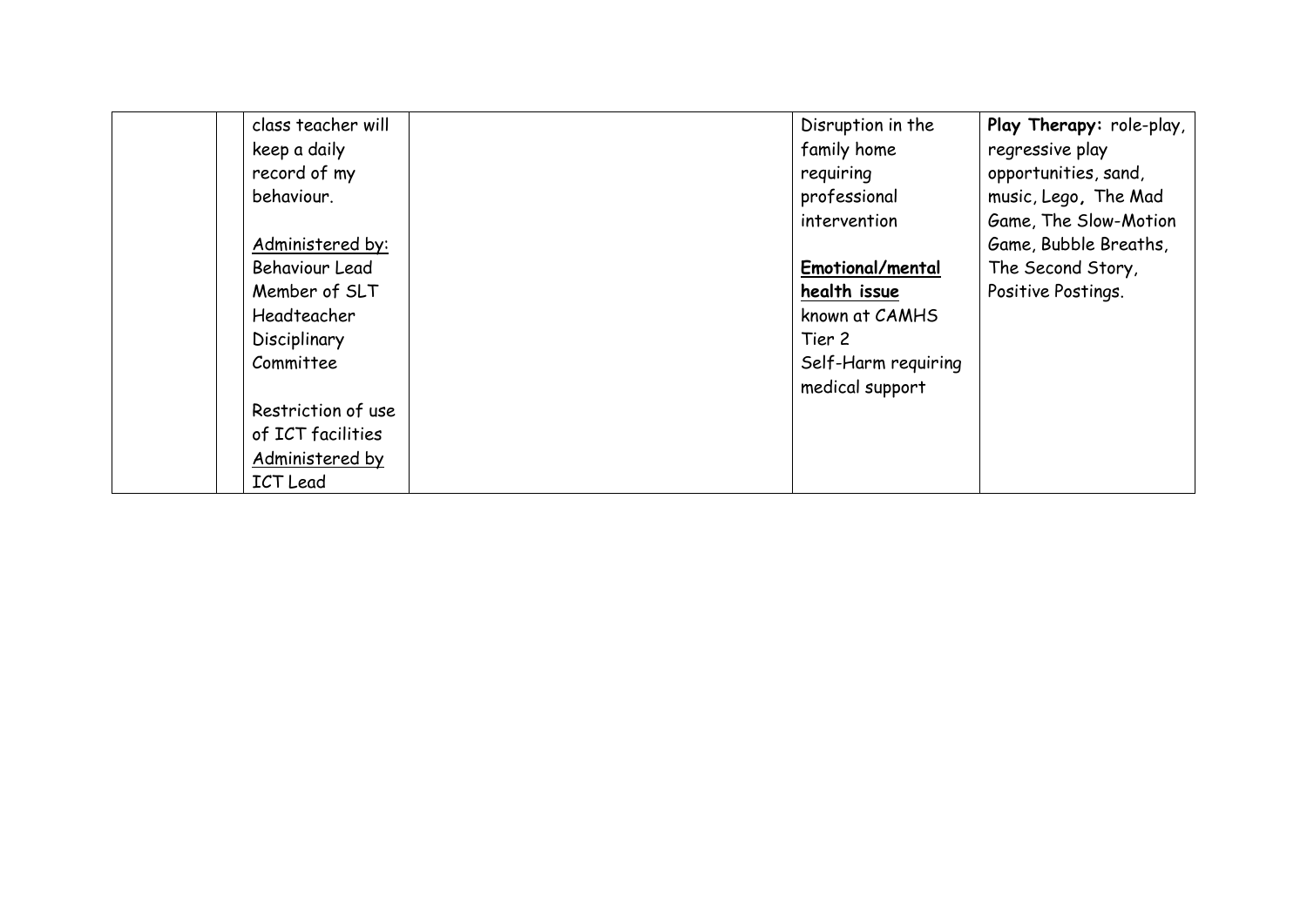| Needs cannot be met<br>within universal<br>services without<br>additional targeted<br>support Audience -<br>Class<br>teachers/Support<br>staff/Senior Leaders/<br>Pastoral Staff |   |                                                                                       | Level 3<br>if necessary.                                                                                                                                                                        | Similar to Level 2 responses Items below must be implemented and the impact evidenced in writing in order<br>to develop a comprehensive case history<br>Springboard and/or SBAP are involved, Assessments have taken place, Behaviour Plans are<br>reviewed/Incident logs are regularly completed, Structured conversations are taking place with<br>parents/staff, Staff/parent training/signposting accessed as appropriate, Counselling accessed if<br>appropriate, Individualised timetable in place, Referral to MASH if appropriate, Managed Move considered |                                                                                                                                                                                                                                                                                                                        |                                                                                                                                                                                                                                   |
|----------------------------------------------------------------------------------------------------------------------------------------------------------------------------------|---|---------------------------------------------------------------------------------------|-------------------------------------------------------------------------------------------------------------------------------------------------------------------------------------------------|--------------------------------------------------------------------------------------------------------------------------------------------------------------------------------------------------------------------------------------------------------------------------------------------------------------------------------------------------------------------------------------------------------------------------------------------------------------------------------------------------------------------------------------------------------------------|------------------------------------------------------------------------------------------------------------------------------------------------------------------------------------------------------------------------------------------------------------------------------------------------------------------------|-----------------------------------------------------------------------------------------------------------------------------------------------------------------------------------------------------------------------------------|
|                                                                                                                                                                                  | 8 | decide for how<br>come back to<br>new behaviour<br>contract.<br><b>Behaviour Lead</b> | I will be excluded<br>from school. The<br>governors and the<br>Head teacher will<br>long. Before I can<br>school, I will meet<br>with all the adults<br>involved and sign a<br>Administered by: | RPEATING ANY OF THE ABOVE<br>Assaulting a member of staff<br>Repeated serious assault on a student<br>Being in possession of any weapon in school,<br>either with or without the intention of, or<br>actually using it in a<br>threatening/intimidating manner. (Police<br>will be informed)<br>Attempted arson<br>Extreme behaviour likely to seriously<br>endanger the safety of themselves, other<br>staff/students/visitors                                                                                                                                    | <b>Child factors Diagnosis</b><br>of emotional<br>/psychological health<br>problems which meets<br><b>CAMHS Tier 3</b><br>thresholds<br>Diagnosis of physical<br>sensory or medical<br>disorder (includes<br>ADHD)<br>Moderate to severe<br>learning difficulties<br>Diagnosis of ASD<br>Diagnosed conduct<br>disorder | Tenacious<br>$\bullet$<br>attempts made<br>to engage<br>support services<br>Alternative<br>$\bullet$<br>provision,<br>checked by<br><b>Behaviour Lead</b><br>Follow-up work<br>$\bullet$<br>Reintegration<br>$\bullet$<br>meeting |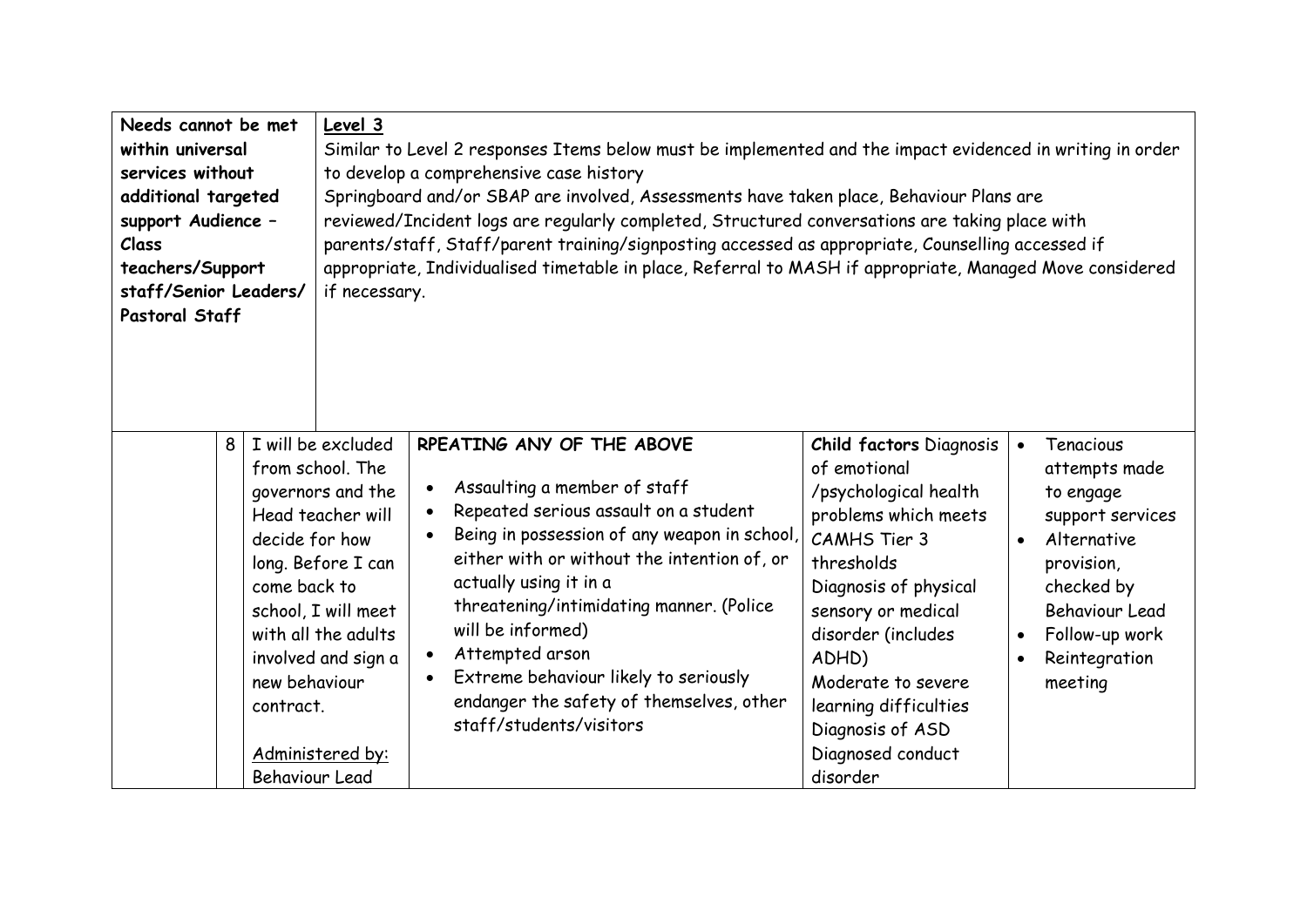|                   |   | Member of SLT         |                                                          | Loss                   |
|-------------------|---|-----------------------|----------------------------------------------------------|------------------------|
|                   |   | Headteacher           |                                                          | (divorce/bereavement)  |
|                   |   | Disciplinary          |                                                          | Confusion over sexual  |
|                   |   | Committee             |                                                          | orientation            |
| 4                 | 9 | I will be             | REPEATED INCIDENTS/CONTINUED POOR                        | School factors         |
| <b>Behaviours</b> |   | permanently           | BEHAVIOUR AFTER FIXED TERM                               | Learning environment   |
| are likely        |   | excluded and will     | ISOLATION OR FIXED TERM EXCLUSION                        | cannot be sufficiently |
| to be             |   | not be allowed        | Severely assaulting a member of staff                    | modified to meet need  |
| complex           |   | back into school.     | Repeated serious assault on a student<br>$\bullet$       | Staff lack specialist  |
| and from          |   | Arrangements will     | Being in possession of any weapon in school<br>$\bullet$ | knowledge or expertise |
| multiple          |   | be made for me to     | and actually using it to inflict harm. (Police           | <b>Family factors</b>  |
| origins,          |   | attend another        | will be informed)                                        | Persistent non-        |
| requiring         |   | school or             | Arson                                                    | attendance caused by   |
| input from        |   | alternative           |                                                          | parents                |
| more than         |   | education will be     |                                                          | Victim of abuse or     |
| one agency        |   | provided.             |                                                          | neglect which meets    |
|                   |   |                       |                                                          | the child at risk      |
|                   |   | Administered by:      |                                                          | threshold Looked after |
|                   |   | <b>Behaviour Lead</b> |                                                          | child or experiencing  |
|                   |   | Member of SLT         |                                                          | multiple carers        |
|                   |   | Headteacher           |                                                          | Over protected child   |
|                   |   | Disciplinary          |                                                          | unable to develop own  |
|                   |   | Committee             |                                                          | identity               |
|                   |   |                       |                                                          | Significant caring     |
|                   |   |                       |                                                          | responsibilities that  |
|                   |   |                       |                                                          | impact on development  |
|                   |   |                       |                                                          | Disordered             |
|                   |   |                       |                                                          | attachments            |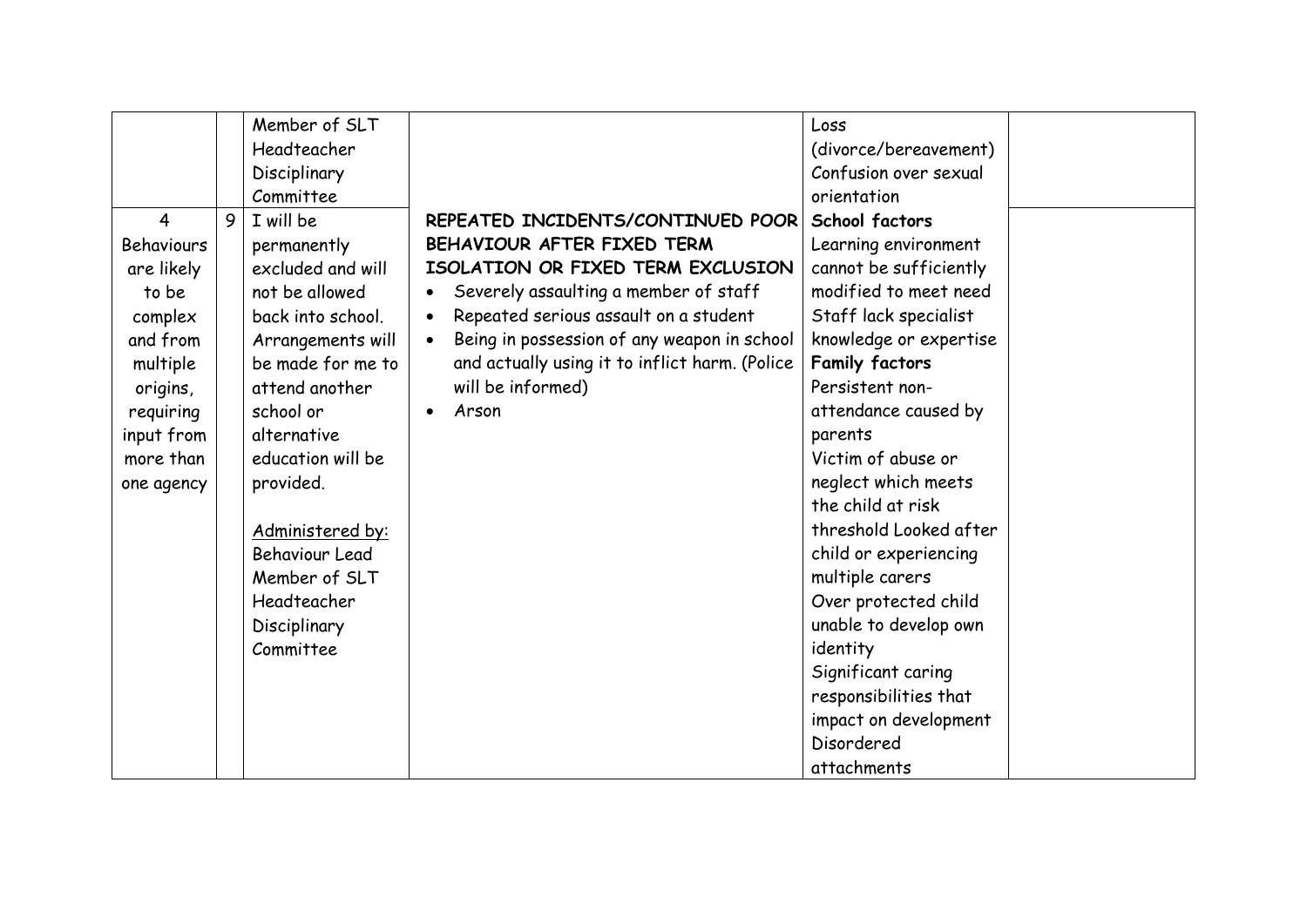|                  |                                                                                                             | Extreme domestic                                                                                         |
|------------------|-------------------------------------------------------------------------------------------------------------|----------------------------------------------------------------------------------------------------------|
|                  |                                                                                                             |                                                                                                          |
|                  |                                                                                                             | violence                                                                                                 |
|                  |                                                                                                             | Disruption within the                                                                                    |
|                  |                                                                                                             | family home                                                                                              |
|                  |                                                                                                             | <b>Bereavement</b>                                                                                       |
|                  |                                                                                                             | Physical/mental health                                                                                   |
|                  |                                                                                                             | issues Community                                                                                         |
|                  |                                                                                                             | factors                                                                                                  |
|                  |                                                                                                             | Unable to protect self                                                                                   |
|                  |                                                                                                             | from significant harm                                                                                    |
|                  |                                                                                                             | including contact with                                                                                   |
|                  |                                                                                                             | unsafe adults or young                                                                                   |
|                  |                                                                                                             | people                                                                                                   |
|                  |                                                                                                             | Anti-social behaviour                                                                                    |
|                  |                                                                                                             | resulting in Police                                                                                      |
|                  |                                                                                                             | involvement                                                                                              |
|                  |                                                                                                             | Gang related activity                                                                                    |
|                  |                                                                                                             | E-safety issues                                                                                          |
|                  |                                                                                                             | Sexual exploitation                                                                                      |
| Audience -       | Level 4                                                                                                     |                                                                                                          |
| Headteacher/SLT/ | Items below must be implemented, and the impact evidenced in writing in order to develop a comprehensive    |                                                                                                          |
| SENCo/Behaviour  | case history. Best practice may include referral to specialist/acute services/statutory services.           |                                                                                                          |
| Lead             | Evaluated use of Tier 3 strategies, Statutory Assessment has been instigated, IEP involving young person in |                                                                                                          |
|                  |                                                                                                             | target setting and monitoring, Participation in multi- agency meetings (Case conference, Section 17, LAC |
|                  |                                                                                                             | review, child specific planning meeting), Internal exclusions increasingly used, Regular Educational     |
|                  |                                                                                                             | Psychologist involvement, CAMHS involvement, Additional therapeutic support, MASH referral.              |
|                  | Behaviours will present extreme challenge to the child's infrastructures (school, family, community,        |                                                                                                          |
|                  | support). Some behaviours are likely to be complex and from multiple origins, requiring input from more     |                                                                                                          |
|                  | than one agency                                                                                             |                                                                                                          |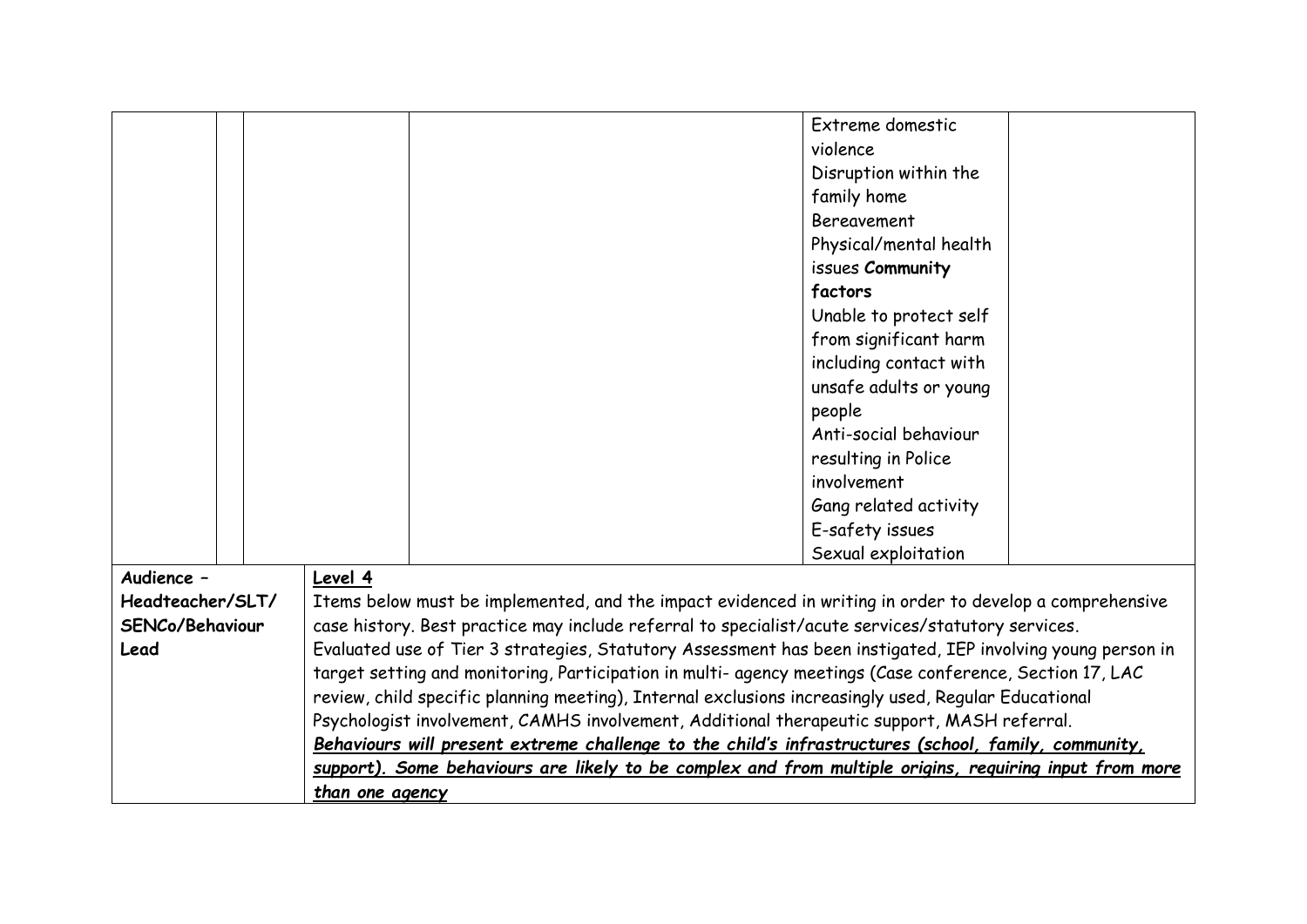#### **List of resources to support different levels of behaviour**

**ABC chart**

**Autism Education Trust materials – available online at**

**www.autism.org.uk/education**

**Behaviour for Learning audit**

**Behaviour plan**

**Boxall Profile**

**Buddy system information**

**Circle time information**

**Concerning Behaviours Pathway information**

**Dyslexia Trust materials – available online at www.thedyslexiaspldtrust.org.uk/resources**

**EHAF (Early Help Assessment form)**

**Feelings chart**

**Home-school agreement**

**Incentives information**

**IDP (Inclusion Development programme), Autism - available online at**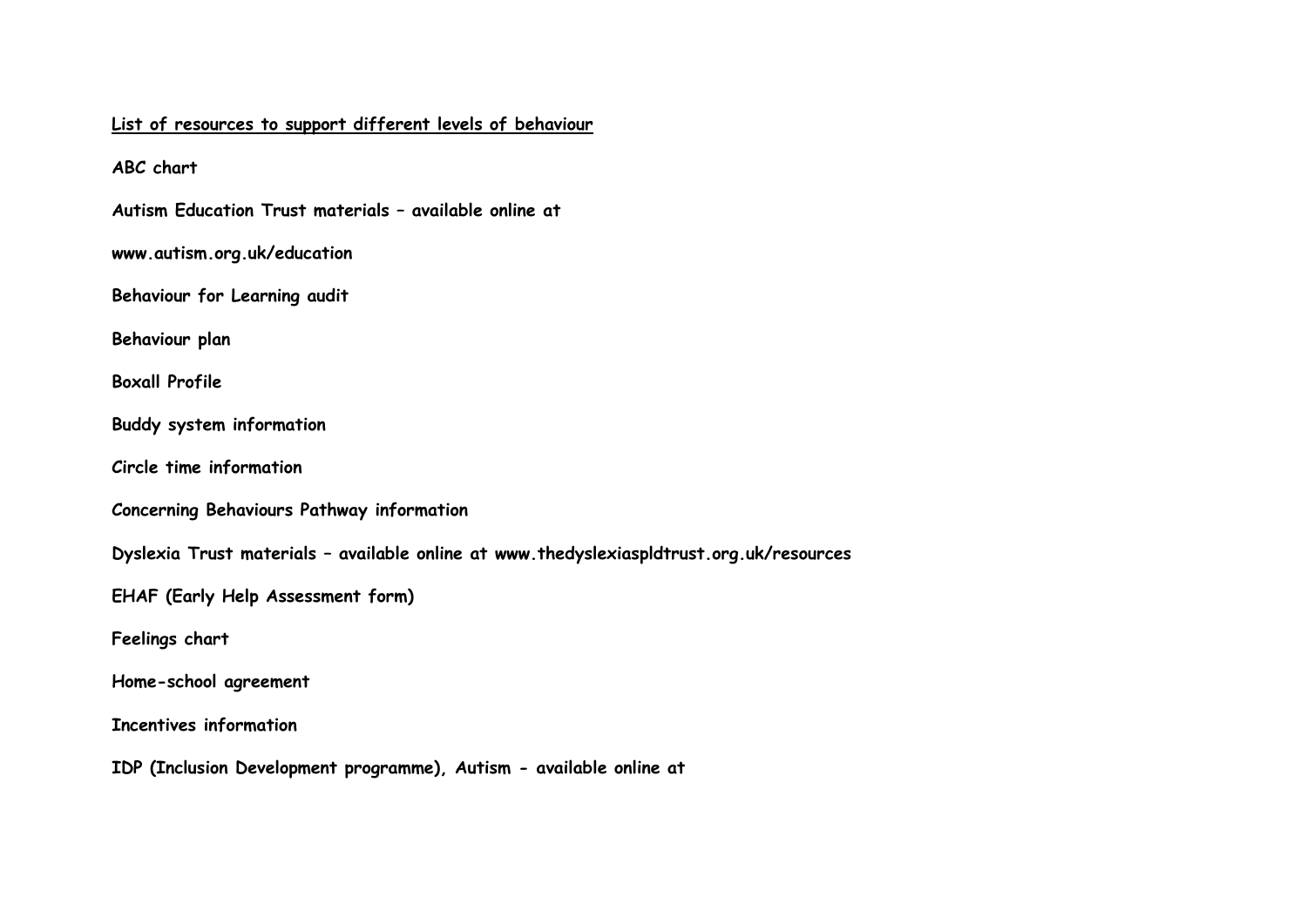**www.idponline.uk**

**IDP (Inclusion Development programme), Behavioural, Emotional & Social**

**Difficulties (BESD) – available online at www.idponline.org.uk**

**IDP (Inclusion Development programme), dyslexia – available online at**

**www.idponline.org.uk**

**IDP (Inclusion Development programme), Speech and Language – available**

**online at www.idponline.org.uk**

**Levels of Behaviour document**

**NASEN Primary toolkit – available online at www.nasen.org.uk/resources**

**Nurture group information**

**Observation sheet**

**Out of class arrangements checklist**

**SBAP information:**

**SBAP handbook**

**Graduated Response**

**Specific Pupil Funding request**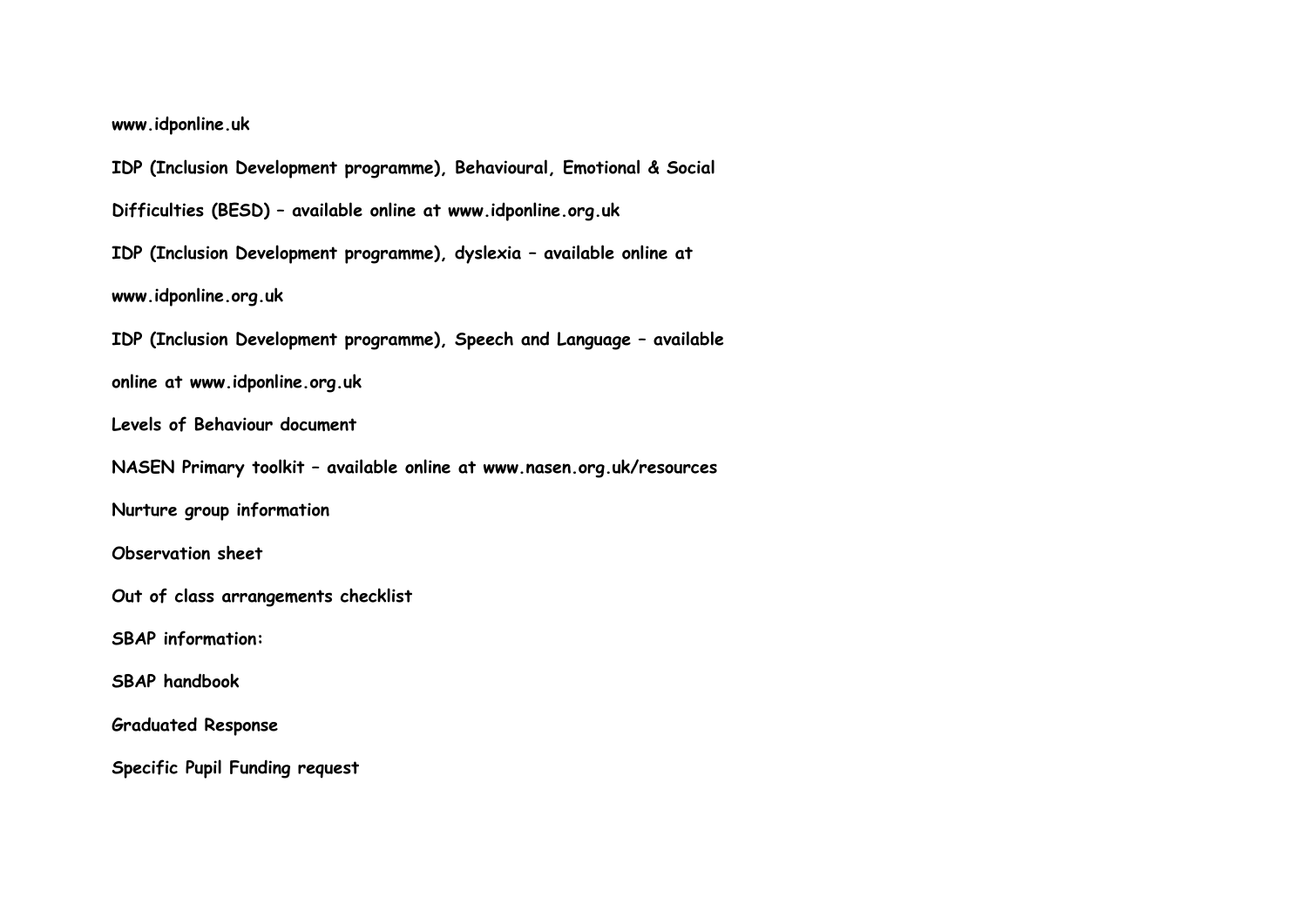**Non-pupil Specific Funding request**

**Counselling Specific Funding request**

**School behaviour policy**

**Star chart**

**Structured conversation example**

**Visual timetable**

**What Helps Me**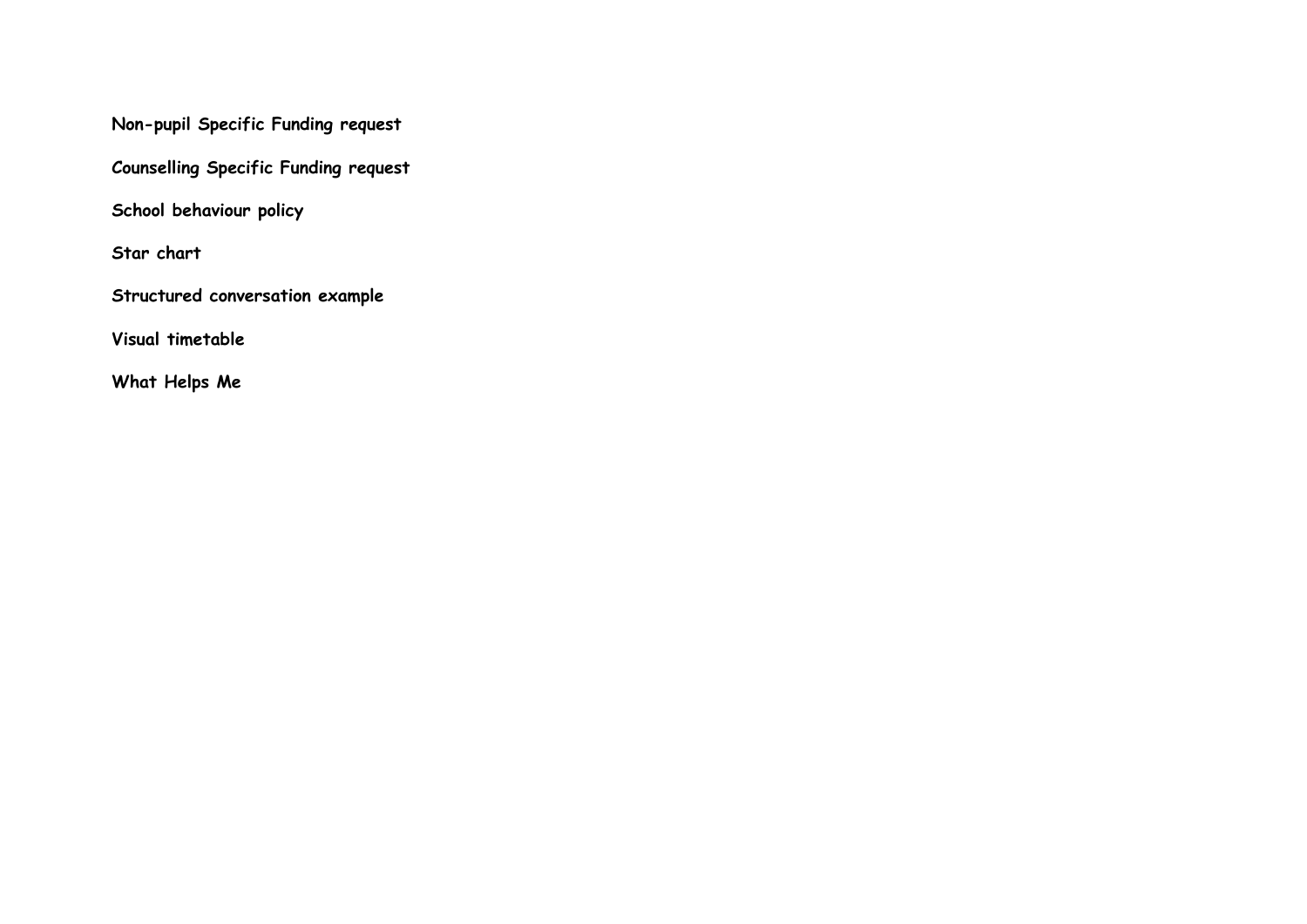In addition, we have a range of disciplinary measures which are clearly communicated to school staff, pupils and parents and should be used in conjunction with the Behaviour Ladder, or for specific reasons. They include:

- A verbal reprimand.
- Extra work or repeating unsatisfactory work until it meets the required standard.
- The setting of written tasks as punishments, such as writing apology letters or an essay. These may be completed during periods of timeout.
- Detention including during lunch-time- pupils are given reasonable time to eat, drink and use the toilet. Parental consent is not required for detentions.
- School based community service or imposition of a task such as picking up litter or weeding school grounds; tidying a classroom; helping clear up the dining hall after mealtimes; or removing graffiti.
- Regular reporting including early morning reporting; scheduled uniform and other behaviour checks; or being placed "on report", with a behaviour chart for behaviour monitoring.

#### **Pupils' conduct outside the school gates**

Teachers have the power to discipline pupils for misbehaving outside of the school premises "to such an extent as is reasonable"

In response to non-criminal bad behaviour and bullying which occurs off the school premises and which is witnessed by a staff member or reported to the school, we will:

- Ensure the Headteacher or Behaviour and Attitude Champion is informed.
- Record what has happened using an Incident Report Form.
- Ensure the parent/carers of all children are supported, informed and involved.
- Implement sanctions in line with school policy.

Teachers may discipline pupils for misbehaviour when the pupil is:

- taking part in any school-organised or school-related activity or
- travelling to or from school or
- wearing school uniform or in some other way identifiable as a pupil at the school.

Or misbehaviour at any time, whether or not the conditions above apply, that:

- could have repercussions for the orderly running of the school.
- poses a threat to another pupil or member of the public.
- could adversely affect the reputation of the school.

In all cases of misbehaviour, the teacher can only discipline the pupil on school premises or elsewhere when the pupil is under the lawful control of the member of staff.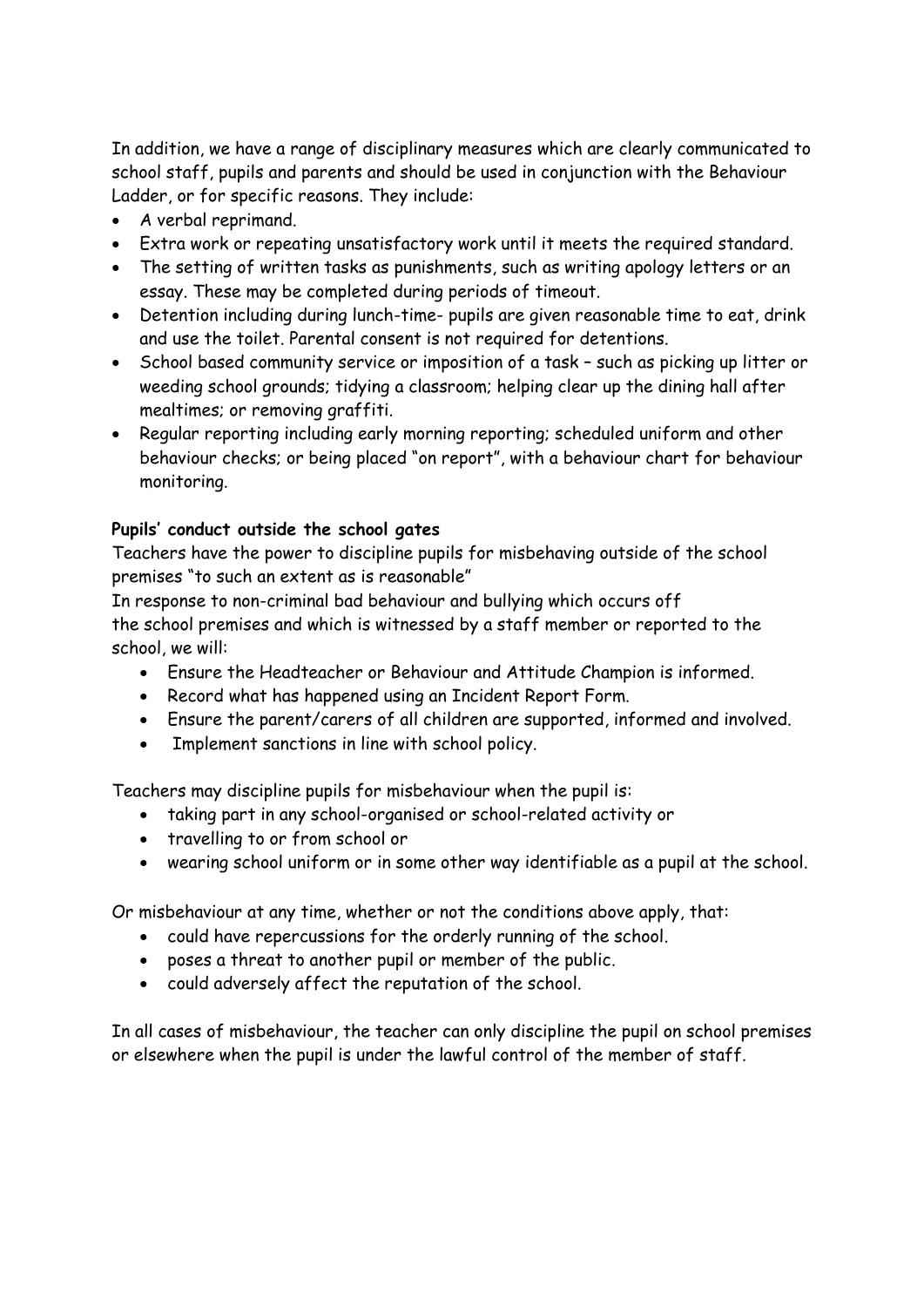#### **Malicious Accusations**

The Head Teacher can temporarily or permanently exclude pupils who make false allegations. In extreme circumstances, they can involve the police if there are grounds for believing a criminal offence has been committed.

#### **Bullying**

*'Behaviour of an individual or group usually repeated overtime, that intentionally hurts another individual or group either physically or emotionally.'*

We ensure that as a school we are alert to the signs of bullying and act promptly and firmly against it:

- To promote a secure and happy environment free from threat, harassment and any type of bullying behaviour.
- To take positive action to prevent bullying from occurring through a clear school policy.
- To show commitment to overcoming bullying by practising zero tolerance.
- To foster a productive partnership with pupils and parents which helps maintain a bully free environment.
- To make staff aware of their role in fostering the knowledge and attitudes required.
- To ensure pupils and parents feel confident they are safe and cared for in school, and incidents when they do occur are dealt with correctly.

#### **Bullying is anti-social behaviour and affects everyone; it is unacceptable and will not be tolerated.**

Springbank Academy has produced a booklet for parents/carers and children to explain all forms of bullying and raise awareness in this vital area.

#### **Confiscation of inappropriate items**

There are two sets of legal provisions which enable school staff to confiscate items from pupils:

1) The general power to discipline enables a member of staff to confiscate, retain or dispose of a pupil's property as a punishment, so long as it is reasonable in the circumstances. The law protects them from liability

for damage to, or loss of, any confiscated items provided they have acted lawfully.

Confiscated items must be given to the child's teacher and kept in their lockable cabinet. All confiscated mobile phones and expensive items must signed for by staff and children and kept in the Main School Office.

2) Power to search without consent for "prohibited items", including:

• knives and weapons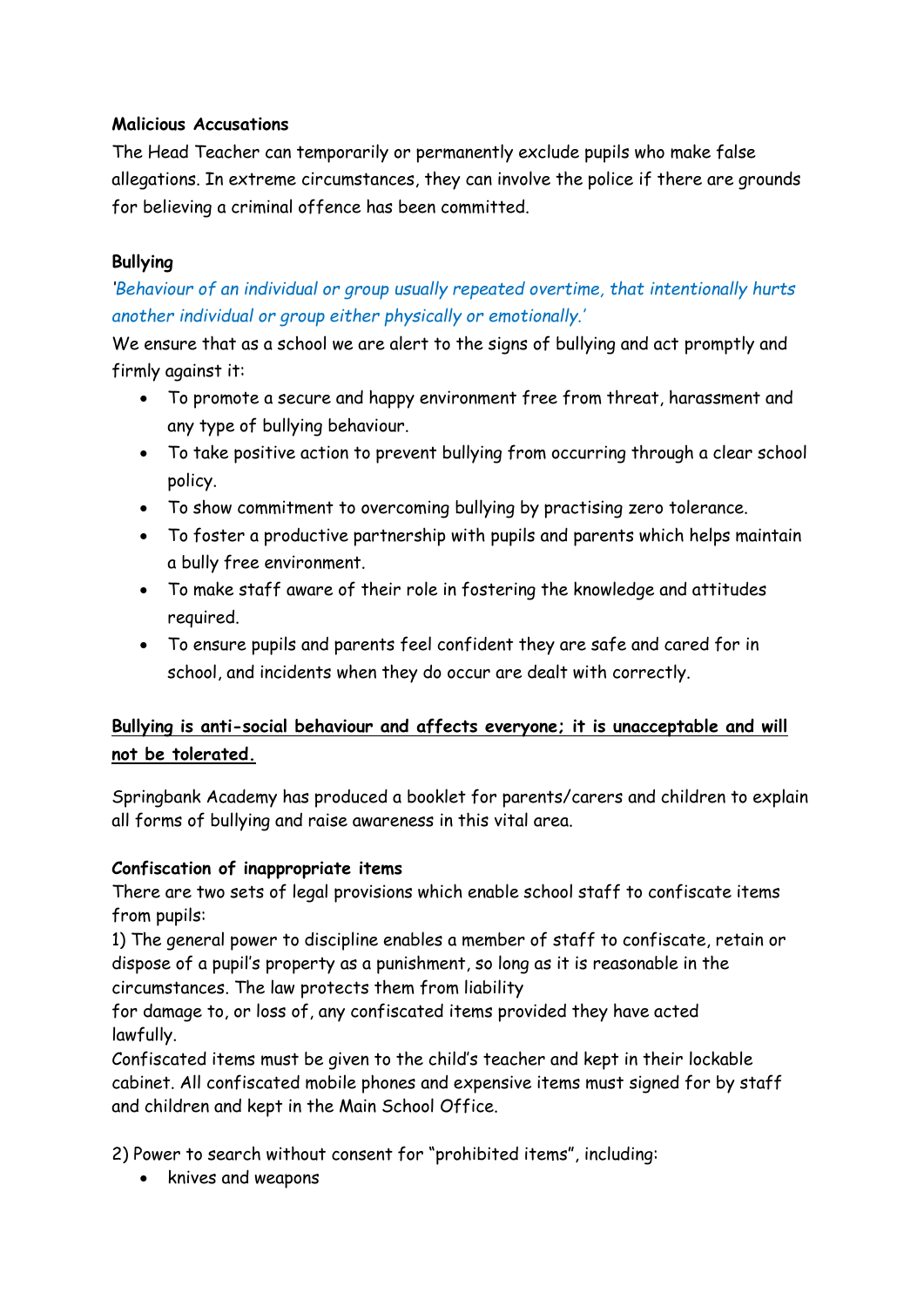- alcohol
- illegal drugs
- stolen items
- tobacco and cigarette papers
- fireworks
- pornographic images
- any article that has been or is likely to be used to commit an offence, cause personal injury or damage to property
- any item banned by the school rules which has been identified in the rules as an item which may be searched for.

#### **Power to use reasonable force**

Members of staff have the power to use reasonable force to prevent pupils committing an offence, injuring themselves or others, or damaging property, and to maintain good order and discipline in the classroom.

As soon as an adult in school feels they may have to physically restrain a child a trained member of the Behaviour Response Team must be sent for and the incident recorded using the correct incident report form. The team are all 'Managing Risky Behaviours' trained.

The Head teacher and Lead Behaviour Teacher may also authorise such force as is reasonable given the circumstances when conducting a search without consent for knives or weapons, alcohol, illegal drugs, stolen items, tobacco and cigarette papers, fireworks, pornographic images or articles that have been or could be used to commit an offence or cause harm.

#### **Use of Isolation**

Our school's policy allows for disruptive pupils to be placed in a Learning Room, in a different class or away from other pupils for a limited period.

We use identified Learning Rooms as a disciplinary penalty. These must be used consistently in line with the school policy. The children are comfortable and allowed drinks and access to the toilets.

#### **Monitoring and reporting of behaviour**

#### **For most children:**

Adults and children to follow the chronological sequence of sanctions listed in the school's Behaviour Ladder.

All incidents, above stage 2 of the Behaviour Ladder has been used are recorded and the details fed back to the Behaviour Team.

This is monitored by the Behaviour Team weekly, to identify individuals or vulnerable groups of children who may need additional support. This is included in a termly report presented to the Headteacher and Governors.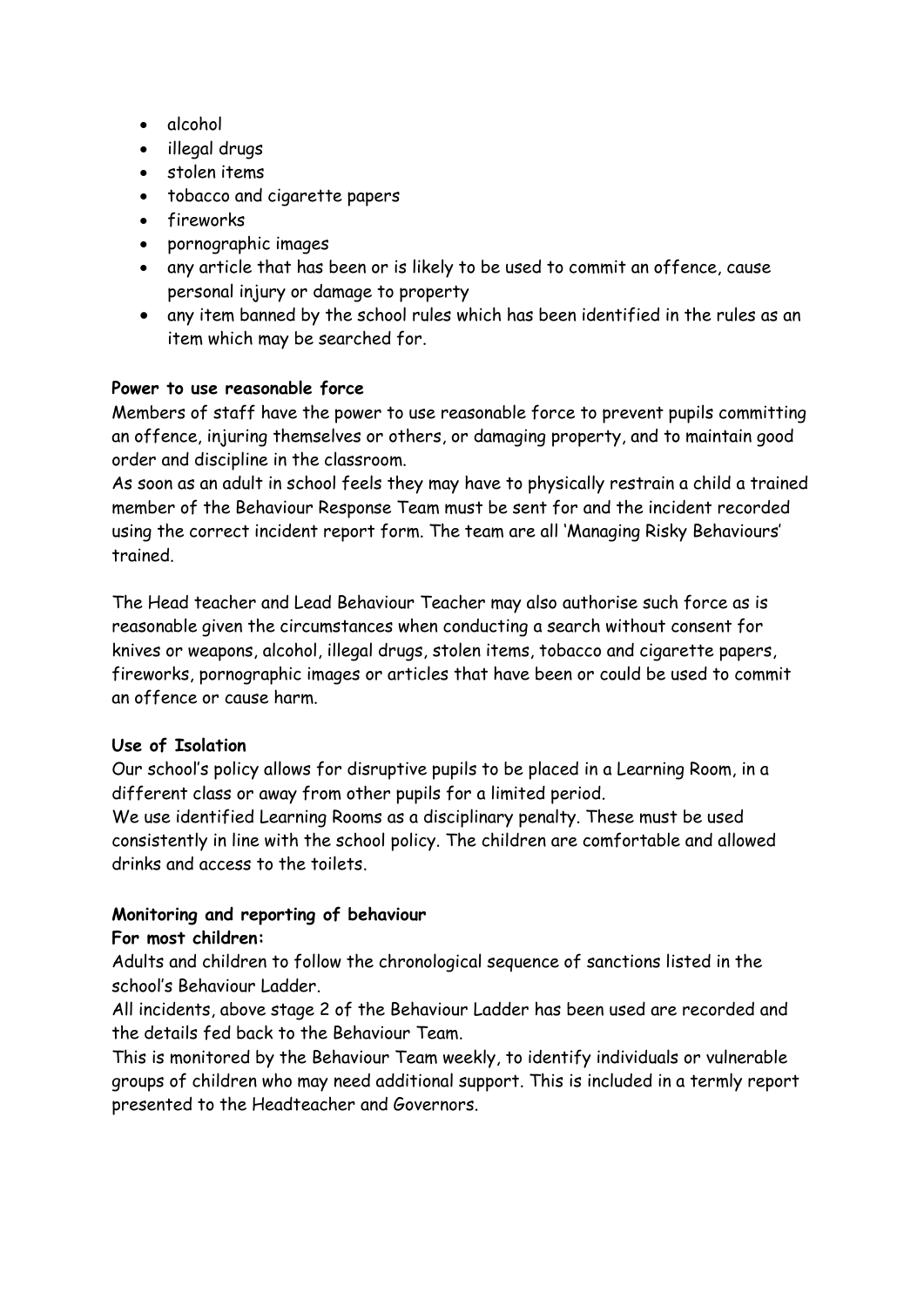#### **Pupil support systems**

Children and their parent/carers may receive a programme of counselling from our trained counsellor. Additional support systems are included in children's individual Behaviour Case Studies.

Each class has elected 'Squabble Busters', who receive training regarding conflict solutions, and are available for support and mediation for children throughout the school. They also know when it is appropriate to involve an adult member of staff.

Children who present challenging behaviours will receive if required an individual:

- case study
- risk assessment
- behaviour agreement
- bespoke behaviour contract
- behaviour profile
- aptitude profile

If the teacher needs support with difficult behaviour, a child or urgent message is sent to a member of the Behaviour Team, SLT or named person on their case study/risk assessment.

#### **Equality**

Springbank Academy respects its legal duties under the Equality Act 2010 and in respect of pupils with SEN. This includes consideration as to whether continuing disruptive behaviour might be the result of unmet educational or other needs which may require a multi-agency assessment.

This is not a standalone policy and should be read in conjunction with:

- SEND policy
- Inclusion policy
- Equality policy
- Physical intervention policy
- Anti-Bullying policy
- Exclusion policy

#### **Scholarship**

For further information please refer to the following documents:

- Ensuring Good Behaviour in Schools
- Behaviour and Discipline in Schools- Guidance for Head teachers and School Staff
- Behaviour and Discipline in Schools- Guidance for Governing bodies
- Use of Reasonable Force
- Screening, Searching and Confiscation
- Dealing with Allegations of Abuse against Teachers and other Staff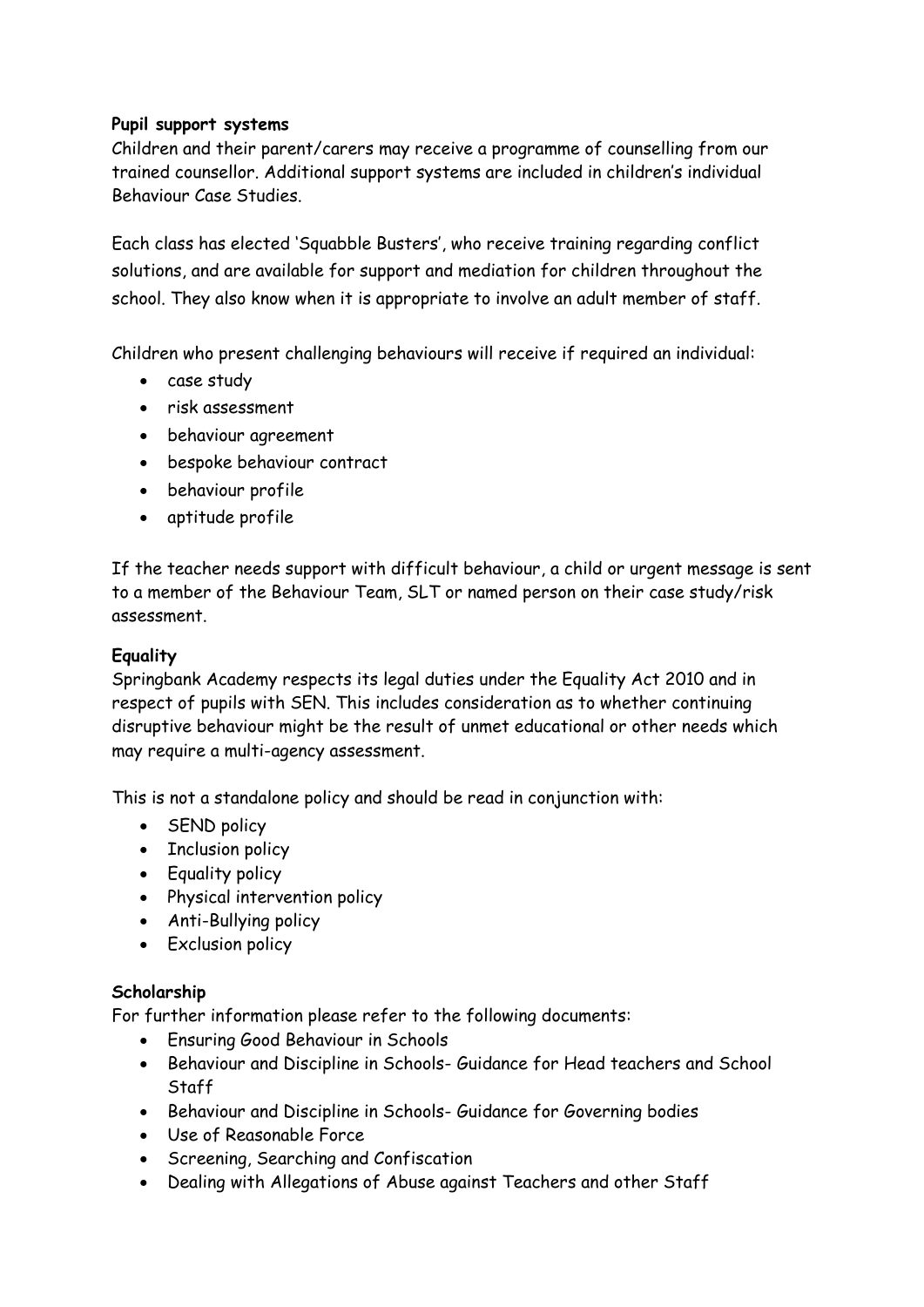Preventing and Tackling Bullying Advice for School Leaders, Staff and Governing Bodies.

Bill Rogers on behaviour <https://youtu.be/KTxGXiuLgb4>

Primary Special Needs - Tackling Challenging Behaviour https://youtu.be/FVnrwcQfmA4

May I Have Your Attention Please? <https://youtu.be/XsiGMgQoOAM>

5 steps to handle a defiant student in your classroom https://youtu.be/ROj12TOnn0g

#### **Guidance for dealing with Violence at Springbank Academy**

The Senior Leadership Team and Governing Body of Springbank Academy fully understand that the risk of a violent attack in our setting is a possible hazard. This guidance therefore is aimed at providing practical advice of how staff can tackle violence and aggression at work and to make everyone fully aware of the school procedures necessary for dealing with violence and aggression towards school staff whether it is by other members of staff, pupils or parents and carers.

We do not believe that violence at work is:

- something which is part of the job;
- the result of a worker's incompetence;
- the fault of an individual's personality characteristics.

However, the HSE has published a guidance document which states very clearly that:

"the problem of violence is often associated with the main purpose of an

organisation - providing a service to the public".

#### **What is Violence at Work?**

- incidents which cause death or physical injury;
- threats by parents or pupils using a weapon or an implement;
- verbal abuse that is violently aimed at staff members;
- attack on staff property such as their car;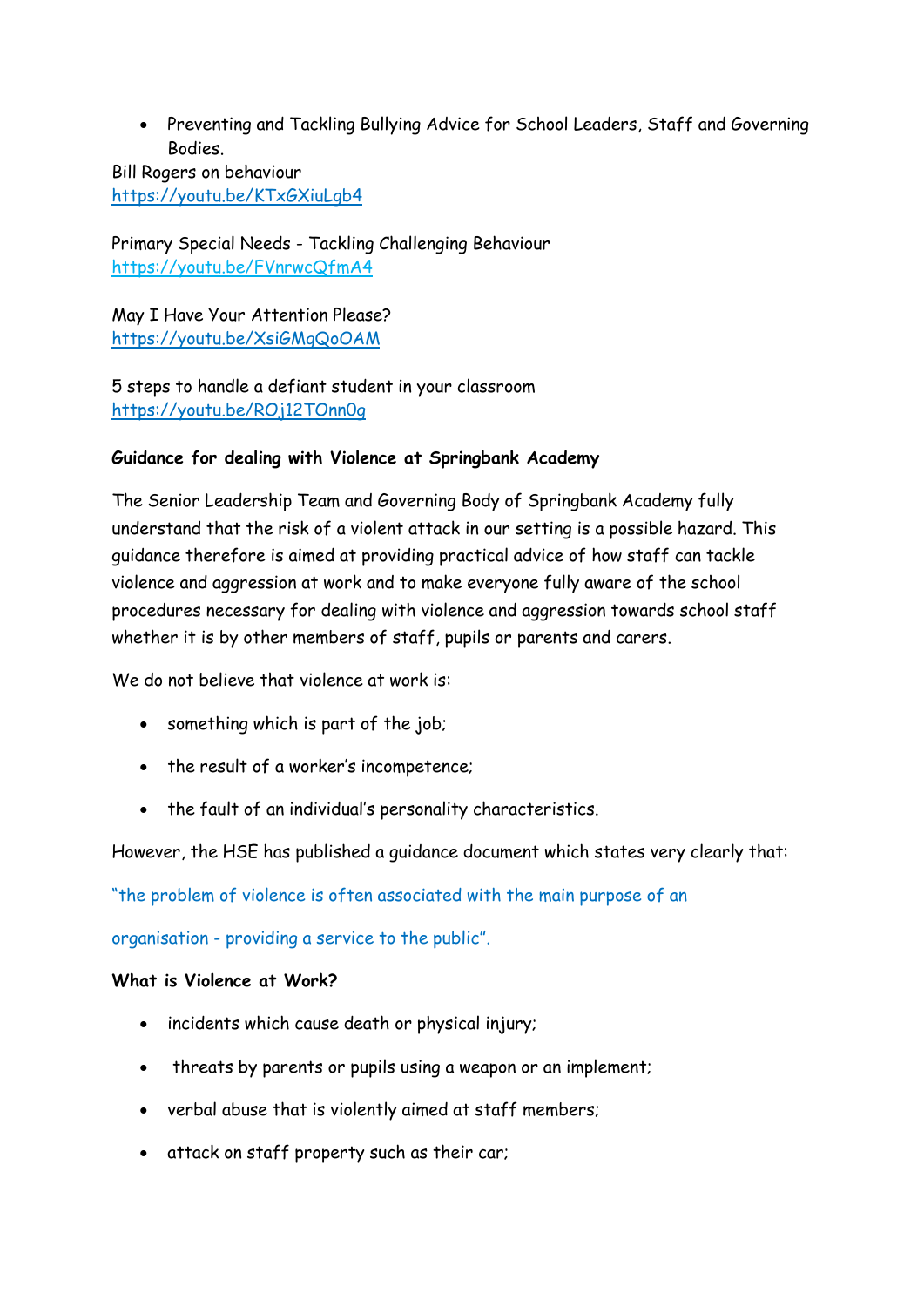sexual and racial harassment.

#### **The School Responsibility to Staff**

#### **We will:**

- take all reasonable precautions necessary to secure the health and safety of all staff;
- support staff who have been assaulted or suffered verbal abuse;
- not see incidents as an adverse reflection on the individual's ability to perform their role in school;
- avoid the need for staff to work alone or tackle incidents;
- have a formal system for reporting and recording violent incidents;
- investigate all incidents and control any potential or underlying problems associated with violence at work within Springbank Academy.

#### **We ask all staff to:**

- report all incidents of violence in a formal manner;
- take extreme caution when confronted with a weapon and not attempt any action which may result in themselves/other members of staff/students being injured.
- never put themselves or pupils in danger and to call immediately for the SLT if an incident occurs;
- take reasonable care for the health and safety of themselves and of other persons who may be affected by their acts or omissions at work, and to cooperate with their employer to enable them to perform or comply with their duties or requirements.

#### **Reporting of Incidents**

It is very important to report an incident **as soon as possible** after the event, to allow the SLT to fulfil their legal requirement to report any acts of violence to employees under the Reporting of Injuries, Diseases and Dangerous Occurrences Regulations. "Near misses" also need reporting, so that we can be proactive in ensuring minor incidents do not escalate and action further control measures. The incident must be fed back directly to Julie Vaccari, or in her absence Adam Lumley or Kerry Williams. We will evaluate all incidents to support us in reducing the frequency of violent and aggressive incidents.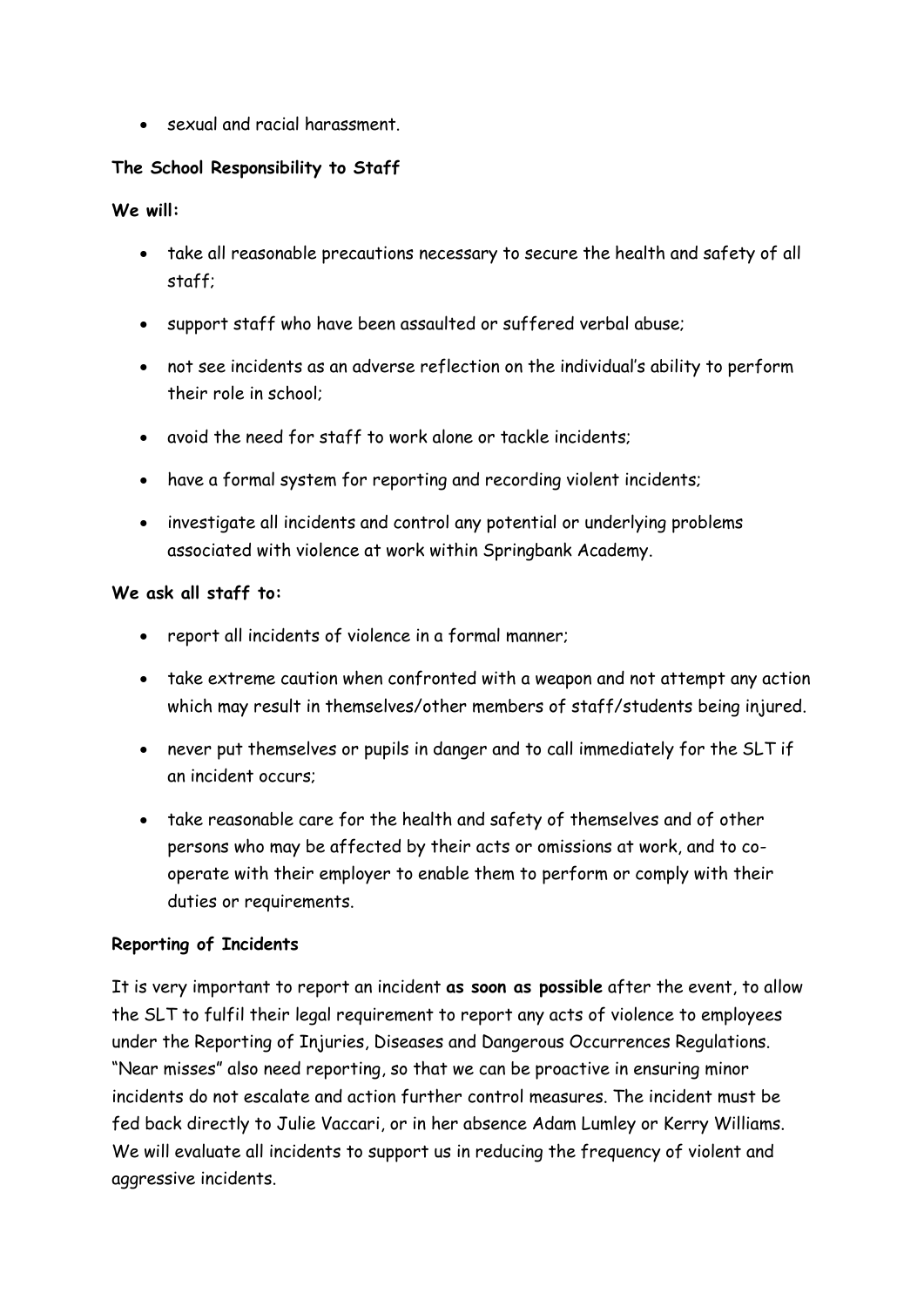#### **Prevention**

The purpose of these policy guidelines is to reduce the anxiety of staff. The policy will be displayed on the website for reference at all times. The procedures will be reviewed annually and a staff briefing will be held after every incident to take feedback so that extra control measures can be integrated into the policy in the light of what happened.

The DfE Safeguarding Children and Safer Recruitment in Education guidance came into force in January 2007 clearly states it is our responsibility to safeguard and promote the welfare of young people. There is specific advice on this in ED/01/2007. Page 70 gives clear guidance of how to deal with Children and Adults who display extreme behaviour. Our legal obligation under the 1992 Management of Health and Safety at Work Regulations is to undertake regular risk assessments and consider preventative measures. Springbank Academy has identified the need for:

- Instant evaluation and refining of practice to ensure an incident does not reoccur.
- Re-structure the SEND team to make sure respite time is built in for all SEND TA's involved in incidents.
- Allocate SEND TA's according to strengths and skills.

#### **At Springbank Academy we are proactive in dealing with violence by:**

- making it clear that assaults on staff will not be condoned or tolerated either by parents or pupils.
- removing pupils from circulation, isolating them as quickly as possible and dealing with them in accordance with the school's behaviour policy.
- ensuring instant behaviour management team action when incidents arise;
- having identification badges for all staff.
- providing training for staff who need support.
- having lead behaviour specialists as a single point of contact for incidents.
- being committed to handling (and defusing) situations of confrontation and dealing with all threats, violence, aggression and incidents of assault.
- offering the member of staff involved relief from duties after a minor incident.

**After a major incident the SLT will ensure:**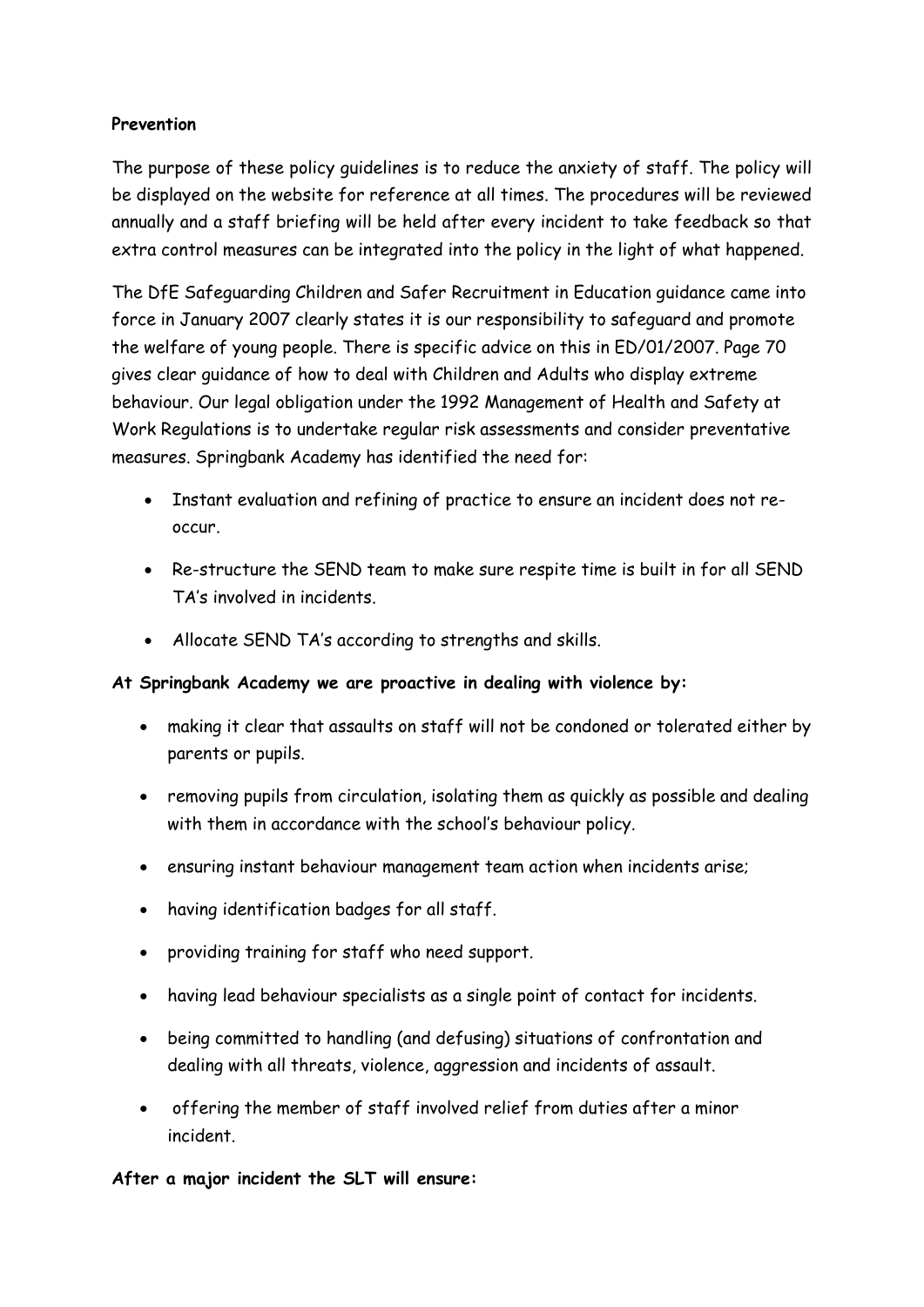- the incident is reported to the police immediately and any weapon retained for evidence.
- if the member of staff concerned does not wish the police to be informed, their views will be taken into consideration.
- first aid is administered and advice will be given to the staff member to consult a doctor as soon as practicable in order to secure a medical statement about any injuries.
- every employee is treated with dignity and respect.
- exclusion procedures are always instigated in the case of student assailants.
- offer in-house counselling.
- completion of RIDDOR/Well-Worker forms and produce supplementary corroborative evidence as to the nature of the incident. A statement detailing the events in question will be obtained, at the earliest opportunity, from the member of staff concerned having allowed her/him sufficient time to recover from the immediate effects of the event and offering a friend to support if required.
- a follow-up call if the member of staff needs to go home to enquire after their welfare.
- give feedback to all staff members and governing body as soon as possible to notify everyone of changes in working practices to reduce any further risks associated with this pupil/student.

#### **Governors will:**

- take all reasonable steps within their power to ensure that school premises are safe and without risks to health.
- have a shared responsibility with the LA.
- prioritise money and actions where resources are required for safety.
- review annually security needs, through noting any incidents such as break-ins, theft and violence.
- ensure that the premises do not present health and safety risks to those using the premises, whether lawfully or unlawfully.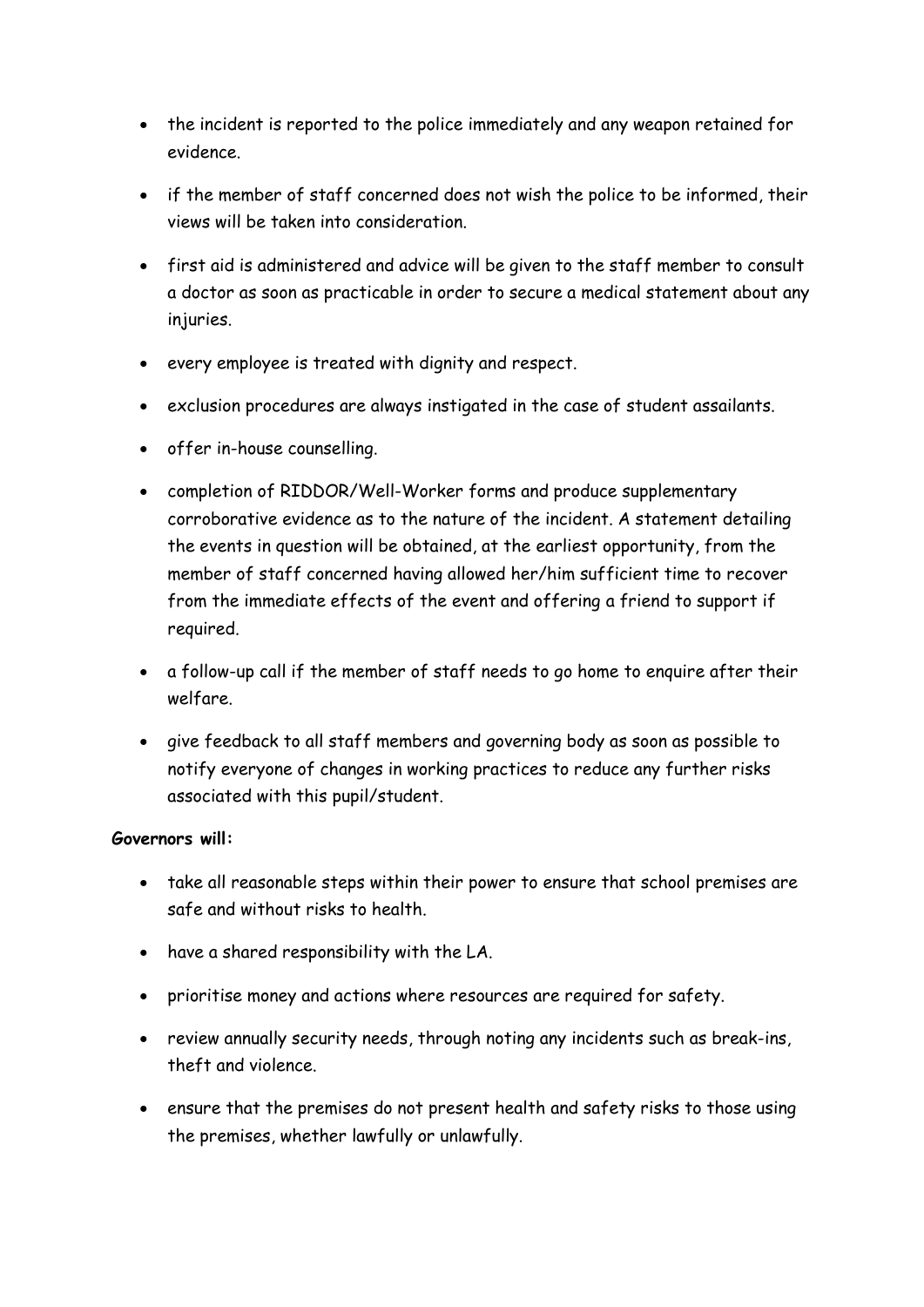Springbank Academy is a private property, which means that persons who enter the school without permission or without lawful authority to be there may be treated as trespassers. We understand that parents do have an expectation that they should be allowed to enter school's premises, for example to bring or fetch their children to and from school. However, we believe that parents — as all visitors should conduct themselves properly by not causing a nuisance or disturbance, or act in way that may give rise to civil or criminal prosecution.

If a parent does not conduct him / herself properly the school will write to them, the LA via legal services team or phone them to tell them that they are no longer allowed to enter the premises, unless the school gives them permission to do so. We will however, give the parent pre-notification and time to respond. If parents continue to enter the premises and cause a nuisance or disturbance, we will inform them that they may be liable to prosecution under section 547 of the Education Act 1996.

#### **Springbank Academy will take action against trespassers by:**

- asking them to leave and if they refuse informing the police immediately to remove the trespasser.
- asking the LA legal team to warn the trespasser by letter that the incident must not be repeated.
- if the incident is repeated bring procedures under section 547 of the Education Act 1996 and take civil action to compensate for any loss or damage.
- Seeking an injunction for persistent trespassers.

This policy is in place to ensure Springbank Academy is a safe place for everyone to be. For only when we all feel safe and happy can we work together effectively and ensure every one of our children succeed.

#### **Guidance on de-escalation**

As a member of school staff, it is your responsibility to attempt to de-escalate conflict situations and provide pupils with opportunities to 'get it right'. Our aim, at all times, is to minimise disruptive behaviour and to support pupils in avoiding breaching our behaviour code. In order to do this, we must take full responsibility for our own behaviour and ensure that we do not create or escalate conflict.

Some students, with particularly challenging behaviour, have de-escalation plans and risk assessments written for them. We expect staff to be familiar with these and follow their guidance. In addition, the guidance below should help reduce conflict with any pupil who is showing signs of anger or frustration, thereby supporting them in making the right choice and minimising the disruption to learning.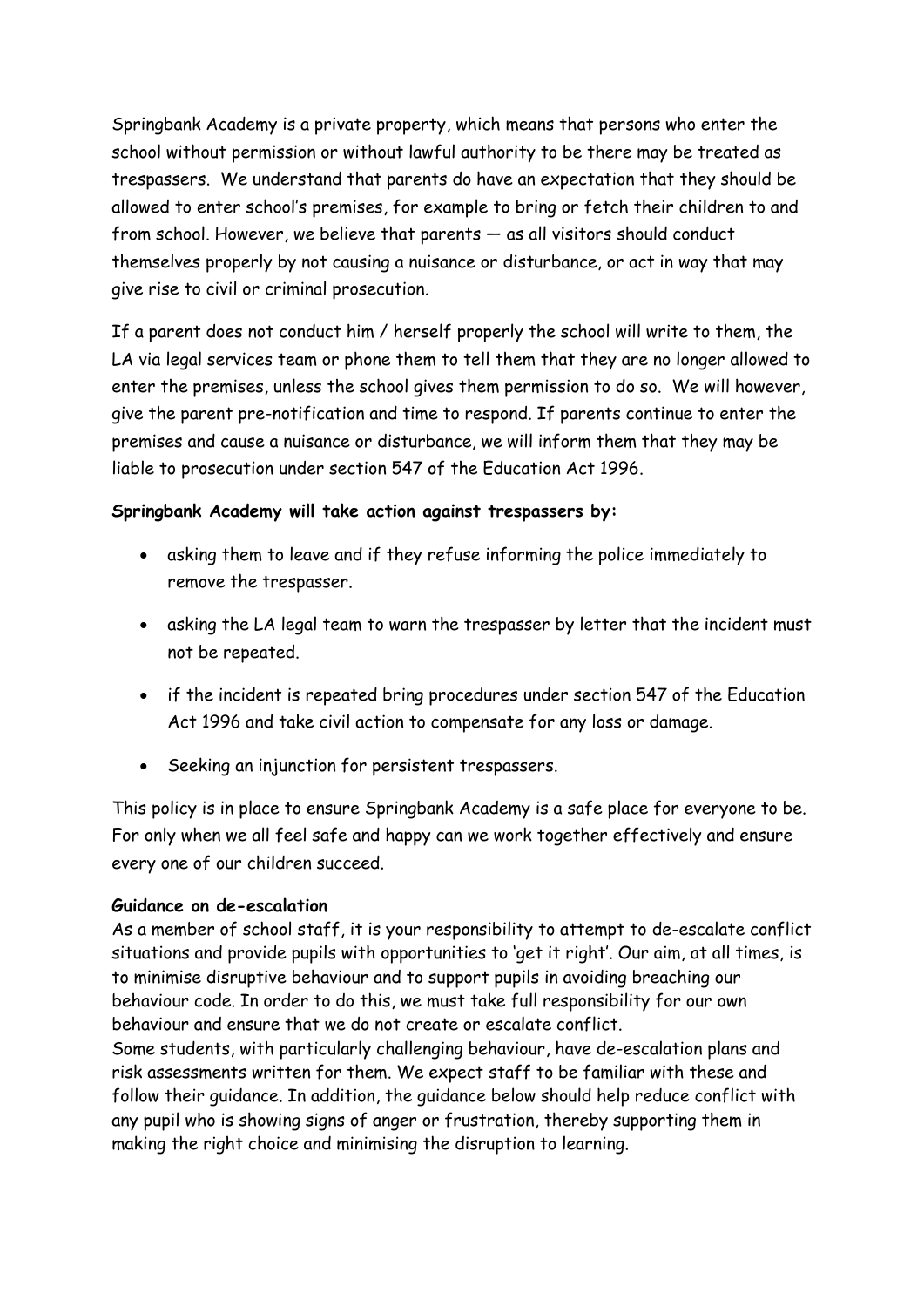- Be vigilant for signs a child is becoming angry frustrated e.g. clenched fists, heightened colour, shallow breathing, pacing
- Remain calm yourself, being respectful and detached, speaking quietly and giving the child time and space to calm down
- Keep physical distance from the child, avoiding barring their way or entering their personal space
- Avoid adopting threatening body language and raising your voice
	- Attempt to empathise with the student and accept responsibility for your own behaviour
	- Accept an apology given, offer one yourself if appropriate and do not attempt to force an apology
	- Clearly outline choices the child can make and give them time to choose
	- Avoid using 'you' statements, blaming statements, forcing eye contact or focusing on secondary behaviour

#### **Disciplinary process following malicious allegations against staff**

If an allegation made by a student against a member of staff is determined to be unfounded or malicious, the school will refer the matter to the LADO and social care to determine whether the child concerned is in need of additional services.

If an allegation is shown to be deliberately invented or malicious, the Headteacher/Behaviour and Attitude Champion will consider whether any disciplinary action is appropriate against the pupil who made it; or whether the police should be asked to consider if action might be appropriate against the person responsible, even if he or she was not a pupil. Malicious allegations against staff will be taken very seriously by the school and may well be considered as gross misconduct and treated as consequence 7 or above on the Behaviour Ladder.

#### **Searching Guidance and Procedure – based on DFE guidance for Head teachers on Searching, Screening and Confiscation**

#### **Introduction**

School staff can search a pupil for any item if the pupil agrees. This consent does not have to be formal written consent. A pupil refusing to comply with a search can be treated in the same way as a student refusing to follow any reasonable instruction of a member of staff and sanctioned according to the Consequence Ladder.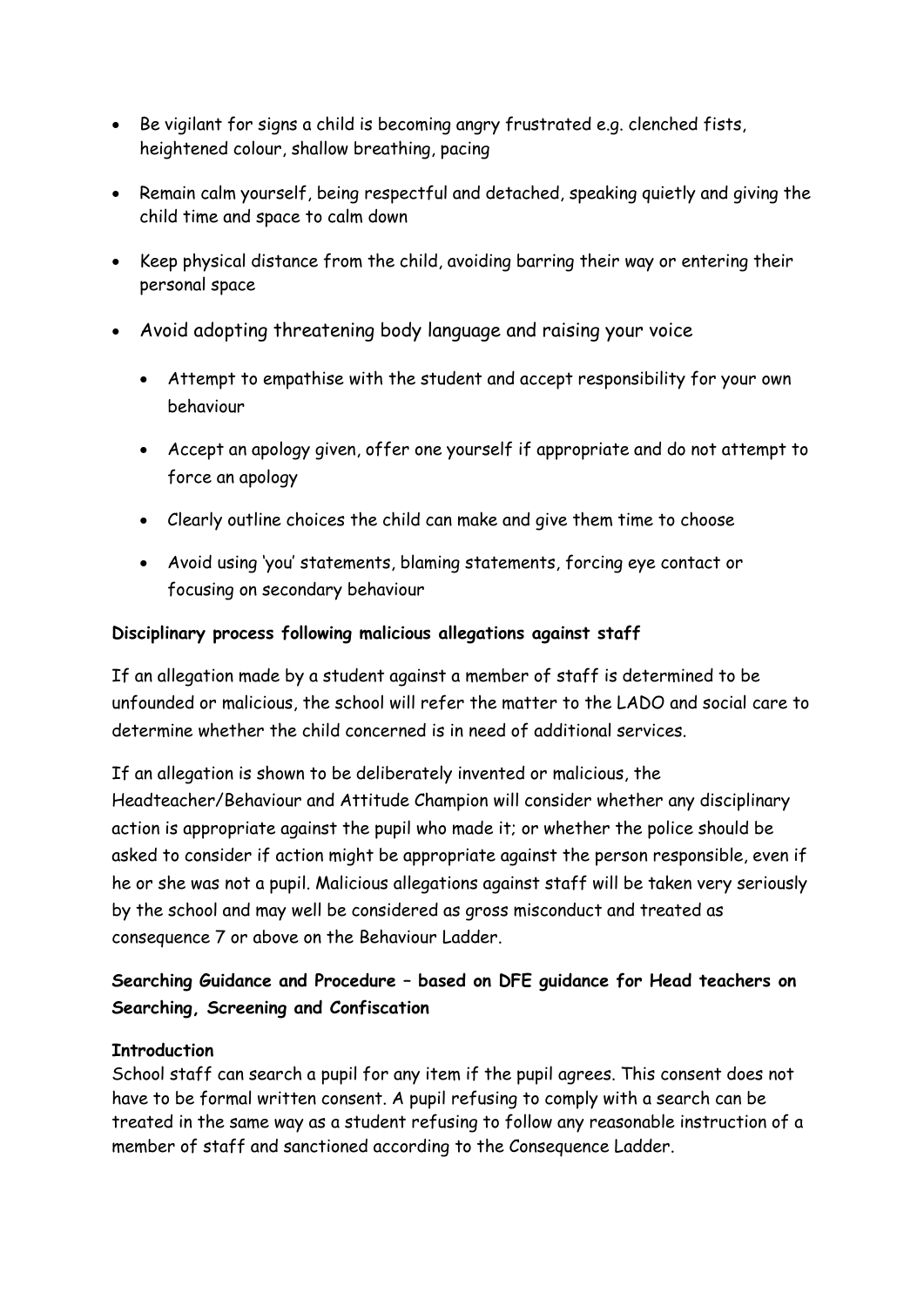Head teachers and staff authorised by them have a statutory power to search pupils or their possessions, without consent, where they have reasonable grounds for suspecting that the pupil may have a prohibited item. Prohibited items are: knives or weapons; alcohol; illegal drugs; stolen items; tobacco and cigarette papers; fireworks; pornographic images; any article that the member of staff reasonably suspects has been, or is likely to be, used to commit an offence, or to cause personal injury to, or damage to the property of, any person (including the pupil).

Head teachers and authorised staff can also search for any item banned by the school rules which has been identified in the rules as an item which may be searched for.

#### **Confiscation**

School staff can seize any prohibited item found as a result of a search. They can also seize any item, however found, which they consider harmful or detrimental to school discipline.

Schools' general power to discipline, as set out in Section 91 of the Education and Inspections Act 2006, enables a member of staff to confiscate, retain or dispose of a pupil's property as a disciplinary penalty, where reasonable to do so. Illegal or stolen items of any value must be submitted to the police at the earliest possible moment, other banned items such as alcohol and cigarettes can be disposed of by the school as they see fit.

Staff have a defence to any complaint or other action brought against them. The law protects members of staff from liability in any proceedings brought against them for any loss of, or damage to, any item they have confiscated, provided they acted lawfully. However, school staff must be mindful of the child's right to privacy under Article 8 of the European Convention of Human Rights. Any interference with this right must be justifiable and proportionate.

#### **Who can conduct the search?**

The Head teacher can authorise any paid member of school staff to conduct a search, however this right is restricted to senior staff, Head teacher and Behaviour team staff.

The person conducting the search must be of the same sex as the pupil being searched and there must be a witness to the search. The only exception to this is if there is a risk of significant harm and a staff member of the same sex is not available.

#### **Where should the search be conducted?**

Searches without consent can only be carried out on the school premises, or if elsewhere, where the member of staff has lawful control or charge of the pupil, for example on school trips in England or in training settings.

The search should be conducted in a private room with a witness present but with sufficient space for the student not to be crowded and/or feel threatened.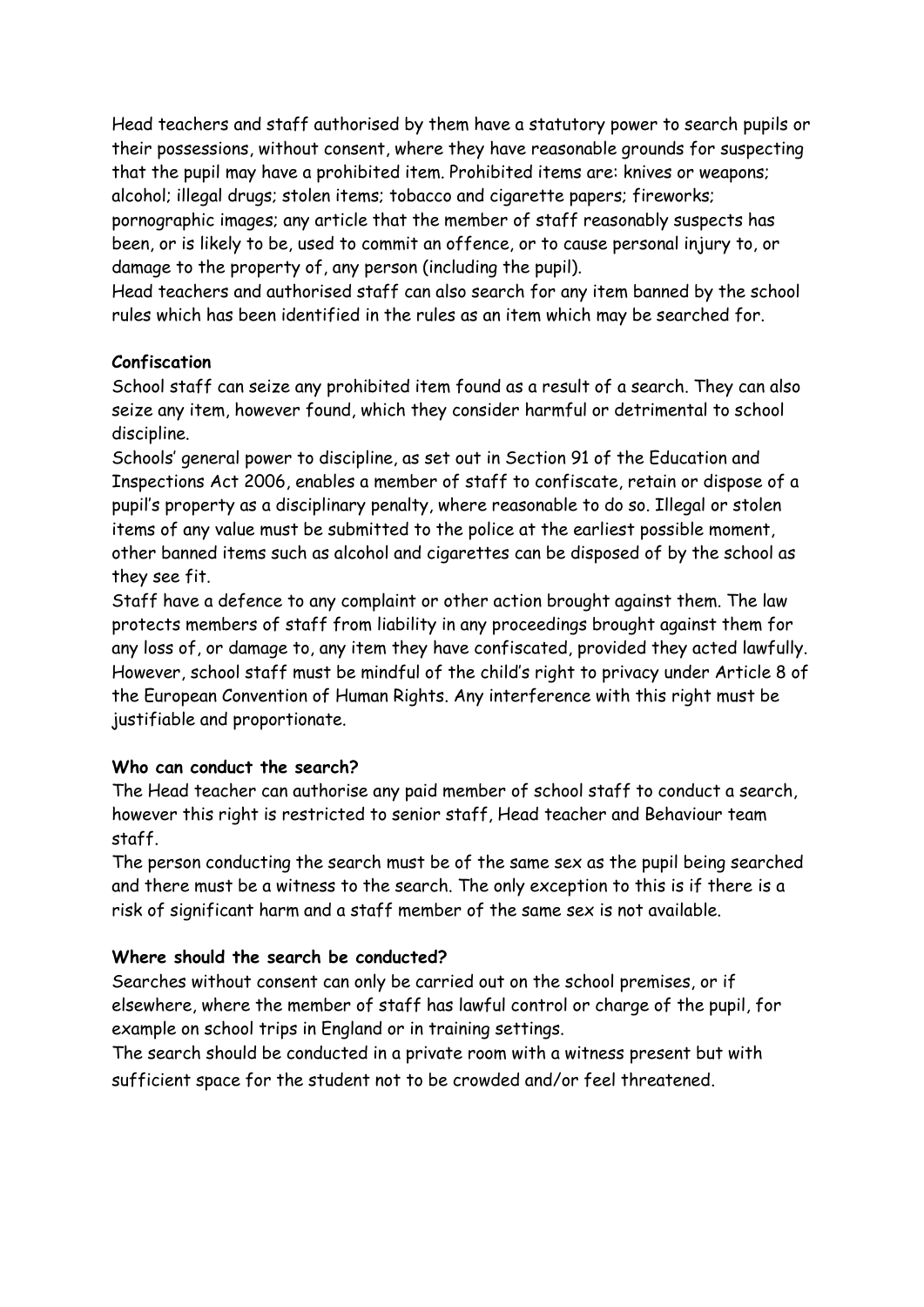#### **The extent of the search**

The person conducting the search may not require the pupil to remove any clothing other than outer clothing.

Outer clothing' means clothing that is not worn next to the skin or immediately over a garment that is being worn as underwear but 'outer clothing' includes hats; shoes; boots; gloves and scarves.

'Possessions' means any goods over which the pupil has or appears to have control – this includes desks, lockers and bags.

#### **Use of Force**

Members of staff can use such force as is reasonable given the circumstances when conducting a search for knives or weapons, alcohol, illegal drugs, stolen items, tobacco and cigarette papers, fireworks, pornographic images or articles that have been or could be used to commit an offence or cause harm. Such force cannot be used to search for items banned under the school rules. Force should only be used in exceptional circumstances.

#### **Electronic Items**

Where the person conducting the search finds an electronic device, they may examine any data or files on the device if they think there is a good reason to do so. Following an examination, if the person has decided to return the device to the owner, or to retain or dispose of it, they may erase any data or files, if they think there is a good reason to do so.

• The member of staff must have regard to the following guidance issued by the Secretary of State when determining what is a "good reason" for examining or erasing the contents of an electronic device:

• In determining a 'good reason' to examine or erase the data or files the staff member must reasonably suspect that the data or file on the device in question has been, or could be, used to cause harm, to disrupt teaching or break the school rules.

• If inappropriate material is found on the device it is up to the teacher to decide whether they should delete that material, retain it as evidence (of a criminal offence or a breach of school discipline) or whether the material is of such seriousness that it requires the involvement of the police.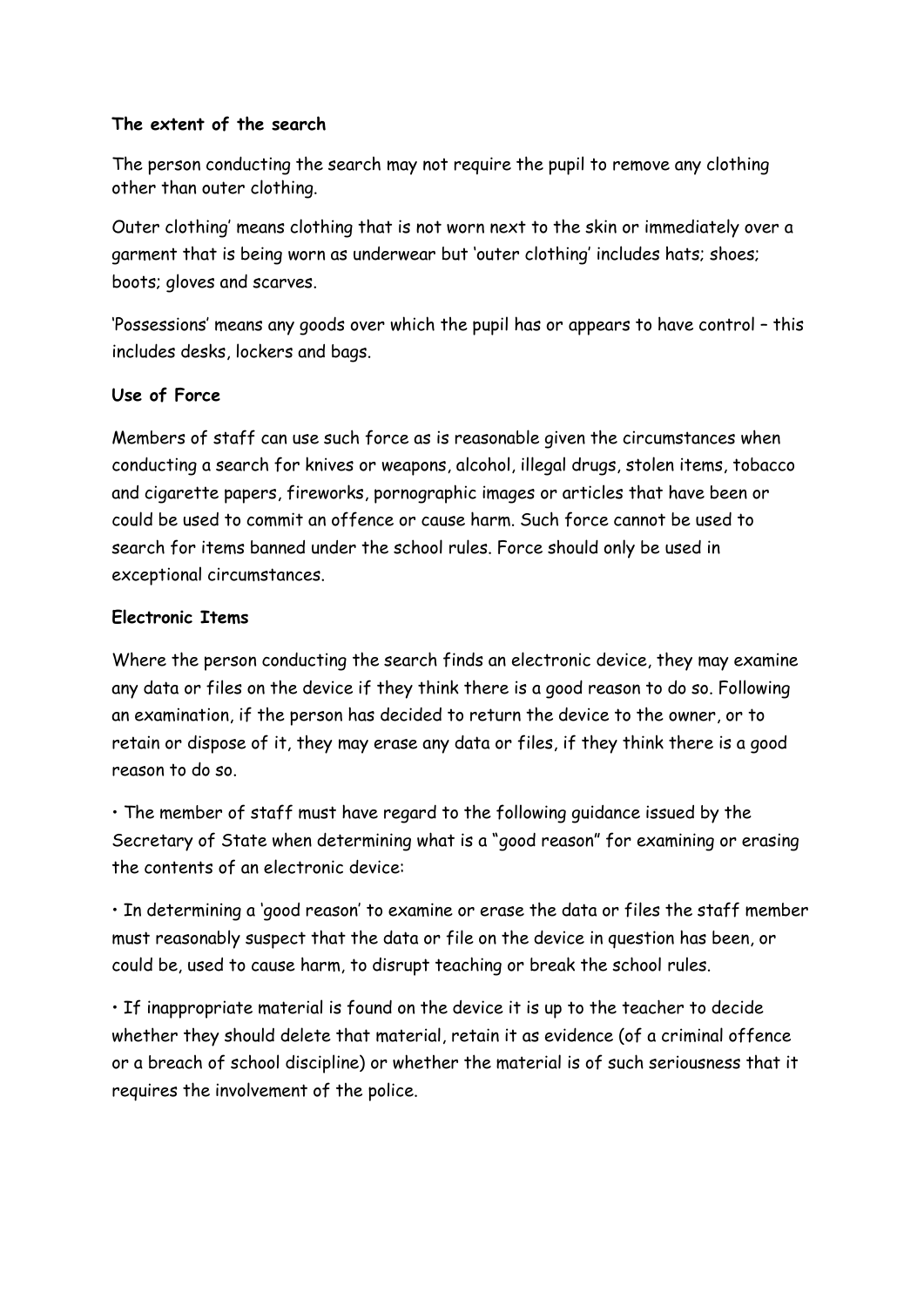#### **Telling parents and dealing with complaints**

• Schools are not required to inform parents before a search takes place or to seek their consent to search their child.

• There is no legal requirement to make or keep a record of a search.

• Schools should inform the individual pupil's parents or guardians where alcohol, illegal drugs or potentially harmful substances are found, though there is no legal requirement to do so.

• Complaints about screening or searching should be dealt with through the normal school complaints procedure.

#### **List of banned items**

*Please note the school reserves the right to update this list due to societal trends. Parents and students will be notified of updates via the school website* 

- Weapons
- Laser pens
- Legal and illegal drugs
- Aerosols
- Pornographic material
- Cigarettes or e-cigarettes, tobacco or any other smoking paraphernalia
- Alcohol
- Fireworks
- Solvents

#### **Physical Restraint Guidance**

#### **Physical Intervention and Positive Handling Policy**



**Policy Lead: Adam Lumley**

 **Link Governor: Tony Harper**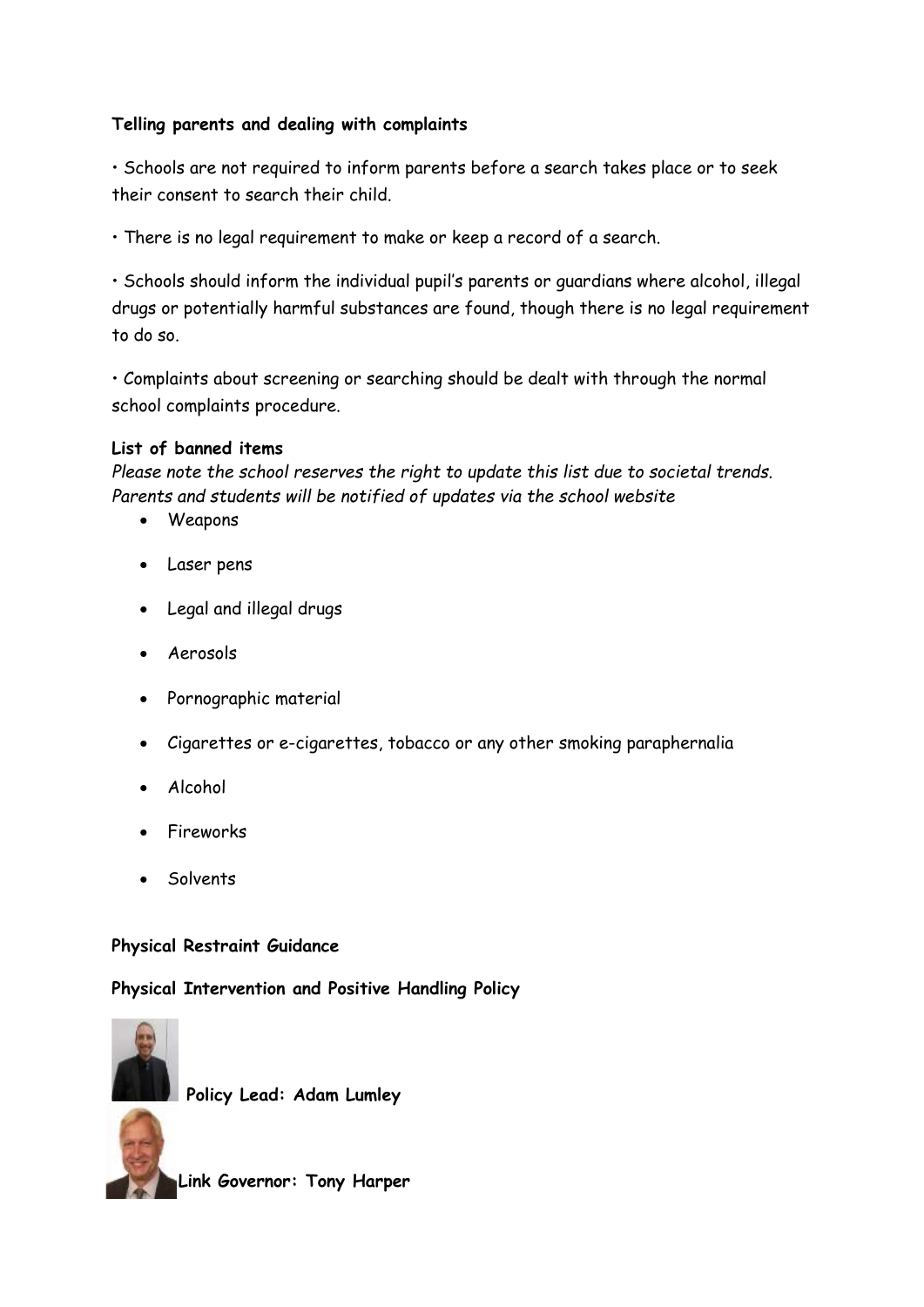#### **HEALTH AND SAFETY STATEMENT**

#### **Context:**

This policy conforms to the recommendations and guidelines issued by the Department of Education, C.C.M.S., and B.E.L.B. (Reasonable Force/Safe Handling 2005, Welfare and Protection of Pupils 2003, Promoting Positive Behaviour 2001, Child Protection: Code of Conduct for Staff 1999).

This policy lies within one of a number of policies within the remit of our Personal Development, Behaviour and Welfare provision and should be read in conjunction with our Behaviour, Child Protection, Special Needs, Health and Safety, and Anti- Bullying policies.

As this policy explains the school procedures with regard to physical interventions, we understand that it is imperative that all staff understand and adhere to it.

#### **At Springbank Academy we promote and respect:**

- the dignity of each pupil and their right to be educated in a safe and secure environment.
- the expectation of parents and carers that their children are entrusted to us to be educated in a safe and caring community which affirms and enhances their self-esteem.
- the entitlement of all staff to a workplace which has a safe, secure and nonthreatening atmosphere.
- that the use of reasonable force will only to be employed in exceptional circumstances after all other behaviour management strategies have been exhausted or in an emergency where a pupil appears to be unable to exercise self-control and presents a threat to him/herself or others.

#### **At Springbank Academy we will always:**

- create a safe and secure learning and teaching environment for both teachers and pupils.
- safeguard the welfare and protect every person in the school community.
- protect all pupils against any form of physical intervention which is unnecessary, inappropriate, excessive or harmful.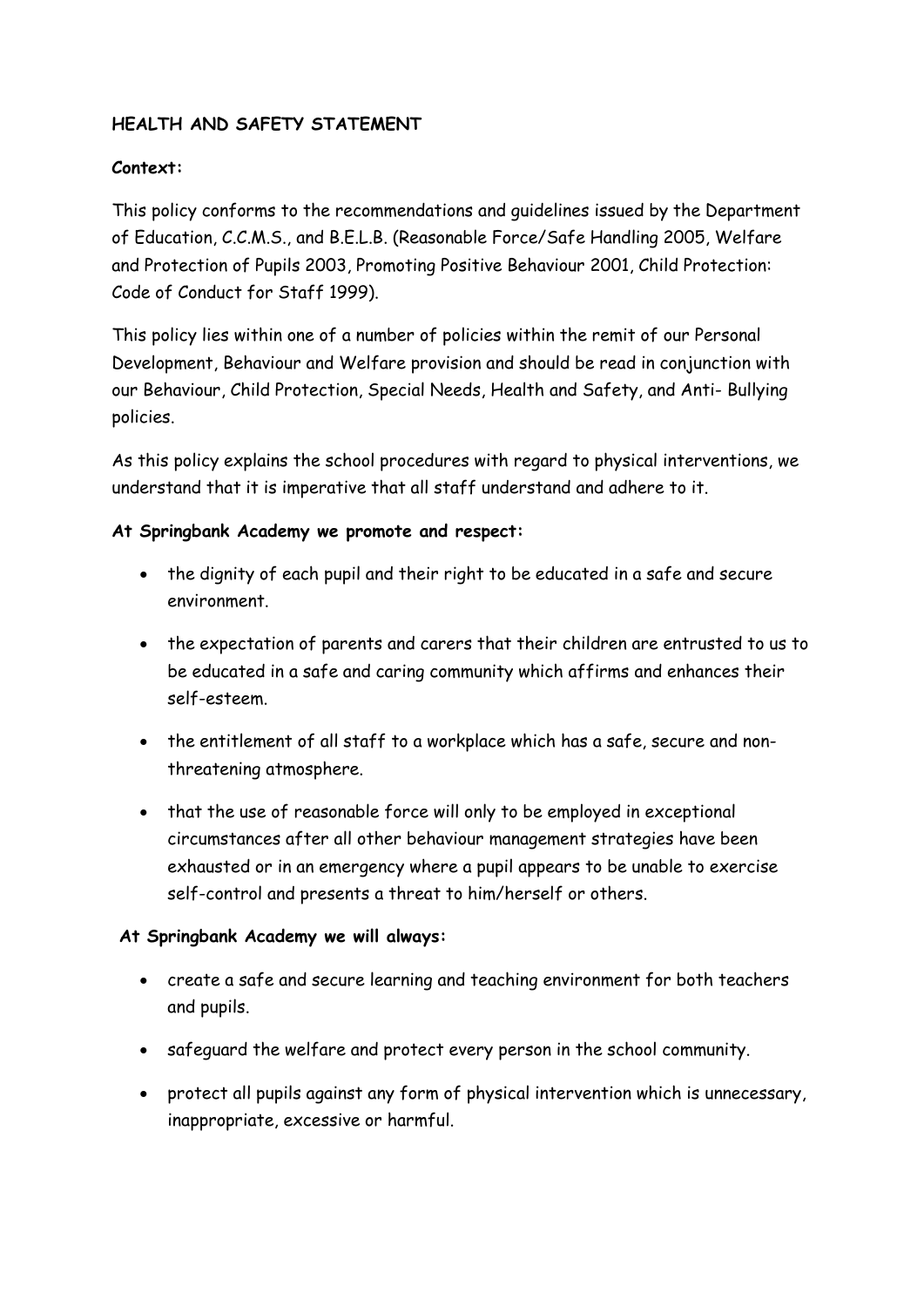develop and implement guidelines for all staff so that they are aware of the instances in which reasonable force to restrain pupils may be used and how such force may be applied.

#### **Who is empowered to use Reasonable Force/Safe handling techniques?**

Reasonable Force/Safe Handling can only be used by members of staff who has undergone Managing Risky Behaviours training but in Springbank Academy in the first instance it should always be members of the behaviour challenge response team.

#### **When should reasonable force be used?**

The school actively promotes positive behaviour management strategies with known behaviour parameters which reduces the need for the use of any form of physical intervention other than in exceptional circumstances.

Preventative strategies for inappropriate behaviour are detailed in this Policy. Our school objective is always to defuse and de-escalate conflict, confrontation and aggression.

All staff have a duty of care. To take no action where the outcome is that a child injures him/herself, or another, including staff could be construed as negligence. It is reasonable to expect a member of staff to engage in some risk where there is evidence of danger to others and intervention is likely to be effective.

However, staff should not place themselves in personal danger merely to safeguard property, but we understand that there will always be an element of personal judgment in these decisions.

Staff should not intervene in an incident without help if there is a risk that he/she may be injured or may endanger his/her life.

Reasonable force may be applied for the purpose of preventing a pupil doing or continuing to do any of the following:

- committing any serious offence.
- causing personal injury to any person (inc. the pupil him/herself) or damage to property of any person (inc. him/herself) and in self defence.
- engaging in any behaviour prejudicial to the maintenance of good order in the school or among its pupils, whether that behaviour occurs during a teaching session or otherwise.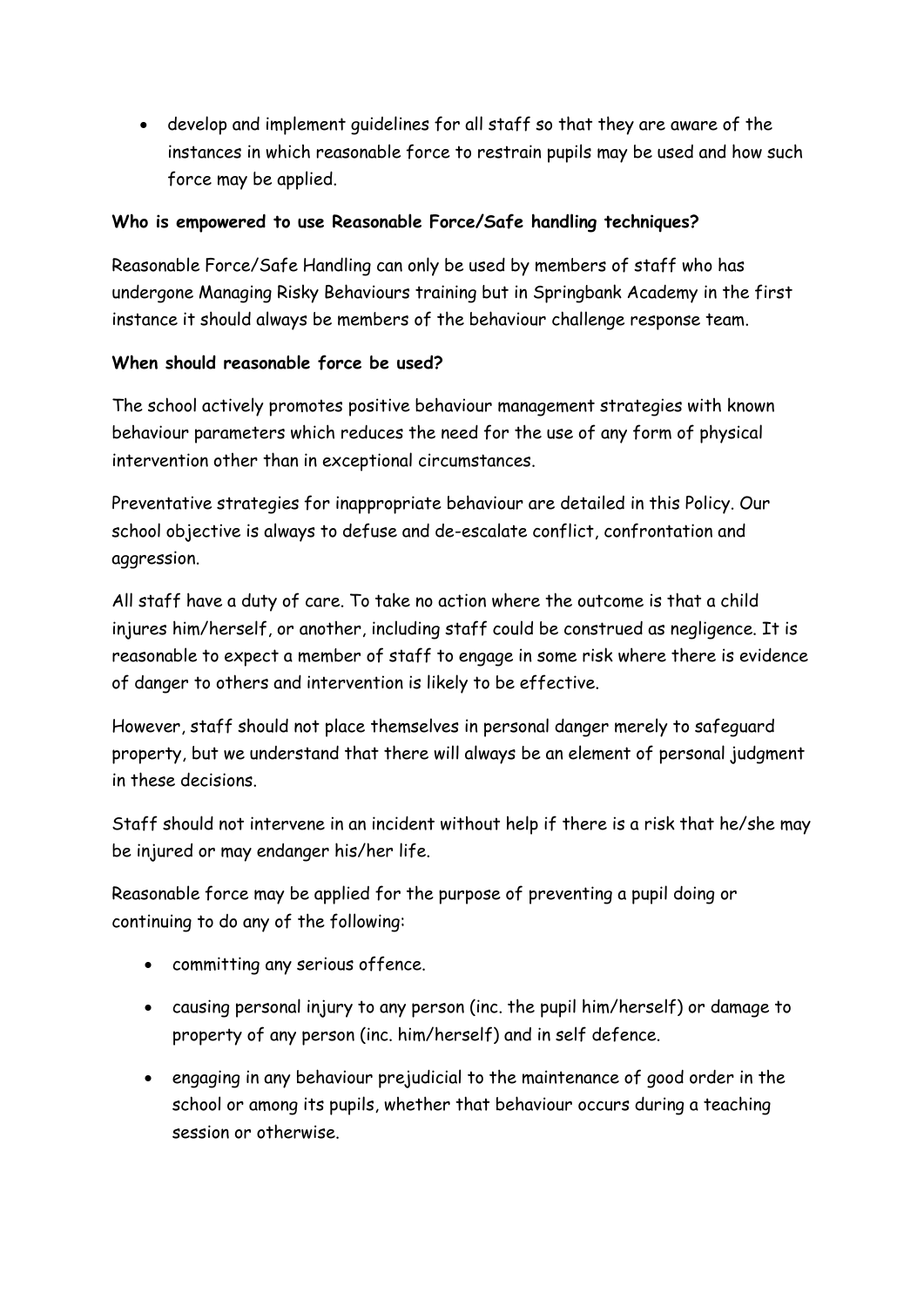#### **Examples of incidents where physical intervention may be required:**

- a pupil attacks a member of staff or another pupil.
- pupils are fighting.
- a pupil is engaged, or about to engage in deliberate damage or vandalism to property.
- a pupil is causing, or at risk of causing, injury or damage by accident by rough play, or by misuse of dangerous materials or objects.
- a pupil is running in a corridor or in the classroom in a manner likely to cause an accident or injury to themselves or others.
- a pupil persistently refuses to obey an instruction to leave a classroom.
- a pupil is behaving in a way that is seriously disrupting a lesson.

#### **What Constitutes Reasonable Force/Safe Handling?**

Reasonable force is the minimum intervention or force that should reasonably be employed and is '*dependent on the age, sex, physical strength, size, understanding, medical condition and any special needs of the pupil'* and used in a way that *'preserves the dignity and respect of all concerned'*

It must involve a calm measured approach at all times.

It must be in accordance with the national agreed strategies and the following procedures.

#### **Forms of Reasonable Force and Safe Handling:**

- Separating pupils who are fighting or about to fight
- Blocking a pupil's path
- Holding
- Breakaway techniques
- Leading a pupil by the arm
- Shepherding a pupil away by placing hands on the backs of elbows
- Using more restrictive holds.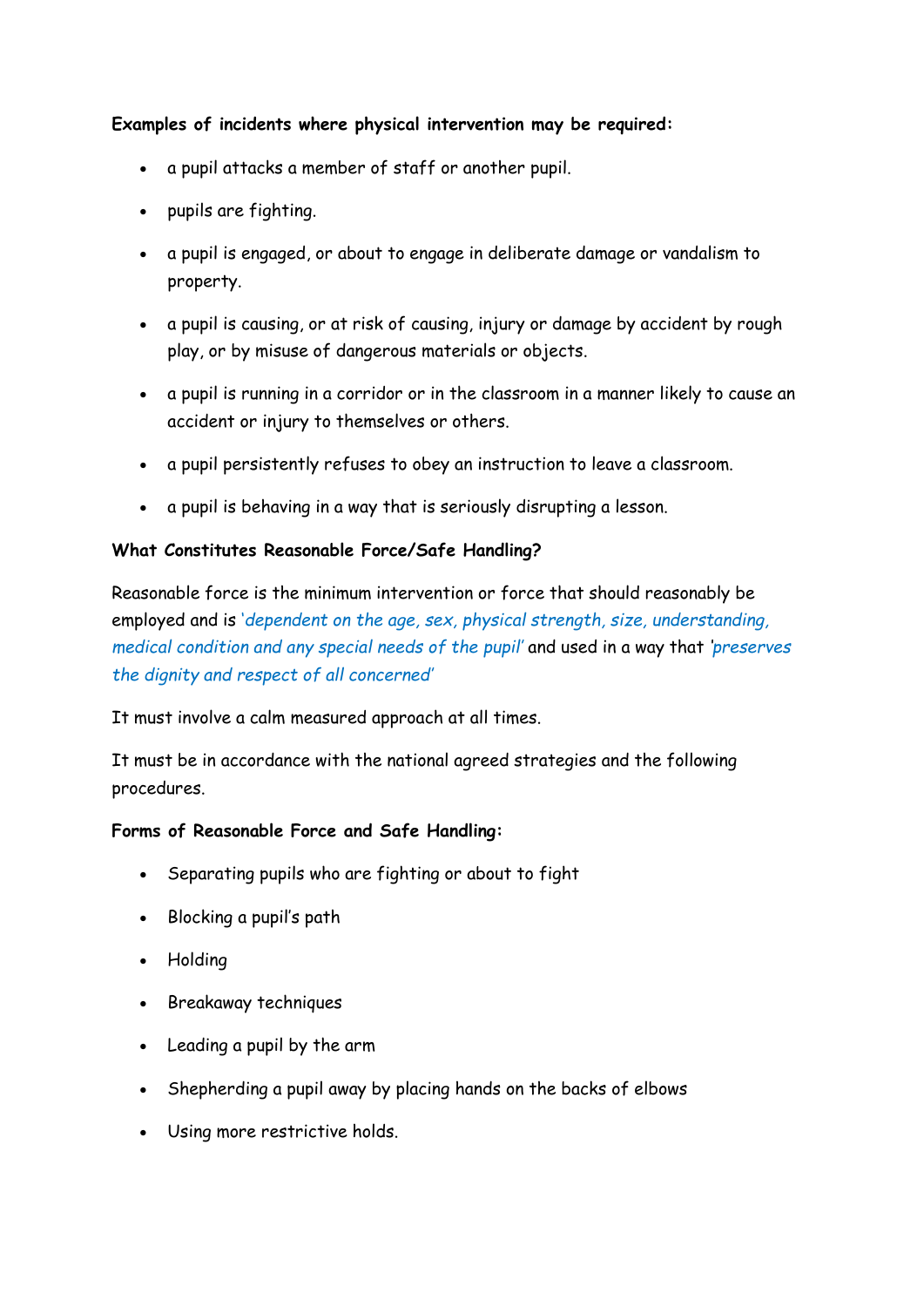#### **At Springbank Academy we recognise the limits on the use of force:**

The use of force as punishment or to intentionally cause pain, injury or humiliation would contravene the school's Child Protection Policy. Staff should never act in a way that might reasonably be expected to cause injury such as:

- holding around the neck
- any hold that would restrict breathing
- $\bullet$  kicking
- slapping
- punching
- using an implement
- tripping
- forcing limbs against joints
- holding or pulling hair
- holding the pupils face on the ground
- touching or holding a pupil in any way that might be considered indecent.

#### **Reasonable Force Procedures:**

#### **In the event of an emergency situation developing:**

(a)Send a sensible and reliable pupil to the Admin Office to contact a member of the behaviour team who has been trained to provide support in such circumstances. If Headteacher or Behaviour Lead is not present on site, then please ask office staff to text them immediately and inform them of the situation.

(b) Tell the pupil to stop the inappropriate behaviour.

(c) Ask the pupil to behave appropriately, clearly stating the desired behaviour.

(d) Tell the pupil that physical intervention will take place if the inappropriate behaviour continues.

(e) During the incident, repeatedly assure the pupil and tell him/her that physical contact will stop as soon as he/she is ready to behave appropriately.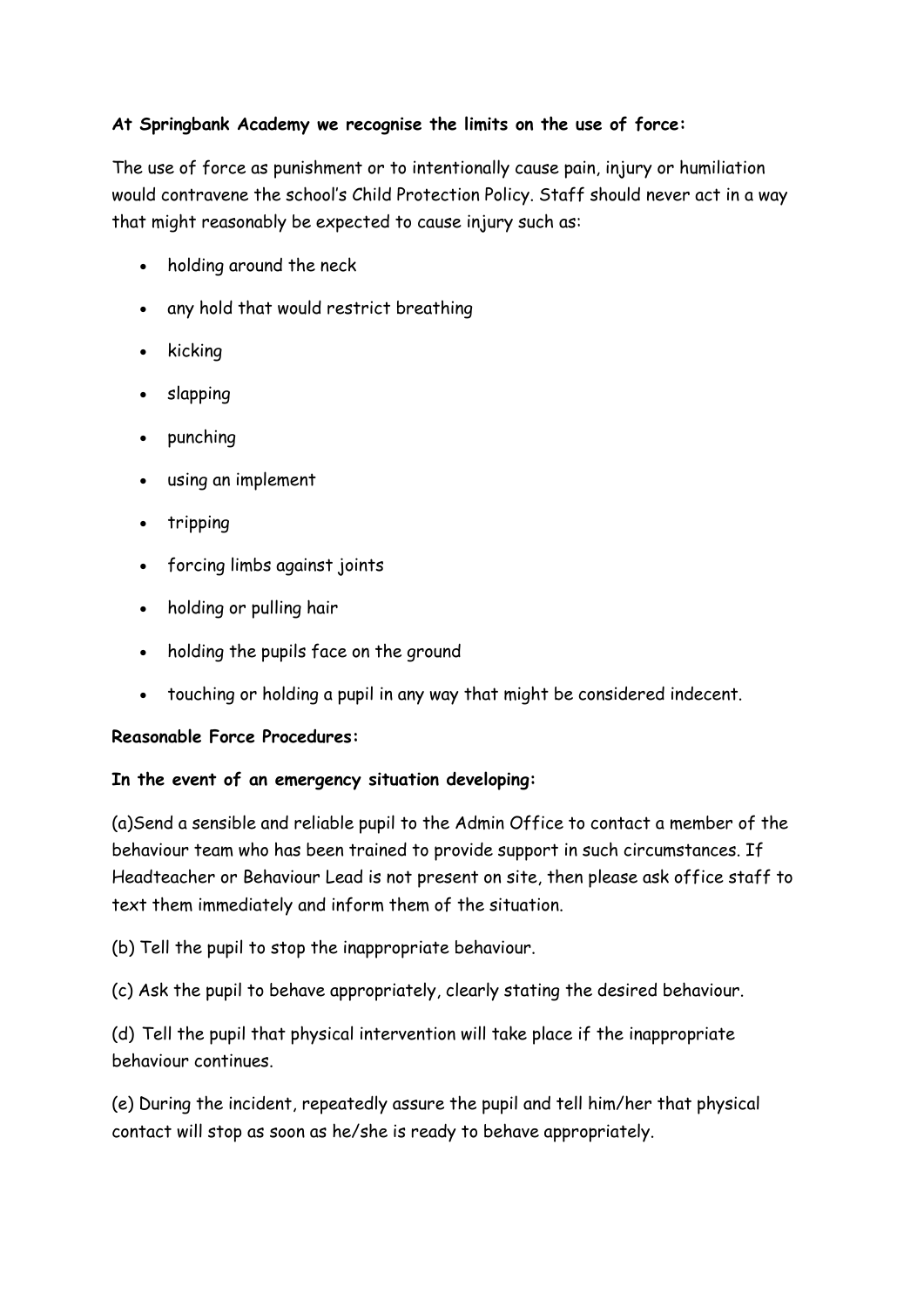#### **Record Keeping:**

- Where physical intervention has been used to manage a pupil a record of the incident must be recorded on the official form available from Mr Lumley, the Behavior and Attitude Champion.
- Any teacher(s) involved must record the incident on an incident record form.
- Parents will be contacted, informed about the incident and asked to sign the form.
- Any complaint will be dealt with according to the School's Complaints Procedure.
- A Risk Assessment will be carried out to try to prevent further incidents.
- Support will be offered to any member of staff or pupil involved in an incident in which reasonable force/safe handling techniques have been used.

#### Key points:

- Teachers have power to discipline pupils for misbehaviour which occurs in school and, in some circumstances, outside of school.
- Teachers have statutory authority to discipline pupils whose behaviour is unacceptable, who break the school rules or who fail to follow a reasonable instruction (Section 90 and 91 of the Education and Inspections Act 2006).
- The power also applies to all paid staff (unless the Head teacher says otherwise) with responsibility for pupils, such as teaching assistants.
- Teachers can discipline pupils at any time the pupil is in school or elsewhere under the charge of a teacher, including on school visits.
- Teachers can also discipline pupils in certain circumstances when a pupil's misbehaviour occurs outside of school.
- Teachers have a power to impose detention outside school hours.
- Teachers can confiscate pupils' property.

#### What the law allows:

Teachers can discipline pupils whose conduct falls below the standard which could reasonably be expected of them. This means that if a pupil misbehaves, breaks a school rule or fails to follow a reasonable instruction the teacher can impose a punishment on that pupil.